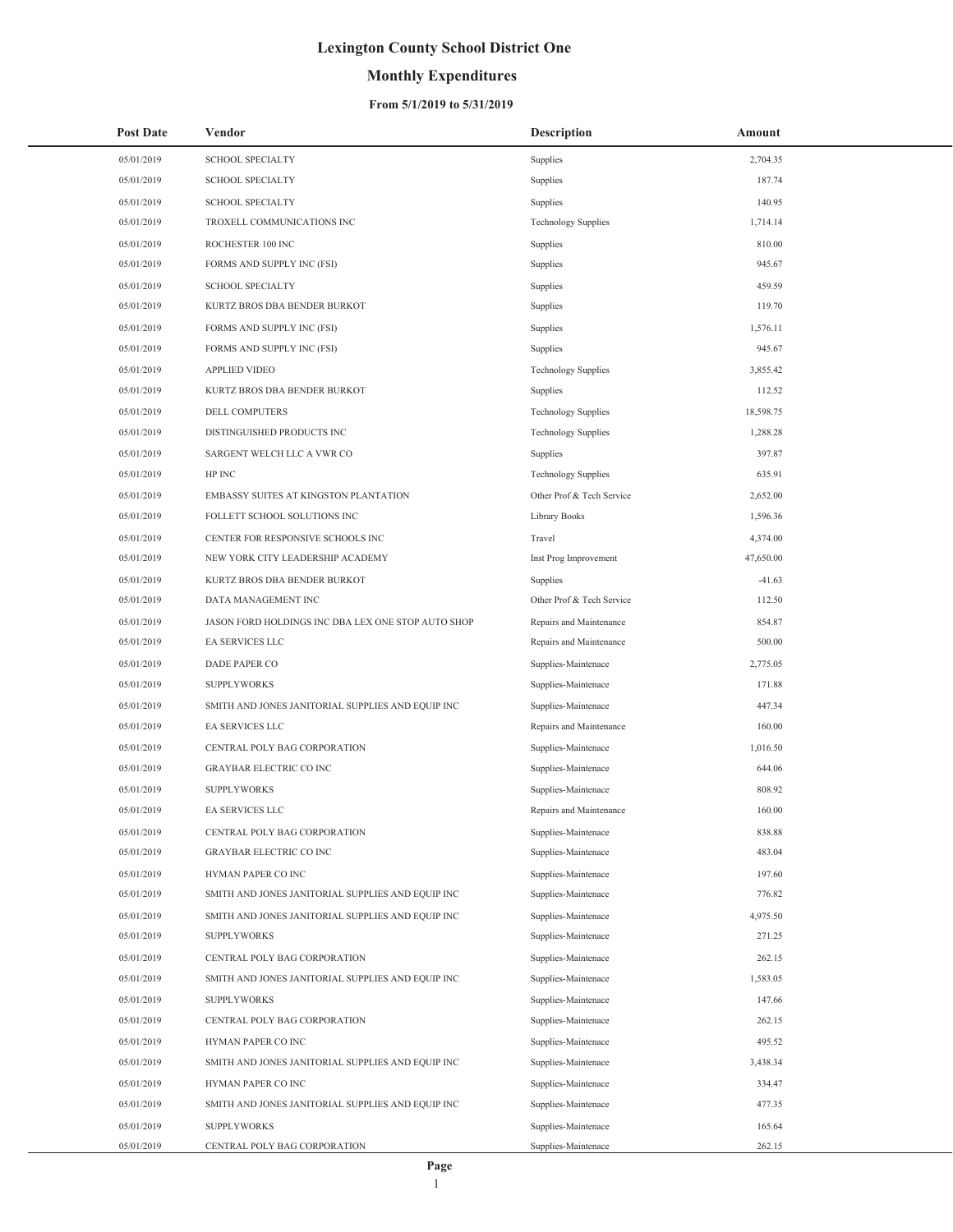## **Monthly Expenditures**

| <b>Post Date</b> | Vendor                                            | <b>Description</b>         | Amount   |
|------------------|---------------------------------------------------|----------------------------|----------|
| 05/01/2019       | SMITH AND JONES JANITORIAL SUPPLIES AND EQUIP INC | Supplies-Maintenace        | 882.87   |
| 05/01/2019       | <b>GRAYBAR ELECTRIC CO INC</b>                    | Supplies-Maintenace        | 483.04   |
| 05/01/2019       | <b>SUPPLYWORKS</b>                                | Supplies-Maintenace        | 121.33   |
| 05/01/2019       | SMITH AND JONES JANITORIAL SUPPLIES AND EQUIP INC | Supplies-Maintenace        | 358.24   |
| 05/01/2019       | CENTRAL POLY BAG CORPORATION                      | Supplies-Maintenace        | 262.15   |
| 05/01/2019       | <b>GRAYBAR ELECTRIC CO INC</b>                    | Supplies-Maintenace        | 341.06   |
| 05/01/2019       | EA SERVICES LLC                                   | Repairs and Maintenance    | 160.00   |
| 05/01/2019       | <b>SUPPLYWORKS</b>                                | Supplies-Maintenace        | 165.21   |
| 05/01/2019       | EA SERVICES LLC                                   | Repairs and Maintenance    | 2,430.00 |
| 05/01/2019       | SMITH AND JONES JANITORIAL SUPPLIES AND EQUIP INC | Supplies-Maintenace        | 179.12   |
| 05/01/2019       | EA SERVICES LLC                                   | Repairs and Maintenance    | 200.00   |
| 05/01/2019       | SMITH AND JONES JANITORIAL SUPPLIES AND EQUIP INC | Supplies-Maintenace        | 3,745.43 |
| 05/01/2019       | HYMAN PAPER CO INC                                | Supplies-Maintenace        | 161.11   |
| 05/01/2019       | EA SERVICES LLC                                   | Repairs and Maintenance    | 400.00   |
| 05/01/2019       | EA SERVICES LLC                                   | Repairs and Maintenance    | 400.00   |
| 05/01/2019       | HYMAN PAPER CO INC                                | Supplies-Maintenace        | 197.60   |
| 05/01/2019       | SMITH AND JONES JANITORIAL SUPPLIES AND EQUIP INC | Supplies-Maintenace        | 3,699.91 |
| 05/01/2019       | EA SERVICES LLC                                   | Repairs and Maintenance    | 200.00   |
| 05/01/2019       | SMITH AND JONES JANITORIAL SUPPLIES AND EQUIP INC | Supplies-Maintenace        | 3,553.47 |
| 05/01/2019       | SMITH AND JONES JANITORIAL SUPPLIES AND EQUIP INC | Supplies-Maintenace        | 620.13   |
| 05/01/2019       | CENTRAL POLY BAG CORPORATION                      | Supplies-Maintenace        | 524.30   |
| 05/01/2019       | SMITH AND JONES JANITORIAL SUPPLIES AND EQUIP INC | Supplies-Maintenace        | 4,656.47 |
| 05/01/2019       | EA SERVICES LLC                                   | Repairs and Maintenance    | 325.00   |
| 05/01/2019       | <b>ANIXTER INC</b>                                | Supplies-Maintenace        | 1,049.67 |
| 05/01/2019       | EA SERVICES LLC                                   | Repairs and Maintenance    | 200.00   |
| 05/01/2019       | DADE PAPER CO                                     | Supplies-Maintenace        | 566.89   |
| 05/01/2019       | SMITH AND JONES JANITORIAL SUPPLIES AND EQUIP INC | Supplies-Maintenace        | 119.41   |
| 05/01/2019       | SOUTHEASTERN PAPER GROUP                          | Supplies-Maintenace        | 667.68   |
| 05/01/2019       | AP STYLEBOOK                                      | Software Renewal/Agreemen  | 1,235.00 |
| 05/01/2019       | SPLASH OMNIMEDIA LLC                              | Other Prof & Tech Service  | 1,800.00 |
| 05/01/2019       | TROXELL COMMUNICATIONS INC                        | <b>Technology Supplies</b> | 826.04   |
| 05/01/2019       | TELCOM OF SOUTH CAROLINA INC                      | <b>Technology Supplies</b> | 110.00   |
| 05/01/2019       | <b>SCHOLASTIC INC</b>                             | Supplies                   | 1,072.89 |
| 05/01/2019       | SC DEPARTMENT OF REVENUE (SALES TAX RETURN)       | Software Renewal/Agreemen  | 245.33   |
| 05/01/2019       | STUKENT INC                                       | Software Renewal/Agreemen  | 3,504.67 |
| 05/01/2019       | <b>SCHOOL SPECIALTY</b>                           | Supplies                   | 120.23   |
| 05/01/2019       | KURTZ BROS DBA BENDER BURKOT                      | Supplies                   | 364.80   |
| 05/01/2019       | <b>WW GRAINGER</b>                                | Supplies-Maintenace        | 4,509.00 |
| 05/01/2019       | SC DEPARTMENT OF REVENUE (SALES TAX RETURN)       | Supplies                   | 234.01   |
| 05/01/2019       | WASHINGTON MUSIC CENTER INC                       | Supplies                   | 3,342.95 |
| 05/01/2019       | <b>SCHOOL SPECIALTY</b>                           | Pupil Activity             | 171.92   |
| 05/01/2019       | STUKENT INC                                       | Pupil Activity             | 245.33   |
| 05/01/2019       | USA TESTPREP INC                                  | Pupil Activity             | 800.00   |
| 05/01/2019       | CAROLINA BIOMEDICAL SERVICES INC                  | Pupil Activity             | 215.00   |
| 05/01/2019       | CAROLINA BIOMEDICAL SERVICES INC                  | Pupil Activity             | 165.00   |
| 05/01/2019       | RIDDELL / ALL AMERICAN                            | Pupil Activity             | 2,054.66 |
| 05/01/2019       | SPORTDECALS INC                                   | Pupil Activity             | 621.75   |
| 05/01/2019       | 323 SPORTS                                        | Pupil Activity             | 399.91   |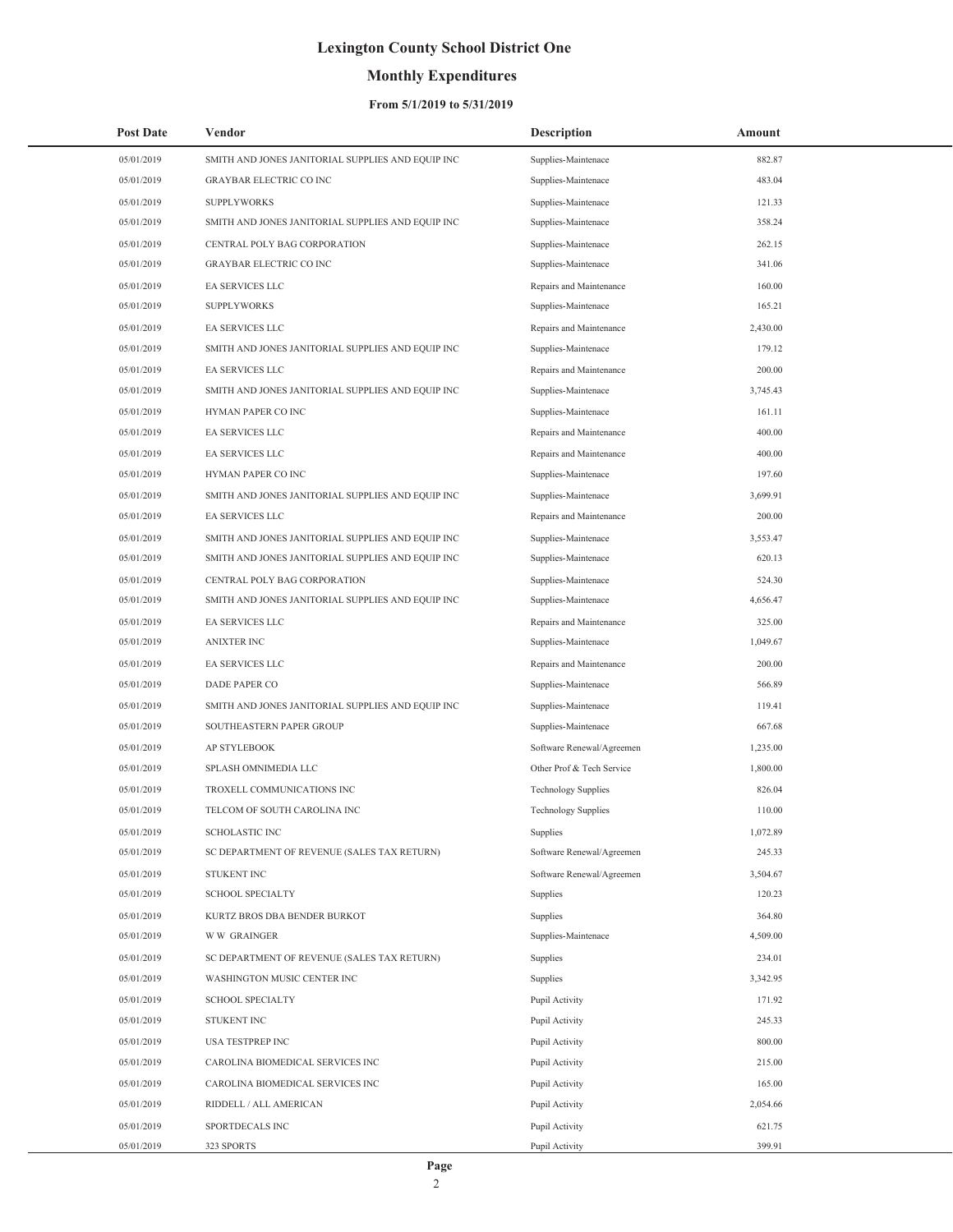## **Monthly Expenditures**

### **From 5/1/2019 to 5/31/2019**

| <b>Post Date</b> | Vendor                                             | <b>Description</b>        | Amount    |
|------------------|----------------------------------------------------|---------------------------|-----------|
| 05/01/2019       | <b>LLOYD'S SOCCER</b>                              | Pupil Activity            | 449.40    |
| 05/01/2019       | <b>BSN SPORTS</b>                                  | Pupil Activity            | 2,814.10  |
| 05/01/2019       | SCOTT OPILYN DBA SCOTTIES CAFE AND GRILL           | Other Objects             | 935.50    |
| 05/02/2019       | FORMS AND SUPPLY INC (FSI)                         | Supplies                  | 764.62    |
| 05/02/2019       | MUSICIAN SUPPLY                                    | Supplies                  | 299.60    |
| 05/02/2019       | GLOBE MICROSYSTEMS INC DBA AB SOFTWARE CONSULT LTD | Supplies                  | 481.50    |
| 05/02/2019       | FOLLETT SCHOOL SOLUTIONS INC                       | Supplies                  | 134.48    |
| 05/02/2019       | <b>SCHOOL SPECIALTY</b>                            | Supplies                  | 962.65    |
| 05/02/2019       | ACADEMIC SUPPLIER DBA RASIX COMPUTER CENTER INC    | Supplies                  | 2,732.02  |
| 05/02/2019       | SCHOOL NURSE SUPPLY INC                            | Supplies                  | 399.00    |
| 05/02/2019       | FOLLETT SCHOOL SOLUTIONS INC                       | Library Books             | 1,159.61  |
| 05/02/2019       | FORMS AND SUPPLY INC (FSI)                         | Supplies                  | 282.32    |
| 05/02/2019       | GILBERTSUMMIT RURAL WATER DISTRICT                 | Public Utilities          | 1,580.93  |
| 05/02/2019       | GILBERTSUMMIT RURAL WATER DISTRICT                 | <b>Public Utilities</b>   | 719.86    |
| 05/02/2019       | CENTRAL POLY BAG CORPORATION                       | Supplies-Maintenace       | 262.15    |
| 05/02/2019       | HYMAN PAPER CO INC                                 | Supplies-Maintenace       | 818.86    |
| 05/02/2019       | SMITH AND JONES JANITORIAL SUPPLIES AND EQUIP INC  | Supplies-Maintenace       | 1,743.03  |
| 05/02/2019       | CENTRAL POLY BAG CORPORATION                       | Supplies-Maintenace       | 943.74    |
| 05/02/2019       | CENTRAL POLY BAG CORPORATION                       | Supplies-Maintenace       | 262.15    |
| 05/02/2019       | GILBERTSUMMIT RURAL WATER DISTRICT                 | <b>Public Utilities</b>   | 455.69    |
| 05/02/2019       | CENTRAL POLY BAG CORPORATION                       | Supplies-Maintenace       | 524.30    |
| 05/02/2019       | GILBERTSUMMIT RURAL WATER DISTRICT                 | <b>Public Utilities</b>   | 909.24    |
| 05/02/2019       | GILBERTSUMMIT RURAL WATER DISTRICT                 | <b>Public Utilities</b>   | 511.67    |
| 05/02/2019       | CENTRAL POLY BAG CORPORATION                       | Supplies-Maintenace       | 392.00    |
| 05/02/2019       | <b>INTERIOR ELEMENTS LLC</b>                       | Supplies                  | 6,440.00  |
| 05/02/2019       | SC DEPARTMENT OF REVENUE (SALES TAX RETURN)        | Supplies                  | 450.80    |
| 05/02/2019       | VILLAGE SQUARE THEATRE                             | Pupil Activity            | 500.00    |
| 05/02/2019       | CANE BAY HIGH SCHOOL                               | Pupil Activity            | 256.90    |
| 05/02/2019       | <b>CAROLINA FOREST</b>                             | Pupil Activity            | 237.60    |
| 05/02/2019       | SUMMERVILLE HIGH SCHOOL                            | Pupil Activity            | 245.30    |
| 05/02/2019       | <b>SC HIGH SCHOOL LEAGUE</b>                       | Pupil Activity            | 200.00    |
| 05/02/2019       | <b>SUMTER HIGH SCHOOL</b>                          | Pupil Activity            | 429.30    |
| 05/02/2019       | CHERAW HIGH SCHOOL                                 | Pupil Activity            | 104.15    |
| 05/02/2019       | SC HIGH SCHOOL LEAGUE                              | Pupil Activity            | 200.00    |
| 05/02/2019       | SC ATHLETIC COACHES ASSOCIATION                    | Pupil Activity            | 200.00    |
| 05/02/2019       | SOCASTEE HIGH SCHOOL                               | Pupil Activity            | 183.60    |
| 05/02/2019       | FORT DORCHESTER HIGH SCHOOL                        | Pupil Activity            | 175.00    |
| 05/02/2019       | PONDEROSA COUNTRY CLUB                             | Pupil Activity            | 500.00    |
| 05/02/2019       | FORT DORCHESTER HIGH SCHOOL                        | Pupil Activity            | 175.00    |
| 05/03/2019       | INTERNATIONAL BACCALAUREATE ORGANIZATION           | Other Prof & Tech Service | 15,121.00 |
| 05/03/2019       | SMITH AND JONES JANITORIAL SUPPLIES AND EQUIP INC  | Supplies-Maintenace       | 8,900.25  |
| 05/03/2019       | SMITH AND JONES JANITORIAL SUPPLIES AND EQUIP INC  | Supplies-Maintenace       | 103.23    |
| 05/03/2019       | SMITH AND JONES JANITORIAL SUPPLIES AND EQUIP INC  | Supplies-Maintenace       | 186.39    |
| 05/03/2019       | SMITH AND JONES JANITORIAL SUPPLIES AND EQUIP INC  | Supplies-Maintenace       | 3,084.17  |
| 05/03/2019       | SMITH AND JONES JANITORIAL SUPPLIES AND EQUIP INC  | Supplies-Maintenace       | 3,054.38  |
| 05/03/2019       | SMITH AND JONES JANITORIAL SUPPLIES AND EQUIP INC  | Supplies-Maintenace       | 5,827.64  |
| 05/03/2019       | SMITH AND JONES JANITORIAL SUPPLIES AND EQUIP INC  | Supplies-Maintenace       | 859.01    |
| 05/03/2019       | SMITH AND JONES JANITORIAL SUPPLIES AND EQUIP INC  | Supplies-Maintenace       | 5,748.64  |

÷,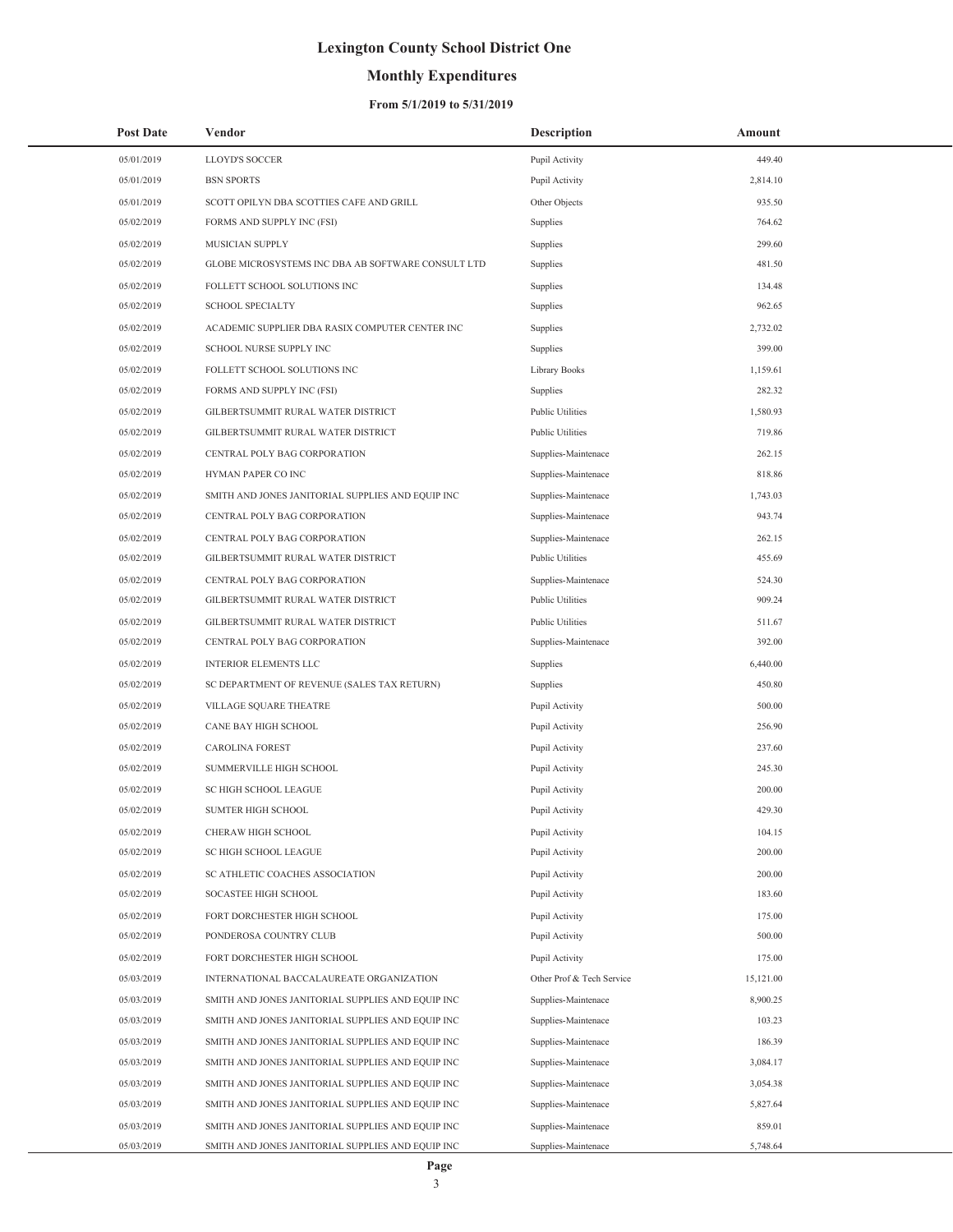## **Monthly Expenditures**

| <b>Post Date</b> | Vendor                                            | <b>Description</b>        | Amount   |
|------------------|---------------------------------------------------|---------------------------|----------|
| 05/03/2019       | SMITH AND JONES JANITORIAL SUPPLIES AND EQUIP INC | Supplies-Maintenace       | 3,594.46 |
| 05/03/2019       | SMITH AND JONES JANITORIAL SUPPLIES AND EQUIP INC | Repairs and Maintenance   | 243.75   |
| 05/03/2019       | THE MYERS BRIGGS COMPANY                          | Software Renewal/Agreemen | 398.75   |
| 05/03/2019       | <b>WW GRAINGER</b>                                | Supplies-Maintenace       | 220.63   |
| 05/03/2019       | SC ATHLETIC COACHES ASSOCIATION                   | Pupil Activity            | 200.00   |
| 05/03/2019       | SC COACHES ASSOC OF WOMEN'S SPORTS (SCCAWS)       | Pupil Activity            | 150.00   |
| 05/03/2019       | ST JAMES HIGH SCHOOL                              | Pupil Activity            | 309.90   |
| 05/03/2019       | VOLUNTEER COLLECTIBLES                            | Pupil Activity            | 201.86   |
| 05/06/2019       | ADVANCED COLLABORATIVE SOLUTIONS                  | Inst Prog Improvement     | 4,500.00 |
| 05/06/2019       | <b>EMPLOYEE</b>                                   | Travel                    | 104.40   |
| 05/06/2019       | PRESENTATION SYSTEMS SOUTH INC                    | Supplies                  | 699.43   |
| 05/06/2019       | <b>SCHOOL SPECIALTY</b>                           | Supplies                  | 526.41   |
| 05/06/2019       | THE OFFICE PAL INC                                | Supplies                  | 322.09   |
| 05/06/2019       | <b>EMPLOYEE</b>                                   | Travel                    | 171.68   |
| 05/06/2019       | ACADEMIC SUPPLIER DBA RASIX COMPUTER CENTER INC   | Supplies                  | 817.28   |
| 05/06/2019       | FORMS AND SUPPLY INC (FSI)                        | Supplies                  | 874.42   |
| 05/06/2019       | THE OFFICE PAL INC                                | Supplies                  | 2,132.80 |
| 05/06/2019       | <b>EMPLOYEE</b>                                   | Travel                    | 320.74   |
| 05/06/2019       | <b>LAMINEX INC</b>                                | Supplies                  | 282.48   |
| 05/06/2019       | LEXINGTON COUNTY SCHOOL DIST 1                    | Pupil Transportation      | 191.58   |
| 05/06/2019       | <b>EMPLOYEE</b>                                   | Travel                    | 166.46   |
| 05/06/2019       | LEXINGTON COUNTY SCHOOL DIST 1                    | Pupil Transportation      | 102.30   |
| 05/06/2019       | <b>EMPLOYEE</b>                                   | Travel                    | 181.42   |
| 05/06/2019       | PINE PRESS OF LEXINGTON INC                       | Printing and Binding      | 182.66   |
| 05/06/2019       | SCHOOL HEALTH CORP                                | Supplies                  | 135.80   |
| 05/06/2019       | <b>EMPLOYEE</b>                                   | Travel                    | 962.80   |
| 05/06/2019       | UNIVERSITY OF WISCONSIN MADISON PLACE             | Supplies                  | 2,300.00 |
| 05/06/2019       | <b>EMPLOYEE</b>                                   | Travel                    | 352.02   |
| 05/06/2019       | <b>EMPLOYEE</b>                                   | Travel                    | 224.23   |
| 05/06/2019       | <b>EMPLOYEE</b>                                   | Travel                    | 266.20   |
| 05/06/2019       | <b>EMPLOYEE</b>                                   | Other Objects             | 126.66   |
| 05/06/2019       | <b>EMPLOYEE</b>                                   | Other Objects             | 178.32   |
| 05/06/2019       | CULLUM SERVICES INC                               | Repairs and Maintenance   | 1,344.75 |
| 05/06/2019       | HYMAN PAPER CO INC                                | Supplies-Maintenace       | 197.61   |
| 05/06/2019       | SMITH AND JONES JANITORIAL SUPPLIES AND EQUIP INC | Supplies-Maintenace       | 2,136.66 |
| 05/06/2019       | SOUTHEASTERN PAPER GROUP                          | Supplies-Maintenace       | 3,323.70 |
| 05/06/2019       | <b>CULLUM SERVICES INC</b>                        | Repairs and Maintenance   | 1,556.25 |
| 05/06/2019       | CULLUM SERVICES INC                               | Repairs and Maintenance   | 1,416.72 |
| 05/06/2019       | CULLUM SERVICES INC                               | Repairs and Maintenance   | 195.00   |
| 05/06/2019       | CENTRAL POLY BAG CORPORATION                      | Supplies-Maintenace       | 262.15   |
| 05/06/2019       | HYMAN PAPER CO INC                                | Supplies-Maintenace       | 122.59   |
| 05/06/2019       | BLUE GRANITE WATER COMPANY                        | Public Utilities          | 1,112.19 |
| 05/06/2019       | CENTRAL POLY BAG CORPORATION                      | Supplies-Maintenace       | 262.15   |
| 05/06/2019       | GATEWAY SUPPLY CO INC                             | Supplies-Maintenace       | 360.06   |
| 05/06/2019       | CENTRAL POLY BAG CORPORATION                      | Supplies-Maintenace       | 262.15   |
| 05/06/2019       | <b>EMPLOYEE</b>                                   | Travel                    | 468.00   |
| 05/06/2019       | BESI MANUFACTURING INC                            | Supplies                  | 1,819.09 |
| 05/06/2019       | SC DEPARTMENT OF REVENUE (SALES TAX RETURN)       | Supplies                  | 122.25   |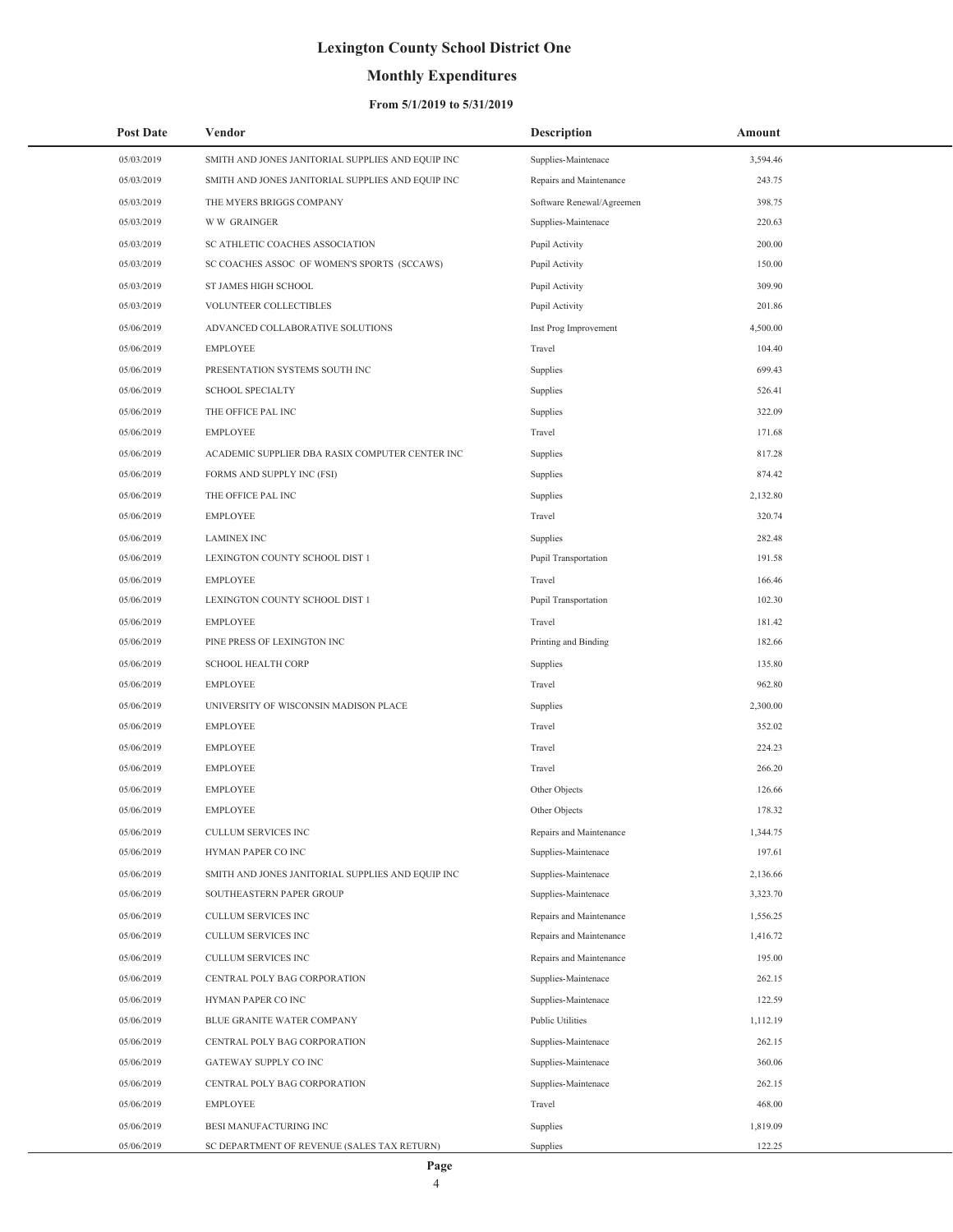## **Monthly Expenditures**

### **From 5/1/2019 to 5/31/2019**

| <b>Post Date</b> | Vendor                           | <b>Description</b>         | Amount       |
|------------------|----------------------------------|----------------------------|--------------|
| 05/06/2019       | THE CUSTOM FRAMER                | Other Objects              | 271.78       |
| 05/06/2019       | <b>EMPLOYEE</b>                  | Travel                     | 375.73       |
| 05/06/2019       | <b>EMPLOYEE</b>                  | Travel                     | 147.90       |
| 05/06/2019       | PSUG EVENTS LLC                  | Travel                     | 798.00       |
| 05/06/2019       | <b>EMPLOYEE</b>                  | Travel                     | 120.35       |
| 05/06/2019       | <b>EMPLOYEE</b>                  | Travel                     | 331.18       |
| 05/06/2019       | <b>EMPLOYEE</b>                  | Travel                     | 253.17       |
| 05/06/2019       | <b>EMPLOYEE</b>                  | Travel                     | 128.18       |
| 05/06/2019       | <b>EMPLOYEE</b>                  | Travel                     | 143.08       |
| 05/06/2019       | <b>EMPLOYEE</b>                  | Travel                     | 166.93       |
| 05/06/2019       | CAMCOR                           | <b>Technology Supplies</b> | 1,198.39     |
| 05/06/2019       | ALEPH OBJECTS INC                | Supplies                   | 826.50       |
| 05/06/2019       | UNITED DATA TECHNOLOGIES INC     | Supplies                   | 1,784.76     |
| 05/06/2019       | LEXINGTON COUNTY SCHOOL DIST 1   | Pupil Transportation       | 379.44       |
| 05/06/2019       | <b>SCHOOL SPECIALTY</b>          | Supplies                   | 674.76       |
| 05/06/2019       | H G REYNOLDS COMPANY INC         | <b>Building</b>            | 3,613,381.71 |
| 05/06/2019       | JENKINS HANCOCK AND SIDES        | <b>Building</b>            | 15,811.62    |
| 05/06/2019       | JENKINS HANCOCK AND SIDES        | <b>Building</b>            | 4,808.16     |
| 05/06/2019       | COMPORIUM                        | Communication              | 791.48       |
| 05/06/2019       | <b>US FOODS</b>                  | Supplies                   | 564.23       |
| 05/06/2019       | <b>US FOODS</b>                  | Food                       | 5,198.70     |
| 05/06/2019       | EARTHGRAINS BAKING COMPANIES INC | Bread                      | 174.90       |
| 05/06/2019       | BORDEN DAIRY CO OF SC LLC        | Milk                       | 342.14       |
| 05/06/2019       | SENN BROTHERS INC                | Produce                    | 1,194.35     |
| 05/06/2019       | <b>US FOODS</b>                  | Supplies                   | 426.46       |
| 05/06/2019       | US FOODS                         | Food                       | 2,259.10     |
| 05/06/2019       | BORDEN DAIRY CO OF SC LLC        | Milk                       | 505.23       |
| 05/06/2019       | SENN BROTHERS INC                | Produce                    | 605.00       |
| 05/06/2019       | <b>US FOODS</b>                  | Supplies                   | 287.48       |
| 05/06/2019       | <b>US FOODS</b>                  | Food                       | 2,657.26     |
| 05/06/2019       | BORDEN DAIRY CO OF SC LLC        | Milk                       | 358.93       |
| 05/06/2019       | SENN BROTHERS INC                | Produce                    | 847.68       |
| 05/06/2019       | PRO KITCHEN ONLINE LLC           | Supplies                   | 285.82       |
| 05/06/2019       | <b>US FOODS</b>                  | Supplies                   | 166.64       |
| 05/06/2019       | <b>US FOODS</b>                  | Food                       | 2,185.62     |
| 05/06/2019       | EARTHGRAINS BAKING COMPANIES INC | <b>Bread</b>               | 111.10       |
| 05/06/2019       | BORDEN DAIRY CO OF SC LLC        | Milk                       | 1,051.91     |
| 05/06/2019       | SENN BROTHERS INC                | Produce                    | 811.83       |
| 05/06/2019       | <b>US FOODS</b>                  | Supplies                   | 240.64       |
| 05/06/2019       | <b>US FOODS</b>                  | Food                       | 3,025.21     |
| 05/06/2019       | BORDEN DAIRY CO OF SC LLC        | Milk                       | 336.18       |
| 05/06/2019       | SENN BROTHERS INC                | Produce                    | 462.26       |
| 05/06/2019       | <b>US FOODS</b>                  | Supplies                   | 256.22       |
| 05/06/2019       | <b>US FOODS</b>                  | Food                       | 2,886.41     |
| 05/06/2019       | EARTHGRAINS BAKING COMPANIES INC | Bread                      | 118.25       |
| 05/06/2019       | BORDEN DAIRY CO OF SC LLC        | Milk                       | 795.91       |
| 05/06/2019       | SENN BROTHERS INC                | Produce                    | 1,030.94     |
| 05/06/2019       | <b>US FOODS</b>                  | $\operatorname*{Food}$     | 775.20       |

÷,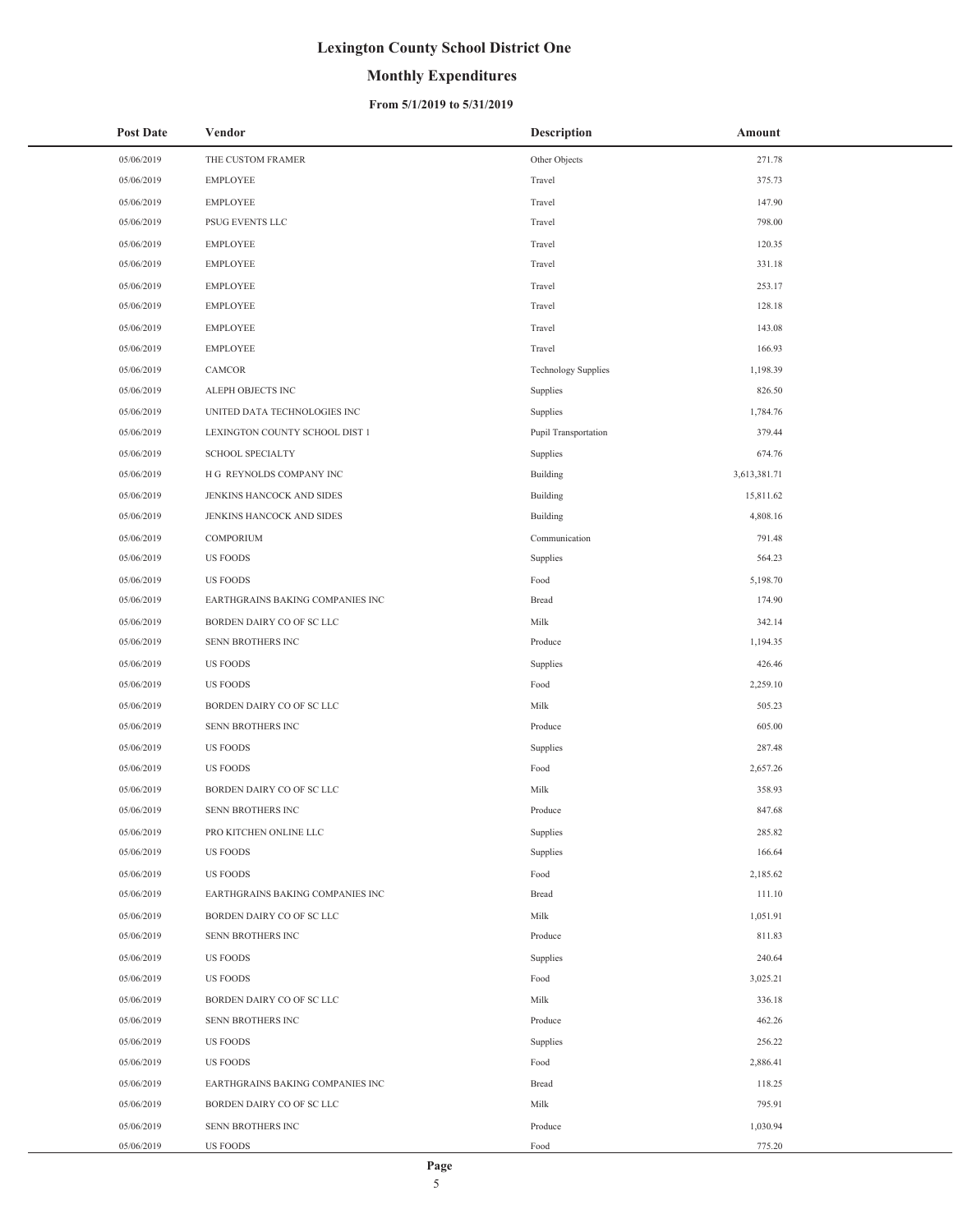## **Monthly Expenditures**

### **From 5/1/2019 to 5/31/2019**

| <b>Post Date</b> | Vendor                           | <b>Description</b> | Amount   |
|------------------|----------------------------------|--------------------|----------|
| 05/06/2019       | SENN BROTHERS INC                | Produce            | 386.09   |
| 05/06/2019       | PRO KITCHEN ONLINE LLC           | Supplies           | 925.76   |
| 05/06/2019       | <b>US FOODS</b>                  | Supplies           | 270.33   |
| 05/06/2019       | US FOODS                         | Food               | 2,496.55 |
| 05/06/2019       | BORDEN DAIRY CO OF SC LLC        | Milk               | 108.89   |
| 05/06/2019       | SENN BROTHERS INC                | Produce            | 977.00   |
| 05/06/2019       | US FOODS                         | Supplies           | 265.97   |
| 05/06/2019       | US FOODS                         | Food               | 1,703.87 |
| 05/06/2019       | BORDEN DAIRY CO OF SC LLC        | Milk               | 1,042.44 |
| 05/06/2019       | SENN BROTHERS INC                | Produce            | 656.62   |
| 05/06/2019       | US FOODS                         | Supplies           | 280.08   |
| 05/06/2019       | US FOODS                         | Food               | 3,973.15 |
| 05/06/2019       | EARTHGRAINS BAKING COMPANIES INC | <b>Bread</b>       | 170.22   |
| 05/06/2019       | BORDEN DAIRY CO OF SC LLC        | Milk               | 1,714.17 |
| 05/06/2019       | SENN BROTHERS INC                | Produce            | 937.43   |
| 05/06/2019       | US FOODS                         | Supplies           | 264.82   |
| 05/06/2019       | <b>US FOODS</b>                  | Food               | 3,430.28 |
| 05/06/2019       | BORDEN DAIRY CO OF SC LLC        | Milk               | 1,167.13 |
| 05/06/2019       | SENN BROTHERS INC                | Produce            | 1,675.67 |
| 05/06/2019       | US FOODS                         | Supplies           | 702.25   |
| 05/06/2019       | US FOODS                         | Food               | 2,160.23 |
| 05/06/2019       | BORDEN DAIRY CO OF SC LLC        | Milk               | 593.72   |
| 05/06/2019       | SENN BROTHERS INC                | Produce            | 415.68   |
| 05/06/2019       | US FOODS                         | Supplies           | 498.69   |
| 05/06/2019       | US FOODS                         | Food               | 3,820.80 |
| 05/06/2019       | EARTHGRAINS BAKING COMPANIES INC | <b>Bread</b>       | 138.50   |
| 05/06/2019       | BORDEN DAIRY CO OF SC LLC        | Milk               | 431.25   |
| 05/06/2019       | SENN BROTHERS INC                | Produce            | 837.75   |
| 05/06/2019       | CK PARTS LLC                     | Supplies           | 1,166.37 |
| 05/06/2019       | US FOODS                         | Supplies           | 630.34   |
| 05/06/2019       | US FOODS                         | Food               | 6,079.96 |
| 05/06/2019       | EARTHGRAINS BAKING COMPANIES INC | <b>Bread</b>       | 216.00   |
| 05/06/2019       | BORDEN DAIRY CO OF SC LLC        | Milk               | 633.65   |
| 05/06/2019       | SENN BROTHERS INC                | Produce            | 1,164.16 |
| 05/06/2019       | US FOODS                         | Supplies           | 389.60   |
| 05/06/2019       | US FOODS                         | Food               | 1,449.41 |
| 05/06/2019       | BORDEN DAIRY CO OF SC LLC        | Milk               | 670.53   |
| 05/06/2019       | SENN BROTHERS INC                | Produce            | 524.57   |
| 05/06/2019       | PRO KITCHEN ONLINE LLC           | Supplies           | 285.82   |
| 05/06/2019       | US FOODS                         | Supplies           | 371.74   |
| 05/06/2019       | <b>US FOODS</b>                  | Food               | 2,532.88 |
| 05/06/2019       | BORDEN DAIRY CO OF SC LLC        | Milk               | 326.25   |
| 05/06/2019       | SENN BROTHERS INC                | Produce            | 716.30   |
| 05/06/2019       | US FOODS                         | Supplies           | 254.06   |
| 05/06/2019       | US FOODS                         | Food               | 1,939.21 |
| 05/06/2019       | BORDEN DAIRY CO OF SC LLC        | Milk               | 426.10   |
| 05/06/2019       | SENN BROTHERS INC                | Produce            | 452.37   |
| 05/06/2019       | US FOODS                         | Supplies           | 335.06   |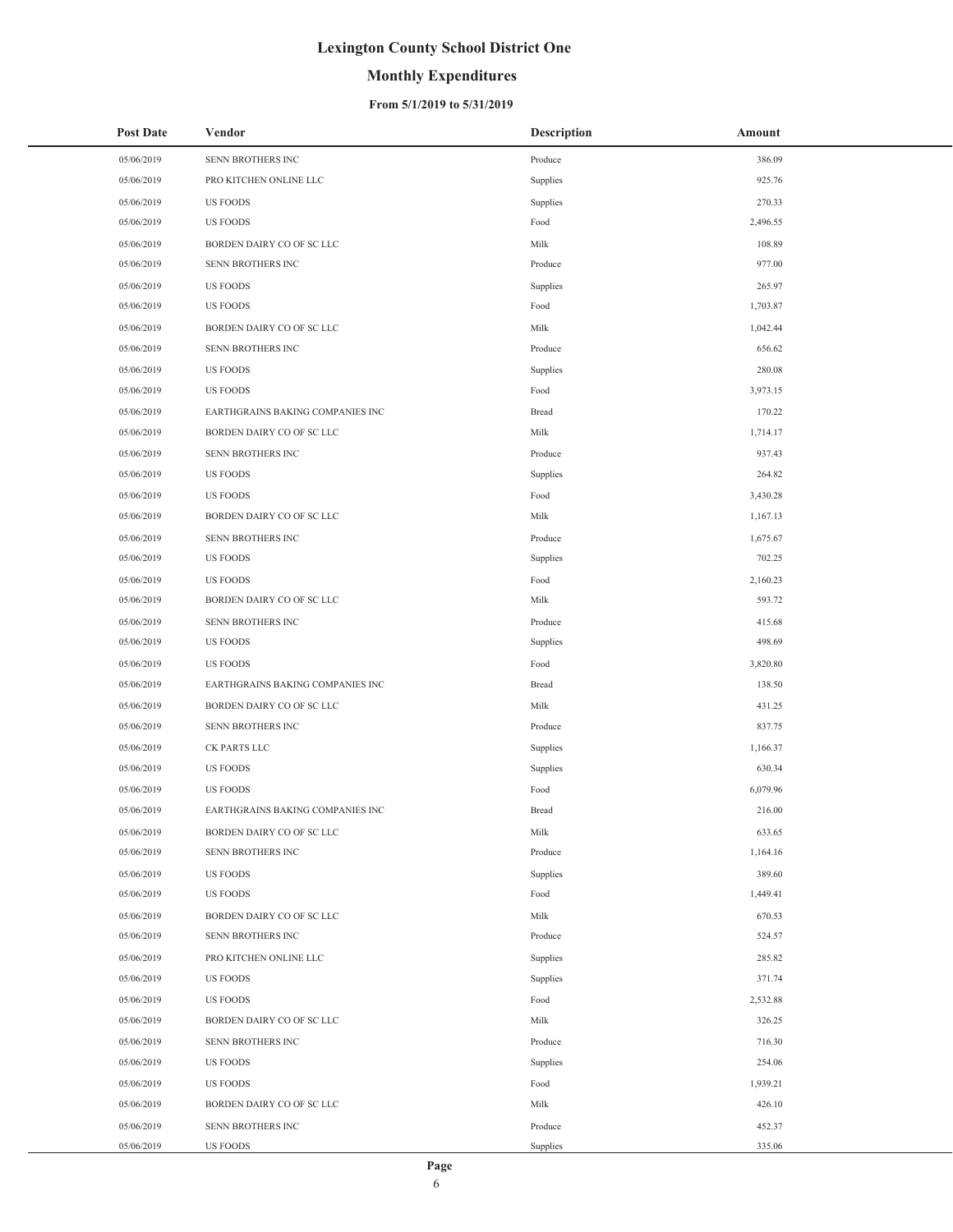## **Monthly Expenditures**

#### **From 5/1/2019 to 5/31/2019**

| <b>Post Date</b> | Vendor                      | <b>Description</b> | Amount   |
|------------------|-----------------------------|--------------------|----------|
| 05/06/2019       | <b>US FOODS</b>             | Food               | 2,291.88 |
| 05/06/2019       | BORDEN DAIRY CO OF SC LLC   | Milk               | 725.67   |
| 05/06/2019       | SENN BROTHERS INC           | Produce            | 751.10   |
| 05/06/2019       | US FOODS                    | Food               | 1,086.99 |
| 05/06/2019       | BORDEN DAIRY CO OF SC LLC   | Milk               | 296.87   |
| 05/06/2019       | SENN BROTHERS INC           | Produce            | 503.89   |
| 05/06/2019       | <b>US FOODS</b>             | Supplies           | 233.60   |
| 05/06/2019       | US FOODS                    | Food               | 2,313.58 |
| 05/06/2019       | BORDEN DAIRY CO OF SC LLC   | Milk               | 418.93   |
| 05/06/2019       | SENN BROTHERS INC           | Produce            | 432.66   |
| 05/06/2019       | US FOODS                    | Supplies           | 216.38   |
| 05/06/2019       | US FOODS                    | Food               | 3,705.55 |
| 05/06/2019       | BORDEN DAIRY CO OF SC LLC   | Milk               | 544.94   |
| 05/06/2019       | SENN BROTHERS INC           | Produce            | 1,907.86 |
| 05/06/2019       | US FOODS                    | Supplies           | 261.95   |
| 05/06/2019       | US FOODS                    | Food               | 3,769.41 |
| 05/06/2019       | BORDEN DAIRY CO OF SC LLC   | Milk               | 624.63   |
| 05/06/2019       | SENN BROTHERS INC           | Produce            | 1,389.45 |
| 05/06/2019       | US FOODS                    | Supplies           | 466.60   |
| 05/06/2019       | US FOODS                    | Food               | 1,947.17 |
| 05/06/2019       | BORDEN DAIRY CO OF SC LLC   | Milk               | 603.89   |
| 05/06/2019       | SENN BROTHERS INC           | Produce            | 245.35   |
| 05/06/2019       | US FOODS                    | Food               | 1,150.11 |
| 05/06/2019       | BORDEN DAIRY CO OF SC LLC   | Milk               | 388.34   |
| 05/06/2019       | SENN BROTHERS INC           | Produce            | 367.67   |
| 05/06/2019       | US FOODS                    | Supplies           | 221.25   |
| 05/06/2019       | US FOODS                    | Food               | 1,446.64 |
| 05/06/2019       | BORDEN DAIRY CO OF SC LLC   | Milk               | 336.62   |
| 05/06/2019       | SENN BROTHERS INC           | Produce            | 366.38   |
| 05/06/2019       | US FOODS                    | Supplies           | 520.05   |
| 05/06/2019       | US FOODS                    | Food               | 1,734.31 |
| 05/06/2019       | BORDEN DAIRY CO OF SC LLC   | Milk               | 671.49   |
| 05/06/2019       | SENN BROTHERS INC           | Produce            | 1,112.97 |
| 05/06/2019       | <b>US FOODS</b>             | Supplies           | 133.84   |
| 05/06/2019       | <b>US FOODS</b>             | Food               | 2,790.60 |
| 05/06/2019       | BORDEN DAIRY CO OF SC LLC   | Milk               | 316.81   |
| 05/06/2019       | SENN BROTHERS INC           | Produce            | 756.72   |
| 05/06/2019       | <b>US FOODS</b>             | Supplies           | 603.60   |
| 05/06/2019       | <b>US FOODS</b>             | Food               | 7,151.18 |
| 05/06/2019       | BORDEN DAIRY CO OF SC LLC   | Milk               | 682.10   |
| 05/06/2019       | SENN BROTHERS INC           | Produce            | 1,116.01 |
| 05/06/2019       | <b>US FOODS</b>             | Supplies           | 293.45   |
| 05/06/2019       | US FOODS                    | Food               | 1,974.91 |
| 05/06/2019       | BORDEN DAIRY CO OF SC LLC   | Milk               | 448.62   |
| 05/06/2019       | SENN BROTHERS INC           | Produce            | 796.62   |
| 05/06/2019       | LEXINGTON ELEMENTARY SCHOOL | Pupil Activity     | 130.09   |
| 05/06/2019       | PARTY REFLECTIONS INC       | Pupil Activity     | 577.80   |
| 05/06/2019       | ONE MORE STORY INC          | Pupil Activity     | 320.00   |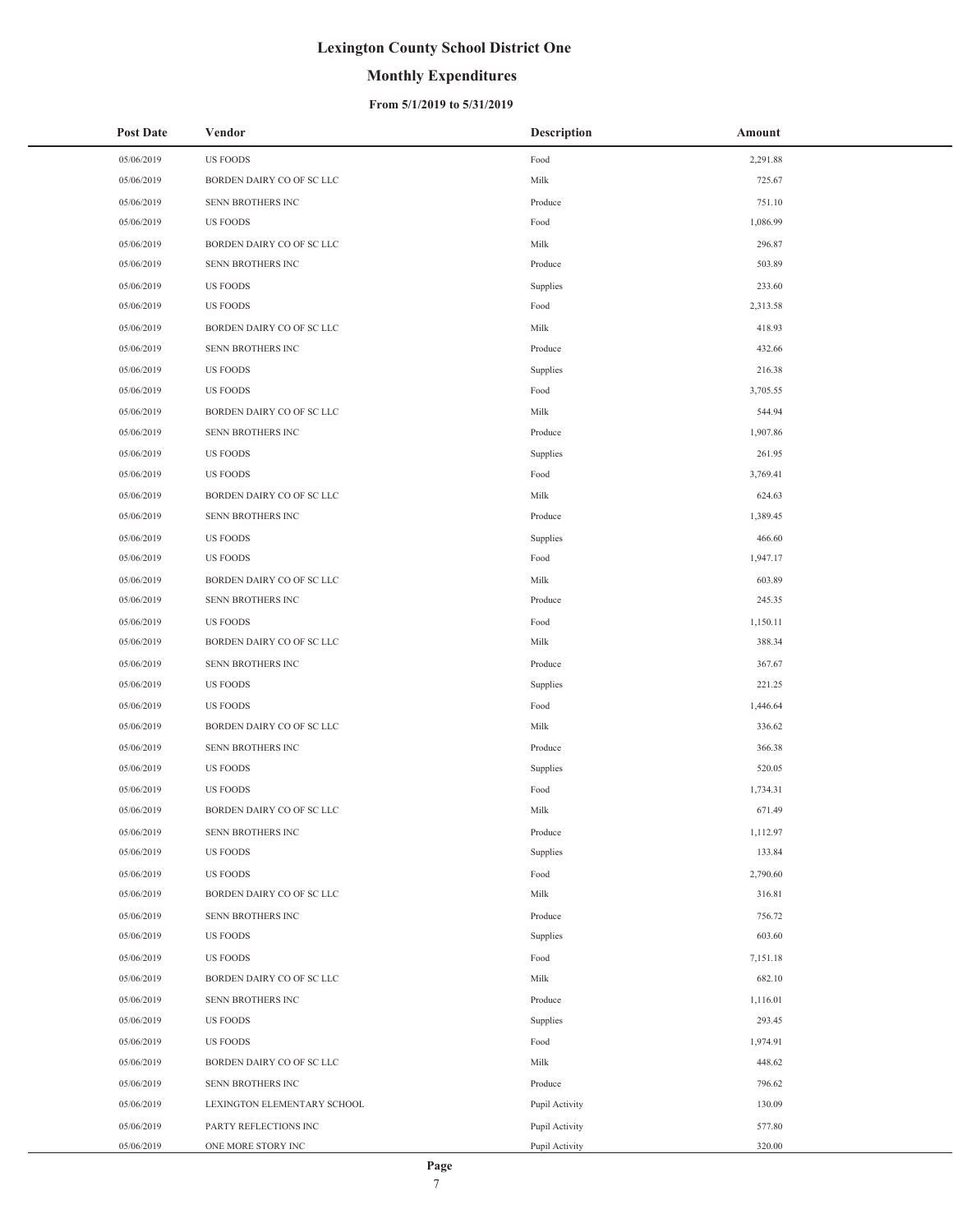## **Monthly Expenditures**

| <b>Post Date</b> | Vendor                                             | <b>Description</b>         | Amount   |
|------------------|----------------------------------------------------|----------------------------|----------|
| 05/06/2019       | STATE DEPARTMENT OF EDUCATION LEX DIST ONEBUS SHOP | Pupil Activity             | 111.60   |
| 05/07/2019       | <b>BOOKSOURCE</b>                                  | Supplies                   | 496.58   |
| 05/07/2019       | ACADEMIC SUPPLIER DBA RASIX COMPUTER CENTER INC    | Supplies                   | 589.00   |
| 05/07/2019       | <b>BOOKSOURCE</b>                                  | Supplies                   | 480.94   |
| 05/07/2019       | FORMS AND SUPPLY INC (FSI)                         | <b>Technology Supplies</b> | 1,172.72 |
| 05/07/2019       | PITSCO EDUCATION HEARILY AND COMPANY               | Supplies                   | 1,000.78 |
| 05/07/2019       | OPTIMA INC                                         | Supplies                   | 849.95   |
| 05/07/2019       | N GRAPHIX                                          | Supplies                   | 312.96   |
| 05/07/2019       | <b>SCHOOL SPECIALTY</b>                            | Supplies                   | 1,127.35 |
| 05/07/2019       | SOUTHERN SPECIAL TEES LLC                          | Supplies                   | 213.79   |
| 05/07/2019       | FORMS AND SUPPLY INC (FSI)                         | Supplies                   | 209.55   |
| 05/07/2019       | SCHOOL NURSE SUPPLY INC                            | Supplies                   | 120.00   |
| 05/07/2019       | MUSICIAN SUPPLY                                    | Repairs and Maintenance    | 139.10   |
| 05/07/2019       | ENTERPRISE LEASING COMPANY SOUTHEAST               | Pupil Transportation       | 875.82   |
| 05/07/2019       | ACADEMIC SUPPLIER DBA RASIX COMPUTER CENTER INC    | Supplies                   | 154.68   |
| 05/07/2019       | STENSTROM, ROY RICHARD                             | Other Prof & Tech Service  | 225.00   |
| 05/07/2019       | PAXTON/PATTERSON LLC                               | Supplies                   | 2,193.50 |
| 05/07/2019       | <b>RYDIN DECAL</b>                                 | Supplies                   | 1,394.00 |
| 05/07/2019       | TROXELL COMMUNICATIONS INC                         | Supplies                   | 2,130.37 |
| 05/07/2019       | <b>SCHOOL SPECIALTY</b>                            | Supplies                   | 570.89   |
| 05/07/2019       | PITSCO EDUCATION HEARILY AND COMPANY               | Supplies                   | 219.35   |
| 05/07/2019       | SUPPLEMENTAL HEALTH CARE SERVICES INC              | Other Prof & Tech Service  | 2,010.00 |
| 05/07/2019       | MUSICIAN SUPPLY                                    | Supplies                   | 1,030.41 |
| 05/07/2019       | PINE PRESS OF LEXINGTON INC                        | Printing and Binding       | 1,121.57 |
| 05/07/2019       | <b>SCHOOL SPECIALTY</b>                            | Supplies                   | 165.10   |
| 05/07/2019       | <b>IB SOURCE</b>                                   | Supplies                   | 324.00   |
| 05/07/2019       | CENTER FOR ADV & STUDY OF INTRNATIONAL EDUC        | Travel                     | 1,070.00 |
| 05/07/2019       | EDU HEALTHCARE LLC                                 | Other Prof & Tech Service  | 2,080.00 |
| 05/07/2019       | EBSCO                                              | Periodicals                | 474.97   |
| 05/07/2019       | FOLLETT SCHOOL SOLUTIONS INC                       | Library Books              | 1,738.20 |
| 05/07/2019       | TEACHERS COLLEGE READING AND WRITING PROJECT       | Travel                     | 630.00   |
| 05/07/2019       | CERTIFIED TRANSLATION SERVICES                     | Other Prof & Tech Service  | 130.00   |
| 05/07/2019       | APPLE INC                                          | <b>Technology Supplies</b> | 254.66   |
| 05/07/2019       | ACADEMIC SUPPLIER DBA RASIX COMPUTER CENTER INC    | Supplies                   | 644.46   |
| 05/07/2019       | <b>SCHOOL SPECIALTY</b>                            | Supplies                   | 104.36   |
| 05/07/2019       | REPUBLIC SERVICES INC                              | Other Property Services    | 295.00   |
| 05/07/2019       | A R MARTIN COMPANY                                 | Other Prof & Tech Service  | 3,800.00 |
| 05/07/2019       | MANSFIELD OIL CO OF GAINESVILLE INC                | Supplies-Maintenace        | 5,557.69 |
| 05/07/2019       | TUCKER MATERIALS OF COLUMBIA                       | Supplies-Maintenace        | 497.98   |
| 05/07/2019       | REPUBLIC SERVICES INC                              | Other Property Services    | 816.00   |
| 05/07/2019       | REPUBLIC SERVICES INC                              | Other Property Services    | 435.20   |
| 05/07/2019       | CATOE'S MOPED SHED INC                             | Supplies-Maintenace        | 224.54   |
| 05/07/2019       | REPUBLIC SERVICES INC                              | Other Property Services    | 652.80   |
| 05/07/2019       | REPUBLIC SERVICES INC                              | Other Property Services    | 652.80   |
| 05/07/2019       | CATOE'S MOPED SHED INC                             | Supplies-Maintenace        | 224.54   |
| 05/07/2019       | REPUBLIC SERVICES INC                              | Other Property Services    | 652.80   |
| 05/07/2019       | REPUBLIC SERVICES INC                              | Other Property Services    | 870.40   |
| 05/07/2019       | CATOE'S MOPED SHED INC                             | Supplies-Maintenace        | 224.54   |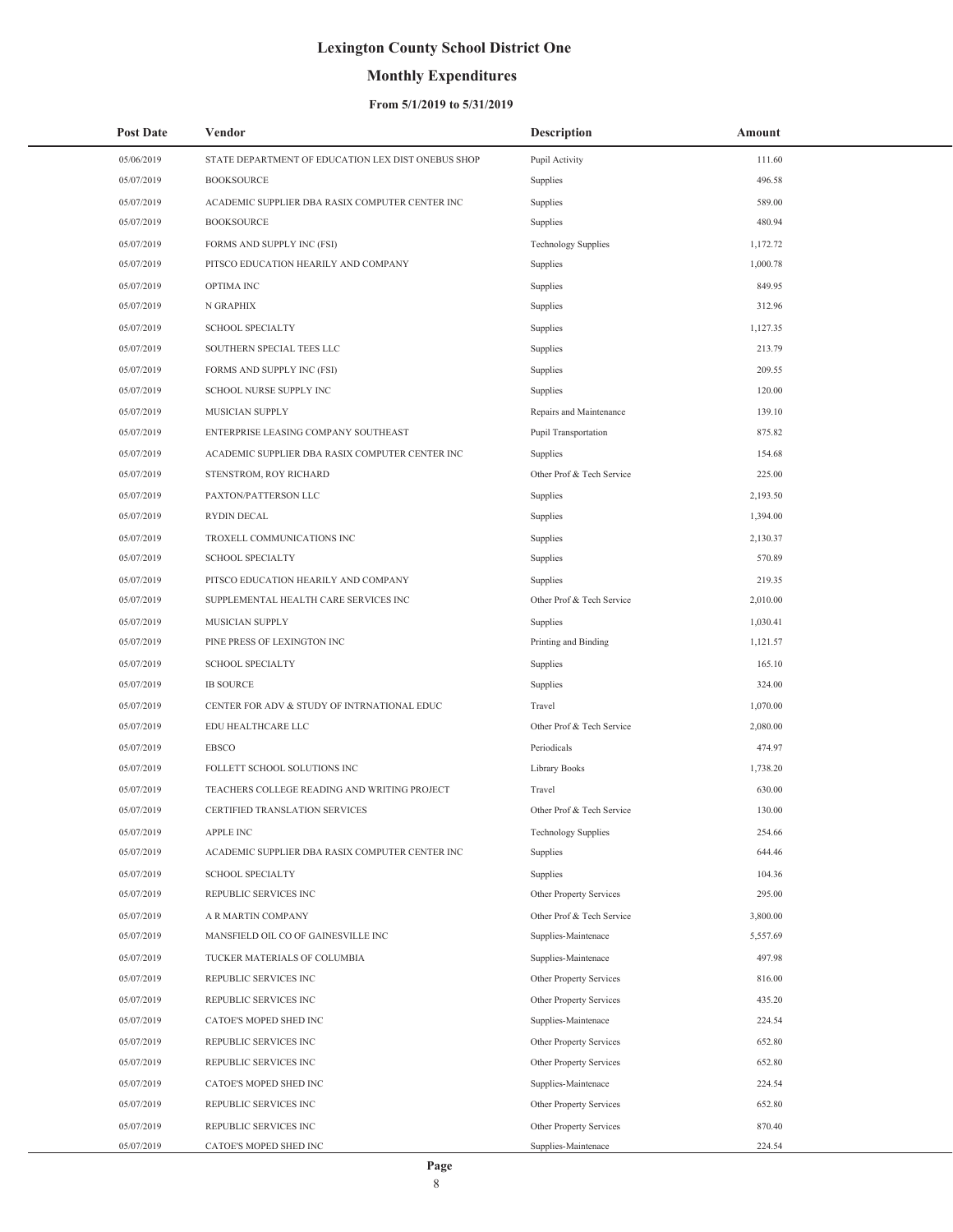## **Monthly Expenditures**

| <b>Post Date</b> | Vendor                                             | <b>Description</b>        | Amount    |
|------------------|----------------------------------------------------|---------------------------|-----------|
| 05/07/2019       | DEERE AND COMPANY                                  | Equipment - Nonexpendable | 10,928.21 |
| 05/07/2019       | REPUBLIC SERVICES INC                              | Other Property Services   | 217.60    |
| 05/07/2019       | HYMAN PAPER CO INC                                 | Supplies-Maintenace       | 138.16    |
| 05/07/2019       | REPUBLIC SERVICES INC                              | Other Property Services   | 652.80    |
| 05/07/2019       | TRITEK FIRE AND SECURITY LLC                       | Repairs and Maintenance   | 220.00    |
| 05/07/2019       | REPUBLIC SERVICES INC                              | Other Property Services   | 435.20    |
| 05/07/2019       | HYMAN PAPER CO INC                                 | Supplies-Maintenace       | 310.86    |
| 05/07/2019       | REPUBLIC SERVICES INC                              | Other Property Services   | 435.20    |
| 05/07/2019       | REPUBLIC SERVICES INC                              | Other Property Services   | 328.10    |
| 05/07/2019       | HYMAN PAPER CO INC                                 | Supplies-Maintenace       | 932.57    |
| 05/07/2019       | REPUBLIC SERVICES INC                              | Other Property Services   | 435.20    |
| 05/07/2019       | REPUBLIC SERVICES INC                              | Other Property Services   | 380.80    |
| 05/07/2019       | TUCKER MATERIALS OF COLUMBIA                       | Supplies-Maintenace       | 195.59    |
| 05/07/2019       | REPUBLIC SERVICES INC                              | Other Property Services   | 652.80    |
| 05/07/2019       | REPUBLIC SERVICES INC                              | Other Property Services   | 652.80    |
| 05/07/2019       | A Z LAWN MOWER PARTS                               | Supplies-Maintenace       | 282.44    |
| 05/07/2019       | CITY OF WEST COLUMBIA WATER COLLECTION DIVISION    | <b>Public Utilities</b>   | 956.40    |
| 05/07/2019       | REPUBLIC SERVICES INC                              | Other Property Services   | 435.20    |
| 05/07/2019       | ACE GLASS CO INC                                   | Repairs and Maintenance   | 234.93    |
| 05/07/2019       | REPUBLIC SERVICES INC                              | Other Property Services   | 435.20    |
| 05/07/2019       | HYMAN PAPER CO INC                                 | Supplies-Maintenace       | 241.78    |
| 05/07/2019       | REPUBLIC SERVICES INC                              | Other Property Services   | 435.20    |
| 05/07/2019       | REPUBLIC SERVICES INC                              | Other Property Services   | 435.20    |
| 05/07/2019       | REPUBLIC SERVICES INC                              | Other Property Services   | 652.80    |
| 05/07/2019       | HYMAN PAPER CO INC                                 | Supplies-Maintenace       | 419.39    |
| 05/07/2019       | REPUBLIC SERVICES INC                              | Other Property Services   | 435.20    |
| 05/07/2019       | REPUBLIC SERVICES INC                              | Other Property Services   | 435.20    |
| 05/07/2019       | REPUBLIC SERVICES INC                              | Other Property Services   | 435.20    |
| 05/07/2019       | REPUBLIC SERVICES INC                              | Other Property Services   | 435.20    |
| 05/07/2019       | REPUBLIC SERVICES INC                              | Other Property Services   | 435.20    |
| 05/07/2019       | PALMETTO PROPANE                                   | Energy                    | 574.72    |
| 05/07/2019       | REPUBLIC SERVICES INC                              | Other Property Services   | 435.20    |
| 05/07/2019       | CATOE'S MOPED SHED INC                             | Supplies-Maintenace       | 224.54    |
| 05/07/2019       | REPUBLIC SERVICES INC                              | Other Property Services   | 435.20    |
| 05/07/2019       | REPUBLIC SERVICES INC                              | Other Property Services   | 435.20    |
| 05/07/2019       | PALMETTO CONTROLS INC                              | Supplies-Maintenace       | 498.21    |
| 05/07/2019       | REPUBLIC SERVICES INC                              | Other Property Services   | 435.20    |
| 05/07/2019       | A Z LAWN MOWER PARTS                               | Supplies-Maintenace       | 319.93    |
| 05/07/2019       | HYMAN PAPER CO INC                                 | Supplies-Maintenace       | 310.86    |
| 05/07/2019       | REPUBLIC SERVICES INC                              | Other Property Services   | 435.20    |
| 05/07/2019       | FERGUSON ENTERPRISES INC FEI 27                    | Supplies-Maintenace       | 110.15    |
| 05/07/2019       | REPUBLIC SERVICES INC                              | Other Property Services   | 435.20    |
| 05/07/2019       | MANSFIELD OIL CO OF GAINESVILLE INC                | Pupil Transportation      | 5,352.45  |
| 05/07/2019       | SC DEPARTMENT OF EDUCATION OFFICE OF TRANSPORTATIO | Pupil Transportation      | 2,907.38  |
| 05/07/2019       | PINE PRESS OF LEXINGTON INC                        | Printing and Binding      | 538.15    |
| 05/07/2019       | AZURA INVESTIGATIONS LLC                           | Other Prof & Tech Service | 4,532.00  |
| 05/07/2019       | RAPTOR TECHNOLOGIES LLC                            | Software Renewal/Agreemen | 620.00    |
| 05/07/2019       | AMTECK COMMUNICATION MANAGEMENT LLC                | Supplies                  | 1,331.08  |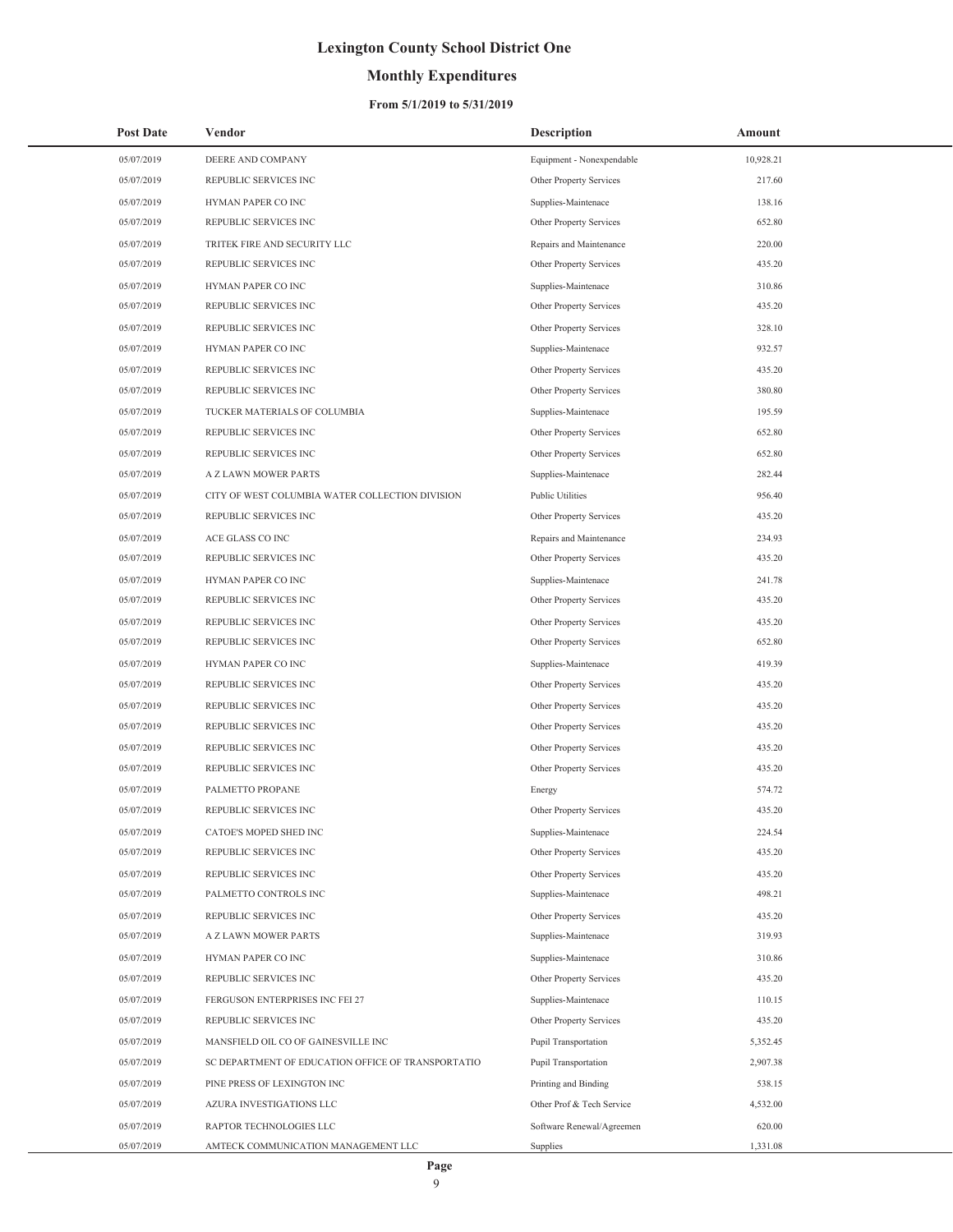## **Monthly Expenditures**

| <b>Post Date</b> | Vendor                                    | <b>Description</b>            | Amount    |
|------------------|-------------------------------------------|-------------------------------|-----------|
| 05/07/2019       | FORMS AND SUPPLY INC (FSI)                | Supplies                      | 547.15    |
| 05/07/2019       | FORMS AND SUPPLY INC (FSI)                | Supplies                      | 543.45    |
| 05/07/2019       | FORMS AND SUPPLY INC (FSI)                | Supplies                      | 143.49    |
| 05/07/2019       | DISNEY'S CORONADO SPRINGS RESORT          | Pupil Transportation          | 3,007.80  |
| 05/07/2019       | <b>FBLA</b>                               | Pupil Transportation          | 600.00    |
| 05/07/2019       | GRAND HYATT SAN ANTONIO CONVENTION CENTER | Pupil Transportation          | 2,267.84  |
| 05/07/2019       | DISNEY'S CORONADO SPRINGS RESORT          | Travel                        | 1,002.60  |
| 05/07/2019       | FBLA                                      | Travel                        | 120.00    |
| 05/07/2019       | GRAND HYATT SAN ANTONIO CONVENTION CENTER | Travel                        | 2,149.64  |
| 05/07/2019       | <b>BISHOP, CATHERINE H</b>                | Inst Prog Improvement         | 10,378.69 |
| 05/07/2019       | R L BRYAN CO TEXTBOOK DEPOSITORY          | Supplies                      | 8,117.76  |
| 05/07/2019       | <b>BUSINESS SERVICES</b>                  | Supplies                      | 2,375.27  |
| 05/07/2019       | MCKESSON MEDICAL SURGICAL INC             | Supplies                      | 333.68    |
| 05/07/2019       | <b>BOOKSOURCE</b>                         | Supplies                      | 1,474.20  |
| 05/07/2019       | KURTZ BROS DBA BENDER BURKOT              | Supplies                      | 123.02    |
| 05/07/2019       | ALFRED WILLIAMS AND CO                    | Supplies                      | 12,304.02 |
| 05/07/2019       | PRO KITCHEN ONLINE LLC                    | Supplies                      | 122.41    |
| 05/07/2019       | <b>US FOODS</b>                           | Commodity Distribution Charge | 374.85    |
| 05/07/2019       | CASH                                      | Other Objects                 | 3,200.00  |
| 05/07/2019       | <b>US FOODS</b>                           | Commodity Distribution Charge | 340.20    |
| 05/07/2019       | <b>US FOODS</b>                           | Commodity Distribution Charge | 368.55    |
| 05/07/2019       | CASH                                      | Other Objects                 | 1,900.00  |
| 05/07/2019       | <b>US FOODS</b>                           | Commodity Distribution Charge | 362.25    |
| 05/07/2019       | <b>US FOODS</b>                           | Commodity Distribution Charge | 365.40    |
| 05/07/2019       | CASH                                      | Other Objects                 | 500.00    |
| 05/07/2019       | <b>US FOODS</b>                           | Commodity Distribution Charge | 362.25    |
| 05/07/2019       | <b>US FOODS</b>                           | Commodity Distribution Charge | 119.70    |
| 05/07/2019       | <b>US FOODS</b>                           | Commodity Distribution Charge | 371.70    |
| 05/07/2019       | <b>US FOODS</b>                           | Commodity Distribution Charge | 355.95    |
| 05/07/2019       | <b>US FOODS</b>                           | Commodity Distribution Charge | 343.35    |
| 05/07/2019       | US FOODS                                  | Commodity Distribution Charge | 343.35    |
| 05/07/2019       | PRO KITCHEN ONLINE LLC                    | Supplies                      | 758.08    |
| 05/07/2019       | <b>US FOODS</b>                           | Commodity Distribution Charge | 359.10    |
| 05/07/2019       | <b>US FOODS</b>                           | Commodity Distribution Charge | 374.85    |
| 05/07/2019       | <b>US FOODS</b>                           | Commodity Distribution Charge | 374.85    |
| 05/07/2019       | CASH                                      | Other Objects                 | 3,200.00  |
| 05/07/2019       | <b>US FOODS</b>                           | Commodity Distribution Charge | 337.05    |
| 05/07/2019       | <b>US FOODS</b>                           | Commodity Distribution Charge | 355.95    |
| 05/07/2019       | <b>US FOODS</b>                           | Commodity Distribution Charge | 324.45    |
| 05/07/2019       | <b>US FOODS</b>                           | Commodity Distribution Charge | 349.65    |
| 05/07/2019       | <b>US FOODS</b>                           | Commodity Distribution Charge | 374.85    |
| 05/07/2019       | <b>US FOODS</b>                           | Commodity Distribution Charge | 343.35    |
| 05/07/2019       | <b>US FOODS</b>                           | Commodity Distribution Charge | 217.41    |
| 05/07/2019       | <b>US FOODS</b>                           | Commodity Distribution Charge | 343.35    |
| 05/07/2019       | <b>US FOODS</b>                           | Commodity Distribution Charge | 355.95    |
| 05/07/2019       | <b>US FOODS</b>                           | Commodity Distribution Charge | 337.05    |
| 05/07/2019       | PRO KITCHEN ONLINE LLC                    | Supplies                      | 403.11    |
| 05/07/2019       | US FOODS                                  | Commodity Distribution Charge | 340.20    |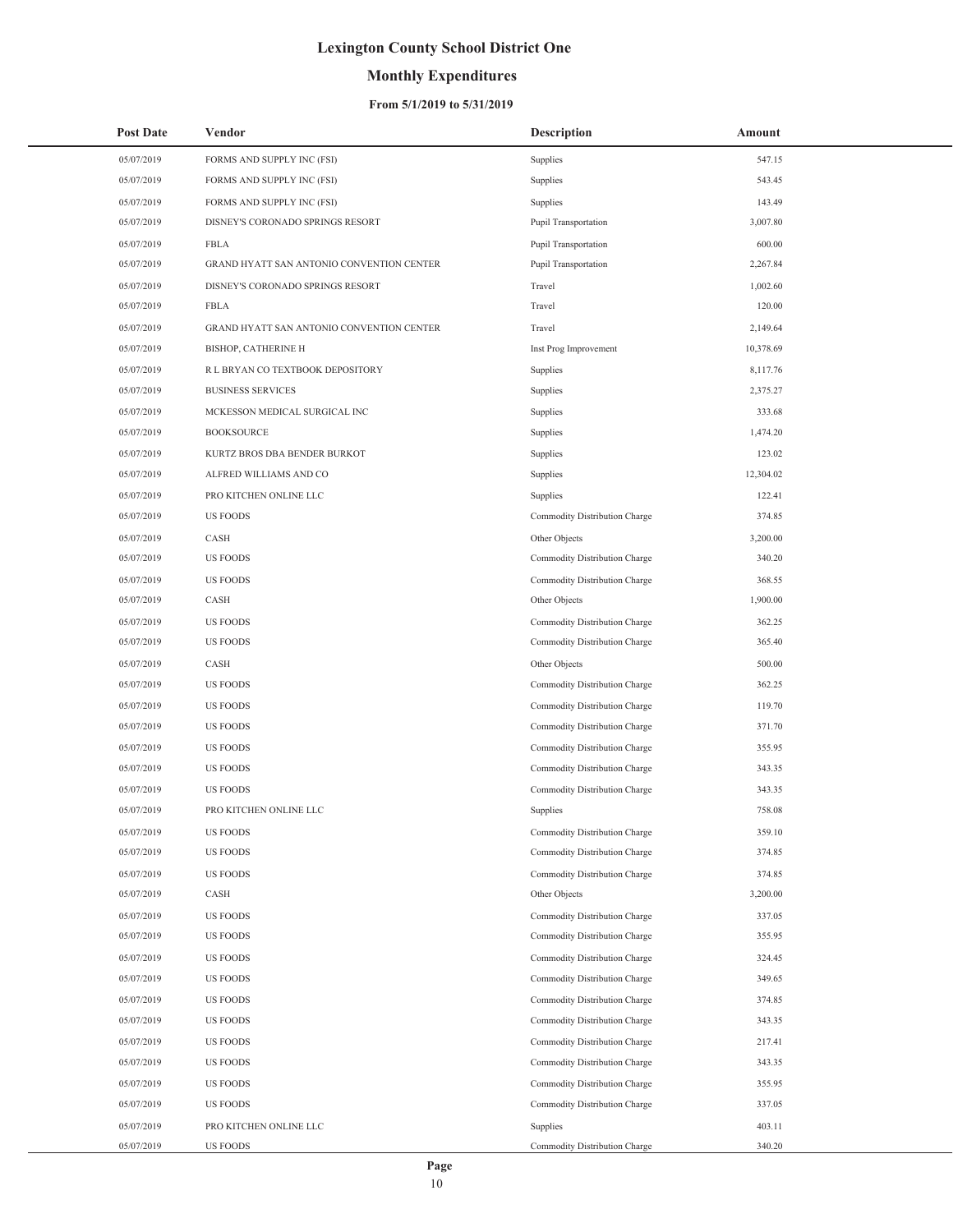## **Monthly Expenditures**

| <b>Post Date</b> | Vendor                                        | Description                   | Amount    |
|------------------|-----------------------------------------------|-------------------------------|-----------|
| 05/07/2019       | PRO KITCHEN ONLINE LLC                        | Supplies                      | 116.75    |
| 05/07/2019       | <b>US FOODS</b>                               | Commodity Distribution Charge | 333.90    |
| 05/07/2019       | <b>US FOODS</b>                               | Commodity Distribution Charge | 374.85    |
| 05/07/2019       | <b>US FOODS</b>                               | Commodity Distribution Charge | 347.14    |
| 05/07/2019       | CASH                                          | Other Objects                 | 6,410.00  |
| 05/07/2019       | <b>US FOODS</b>                               | Commodity Distribution Charge | 276.37    |
| 05/07/2019       | <b>SCHOLASTIC INC</b>                         | Pupil Activity                | 316.26    |
| 05/07/2019       | PRESENTATION SYSTEMS SOUTH INC                | Pupil Activity                | 5,980.23  |
| 05/07/2019       | <b>SCHOLASTIC INC</b>                         | Pupil Activity                | 695.76    |
| 05/07/2019       | REVOLUTION DANCEWEAR TENTH HOUSE              | Pupil Activity                | 894.36    |
| 05/07/2019       | RIDDELL / ALL AMERICAN                        | Pupil Activity                | 709.92    |
| 05/07/2019       | ASHLEY, PHILLIP D                             | Pupil Activity                | 104.10    |
| 05/07/2019       | AYNOR HIGH SCHOOL                             | Pupil Activity                | 402.80    |
| 05/07/2019       | GEORGETOWN HIGH SCHOOL                        | Pupil Activity                | 294.50    |
| 05/07/2019       | WADE HAMPTON HIGH SCHOOL                      | Pupil Activity                | 341.80    |
| 05/07/2019       | ACADEMIC MAGNET HIGH SCHOOL                   | Pupil Activity                | 155.15    |
| 05/07/2019       | MAY RIVER HIGH SCHOOL                         | Pupil Activity                | 147.70    |
| 05/07/2019       | RAYLE, JON                                    | Pupil Activity                | 114.50    |
| 05/07/2019       | SC HIGH SCHOOL LEAGUE                         | Pupil Activity                | 200.00    |
| 05/07/2019       | TRAVINIA ITALIAN KITCHEN@LEXINGTON LLC        | Pupil Activity                | 1,581.00  |
| 05/07/2019       | HUDL                                          | Pupil Activity                | 1,070.00  |
| 05/07/2019       | REID, EDWARD J                                | Pupil Activity                | 330.00    |
| 05/07/2019       | GO4THEGOAL FOUNDATION                         | Pupil Activity                | 1,240.00  |
| 05/07/2019       | <b>BUFORD, MARK W</b>                         | Pupil Activity                | 220.00    |
| 05/07/2019       | <b>BSN SPORTS</b>                             | Pupil Activity                | 12,877.33 |
| 05/07/2019       | <b>SCHOOL SPECIALTY</b>                       | Supplies                      | 1,469.59  |
| 05/08/2019       | <b>BOOKSOURCE</b>                             | Supplies                      | 2,611.04  |
| 05/08/2019       | <b>SCHOOL SPECIALTY</b>                       | Supplies                      | 141.37    |
| 05/08/2019       | NUIDEA SCHOOL SUPPLY CO                       | Supplies                      | 336.41    |
| 05/08/2019       | CAMCOR                                        | <b>Technology Supplies</b>    | 370.76    |
| 05/08/2019       | NUIDEA SCHOOL SUPPLY CO                       | Supplies                      | 1,318.93  |
| 05/08/2019       | SOUTHERN SPECIAL TEES LLC                     | Supplies                      | 985.13    |
| 05/08/2019       | FTW ROBOTICS LLC                              | <b>Technology Supplies</b>    | 400.00    |
| 05/08/2019       | <b>SCHOOL SPECIALTY</b>                       | Supplies                      | 1,367.72  |
| 05/08/2019       | <b>SCHOOL SPECIALTY</b>                       | Supplies                      | 1,402.72  |
| 05/08/2019       | RAPTOR TECHNOLOGIES LLC                       | Supplies                      | 200.00    |
| 05/08/2019       | SC DEPARTMENT OF REVENUE (SALES TAX RETURN)   | Supplies                      | 159.46    |
| 05/08/2019       | <b>SCHOOL SAVERS</b>                          | Supplies                      | 2,278.00  |
| 05/08/2019       | В & Н РНОТО                                   | <b>Technology Supplies</b>    | 1,874.38  |
| 05/08/2019       | FOREST LAKE TRAVEL                            | Pupil Transportation          | 635.00    |
| 05/08/2019       | FOREST LAKE TRAVEL                            | Travel                        | 568.50    |
| 05/08/2019       | HP INC                                        | <b>Technology Supplies</b>    | 332.34    |
| 05/08/2019       | <b>SCHOOL SPECIALTY</b>                       | Supplies                      | 293.95    |
| 05/08/2019       | MBH OF ELGIN LLC DBA PINE GROVE YOUTH ACADEMY | Tuition                       | 1,834.64  |
| 05/08/2019       | PINE PRESS OF LEXINGTON INC                   | Printing and Binding          | 247.97    |
| 05/08/2019       | BLICK ART MATERIALS LLC                       | Supplies                      | 123.78    |
| 05/08/2019       | WENGER CORP                                   | Supplies                      | 450.00    |
| 05/08/2019       | SCHOOL NURSE SUPPLY INC                       | Supplies                      | 119.50    |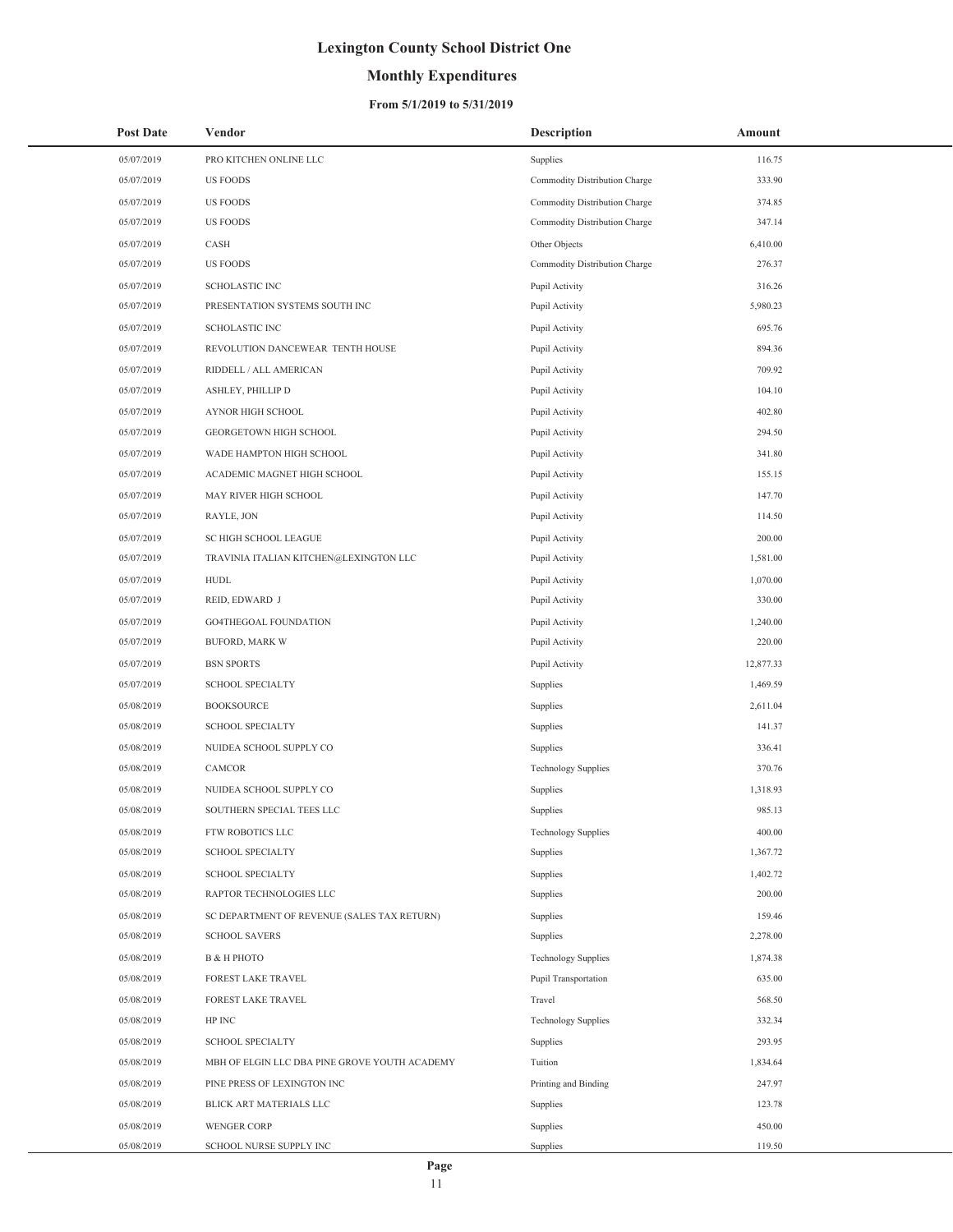## **Monthly Expenditures**

| <b>Post Date</b> | Vendor                                     | <b>Description</b>        | Amount   |
|------------------|--------------------------------------------|---------------------------|----------|
| 05/08/2019       | FOLLETT SCHOOL SOLUTIONS INC               | <b>Library Books</b>      | 1,560.42 |
| 05/08/2019       | FOLLETT SCHOOL SOLUTIONS INC               | Library Books             | 701.83   |
| 05/08/2019       | FOLLETT SCHOOL SOLUTIONS INC               | Library Books             | 1,254.84 |
| 05/08/2019       | FOLLETT SCHOOL SOLUTIONS INC               | Library Books             | 1,840.00 |
| 05/08/2019       | DEAFINITELY TAKING REQUESTS                | Other Prof & Tech Service | 260.00   |
| 05/08/2019       | <b>ABLENET INC</b>                         | Supplies                  | 6,578.00 |
| 05/08/2019       | MODEL ME KIDS LLC                          | Supplies                  | 185.95   |
| 05/08/2019       | <b>BISHOP, CATHERINE H</b>                 | Travel-Teacher Staff Dev  | 3,907.00 |
| 05/08/2019       | SWEET MAGNOLIAS CATERING                   | Other Objects             | 327.42   |
| 05/08/2019       | <b>BISHOP, CATHERINE H</b>                 | Travel                    | 193.00   |
| 05/08/2019       | JOINT MUNICIPAL WATER AND SEWER COMMISSION | <b>Public Utilities</b>   | 135.71   |
| 05/08/2019       | TOWN OF LEXINGTON                          | <b>Public Utilities</b>   | 523.97   |
| 05/08/2019       | SOUTHEASTERN PAPER GROUP                   | Supplies-Maintenace       | 160.24   |
| 05/08/2019       | JOINT MUNICIPAL WATER AND SEWER COMMISSION | <b>Public Utilities</b>   | 2,583.60 |
| 05/08/2019       | TOWN OF LEXINGTON                          | <b>Public Utilities</b>   | 4,399.16 |
| 05/08/2019       | TOWN OF LEXINGTON                          | <b>Public Utilities</b>   | 1.311.53 |
| 05/08/2019       | JOINT MUNICIPAL WATER AND SEWER COMMISSION | <b>Public Utilities</b>   | 2,829.08 |
| 05/08/2019       | JOINT MUNICIPAL WATER AND SEWER COMMISSION | <b>Public Utilities</b>   | 880.05   |
| 05/08/2019       | TOWN OF LEXINGTON                          | <b>Public Utilities</b>   | 417.98   |
| 05/08/2019       | TOWN OF LEXINGTON                          | <b>Public Utilities</b>   | 1,277.25 |
| 05/08/2019       | TOWN OF LEXINGTON                          | <b>Public Utilities</b>   | 2,134.04 |
| 05/08/2019       | HYMAN PAPER CO INC                         | Supplies-Maintenace       | 310.86   |
| 05/08/2019       | OSWALD WHOLESALE LUMBER INC                | Supplies-Maintenace       | 786.45   |
| 05/08/2019       | WINSUPPLY OF LEXINGTON INC                 | Supplies-Maintenace       | 1,135.54 |
| 05/08/2019       | JOINT MUNICIPAL WATER AND SEWER COMMISSION | <b>Public Utilities</b>   | 1,765.82 |
| 05/08/2019       | JOINT MUNICIPAL WATER AND SEWER COMMISSION | <b>Public Utilities</b>   | 2,054.60 |
| 05/08/2019       | JOINT MUNICIPAL WATER AND SEWER COMMISSION | <b>Public Utilities</b>   | 4,321.69 |
| 05/08/2019       | JOHNSTONE SUPPLY                           | Supplies-Maintenace       | 2,625.77 |
| 05/08/2019       | TOWN OF LEXINGTON                          | <b>Public Utilities</b>   | 1.581.22 |
| 05/08/2019       | JOINT MUNICIPAL WATER AND SEWER COMMISSION | <b>Public Utilities</b>   | 592.71   |
| 05/08/2019       | JOINT MUNICIPAL WATER AND SEWER COMMISSION | <b>Public Utilities</b>   | 596.70   |
| 05/08/2019       | TOWN OF LEXINGTON                          | <b>Public Utilities</b>   | 734.84   |
| 05/08/2019       | GATEWAY SUPPLY CO INC                      | Supplies-Maintenace       | 524.30   |
| 05/08/2019       | JOINT MUNICIPAL WATER AND SEWER COMMISSION | Public Utilities          | 725.58   |
| 05/08/2019       | TOWN OF LEXINGTON                          | <b>Public Utilities</b>   | 1,027.14 |
| 05/08/2019       | JOINT MUNICIPAL WATER AND SEWER COMMISSION | <b>Public Utilities</b>   | 784.65   |
| 05/08/2019       | <b>TOWN OF LEXINGTON</b>                   | <b>Public Utilities</b>   | 1,063.22 |
| 05/08/2019       | OSWALD WHOLESALE LUMBER INC                | Supplies-Maintenace       | 786.45   |
| 05/08/2019       | JOINT MUNICIPAL WATER AND SEWER COMMISSION | <b>Public Utilities</b>   | 1,273.30 |
| 05/08/2019       | JOINT MUNICIPAL WATER AND SEWER COMMISSION | <b>Public Utilities</b>   | 1,780.59 |
| 05/08/2019       | JOINT MUNICIPAL WATER AND SEWER COMMISSION | <b>Public Utilities</b>   | 757.37   |
| 05/08/2019       | JOINT MUNICIPAL WATER AND SEWER COMMISSION | <b>Public Utilities</b>   | 698.89   |
| 05/08/2019       | TOWN OF LEXINGTON                          | Public Utilities          | 356.00   |
| 05/08/2019       | JOINT MUNICIPAL WATER AND SEWER COMMISSION | <b>Public Utilities</b>   | 215.00   |
| 05/08/2019       | TOWN OF LEXINGTON                          | <b>Public Utilities</b>   | 765.37   |
| 05/08/2019       | TOWN OF LEXINGTON                          | <b>Public Utilities</b>   | 1,633.28 |
| 05/08/2019       | TOWN OF LEXINGTON                          | Public Utilities          | 1,327.11 |
| 05/08/2019       | TOWN OF LEXINGTON                          | Public Utilities          | 2,915.68 |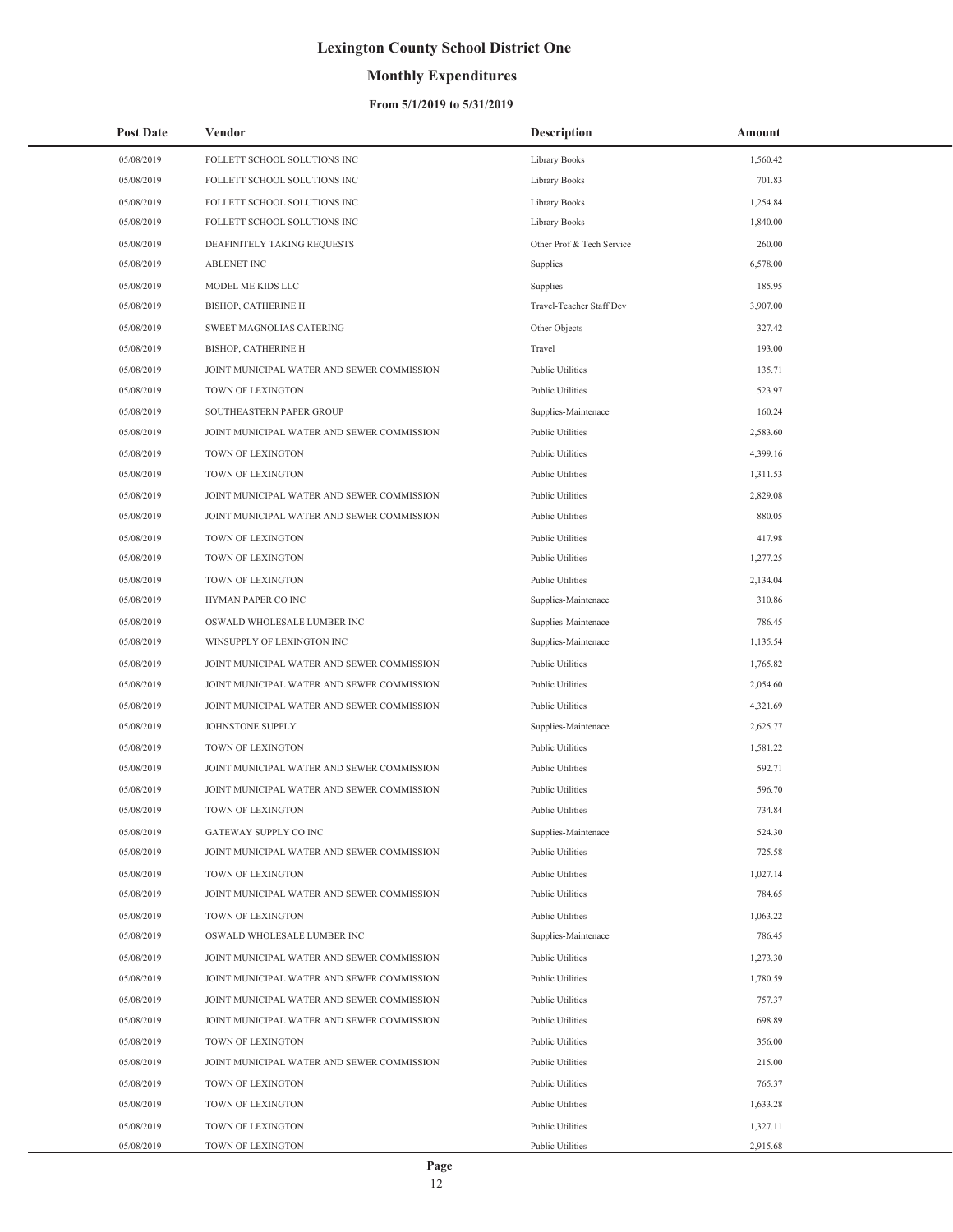## **Monthly Expenditures**

### **From 5/1/2019 to 5/31/2019**

| <b>Post Date</b> | Vendor                                            | <b>Description</b>         | Amount    |
|------------------|---------------------------------------------------|----------------------------|-----------|
| 05/08/2019       | SMITH AND JONES JANITORIAL SUPPLIES AND EQUIP INC | Supplies-Maintenace        | 1,318.25  |
| 05/08/2019       | JOINT MUNICIPAL WATER AND SEWER COMMISSION        | Public Utilities           | 1,779.34  |
| 05/08/2019       | HYMAN PAPER CO INC                                | Supplies-Maintenace        | 807.25    |
| 05/08/2019       | SMITH AND JONES JANITORIAL SUPPLIES AND EQUIP INC | Supplies-Maintenace        | 3,389.76  |
| 05/08/2019       | SC DEPARTMENT OF ADMINISTRATION                   | Repairs and Maintenance    | 9,424.89  |
| 05/08/2019       | ARRINGTON, LAKISHA                                | Pupil Transportation       | 104.00    |
| 05/08/2019       | ASMAR, HAYA A                                     | Pupil Transportation       | 141.98    |
| 05/08/2019       | CHECKER YELLOW CAB CO INC                         | Pupil Transportation       | 14,427.50 |
| 05/08/2019       | COLE, SUSAN                                       | Pupil Transportation       | 571.88    |
| 05/08/2019       | DUNN, EMILY                                       | Pupil Transportation       | 721.06    |
| 05/08/2019       | FOGLE, PAM                                        | Pupil Transportation       | 162.40    |
| 05/08/2019       | <b>EMPLOYEE</b>                                   | Pupil Transportation       | 1,074.74  |
| 05/08/2019       | PEARCE, TIM                                       | Pupil Transportation       | 549.84    |
| 05/08/2019       | SABBAGHA, THERESA                                 | Pupil Transportation       | 230.55    |
| 05/08/2019       | SIMUEL, DEATRU                                    | Pupil Transportation       | 292.32    |
| 05/08/2019       | <b>EMPLOYEE</b>                                   | Pupil Transportation       | 120.64    |
| 05/08/2019       | STROUD, ANDREA                                    | Pupil Transportation       | 634.75    |
| 05/08/2019       | <b>EMPLOYEE</b>                                   | Pupil Transportation       | 221.85    |
| 05/08/2019       | VAUGHN, DANA                                      | Pupil Transportation       | 709.92    |
| 05/08/2019       | WILLIAMSON, TOBIE                                 | Pupil Transportation       | 136.96    |
| 05/08/2019       | THE TROPHY & AWARDS CENTER                        | Other Objects              | 139.10    |
| 05/08/2019       | COMPORIUM                                         | Communication              | 15,006.42 |
| 05/08/2019       | SPIRIT COMMUNICATIONS                             | Communication              | 196.97    |
| 05/08/2019       | FORMS AND SUPPLY INC (FSI)                        | Supplies                   | 133.32    |
| 05/08/2019       | PITNEY BOWES RESERVE ACCOUNT                      | Supplies                   | 35,000.00 |
| 05/08/2019       | MASSTAR SIGNS INC                                 | <b>Technology Supplies</b> | 2,365.06  |
| 05/08/2019       | COMPORIUM                                         | Communication              | 6,005.98  |
| 05/08/2019       | COMPORIUM                                         | Communication              | 1,977.57  |
| 05/08/2019       | COMPORIUM                                         | Communication              | 3,773.63  |
| 05/08/2019       | COMPORIUM                                         | Communication              | 2,026.51  |
| 05/08/2019       | COMPORIUM                                         | Communication              | 3,053.16  |
| 05/08/2019       | <b>COMPORIUM</b>                                  | Communication              | 2,175.66  |
| 05/08/2019       | COMPORIUM                                         | Communication              | 1,535.24  |
| 05/08/2019       | COMPORIUM                                         | Communication              | 2,740.12  |
| 05/08/2019       | COMPORIUM                                         | Communication              | 2,118.09  |
| 05/08/2019       | COMPORIUM                                         | Communication              | 2,036.06  |
| 05/08/2019       | COMPORIUM                                         | Communication              | 2,085.40  |
| 05/08/2019       | COMPORIUM                                         | Communication              | 2,195.01  |
| 05/08/2019       | APPLE INC                                         | <b>Technology Supplies</b> | 162.64    |
| 05/08/2019       | COMPORIUM                                         | Communication              | 2,488.02  |
| 05/08/2019       | COMPORIUM                                         | Communication              | 2,963.58  |
| 05/08/2019       | COMPORIUM                                         | Communication              | 5,328.93  |
| 05/08/2019       | APPLE INC                                         | <b>Technology Supplies</b> | 1,098.89  |
| 05/08/2019       | COMPORIUM                                         | Communication              | 2,307.45  |
| 05/08/2019       | <b>APPLE INC</b>                                  | <b>Technology Supplies</b> | 1,124.57  |
| 05/08/2019       | COMPORIUM                                         | Communication              | 2,452.50  |
| 05/08/2019       | COMPORIUM                                         | Communication              | 2,440.14  |
| 05/08/2019       | COMPORIUM                                         | Communication              | 2,123.77  |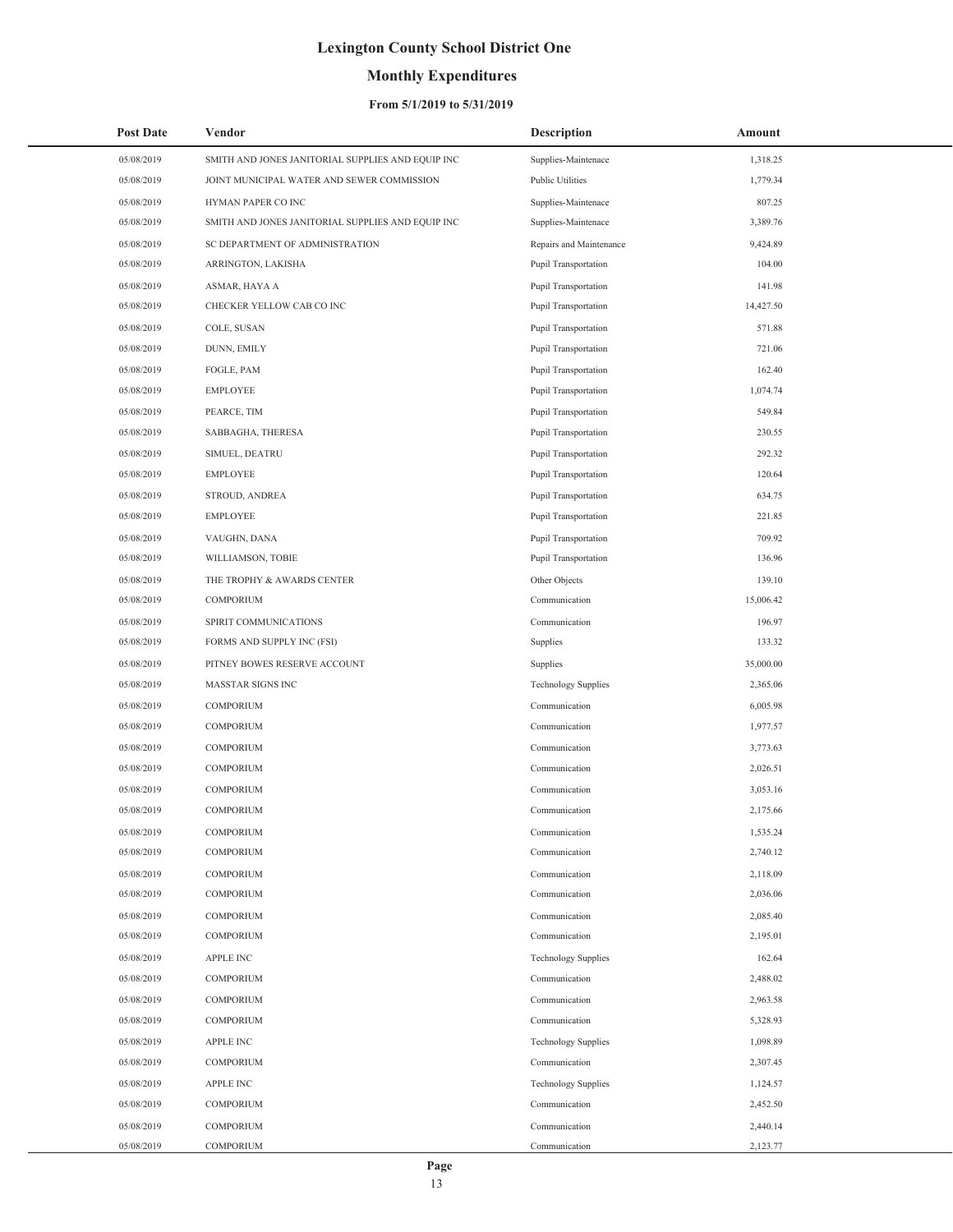## **Monthly Expenditures**

### **From 5/1/2019 to 5/31/2019**

| <b>Post Date</b> | Vendor                                             | <b>Description</b>         | Amount    |
|------------------|----------------------------------------------------|----------------------------|-----------|
| 05/08/2019       | COMPORIUM                                          | Communication              | 2,366.96  |
| 05/08/2019       | <b>COMPORIUM</b>                                   | Communication              | 3,050.31  |
| 05/08/2019       | COMPORIUM                                          | Communication              | 2,446.78  |
| 05/08/2019       | <b>COMPORIUM</b>                                   | Communication              | 2,535.79  |
| 05/08/2019       | COMPORIUM                                          | Communication              | 2,292.82  |
| 05/08/2019       | COMPORIUM                                          | Communication              | 1,891.45  |
| 05/08/2019       | <b>APPLE INC</b>                                   | <b>Technology Supplies</b> | 1,199.47  |
| 05/08/2019       | COMPORIUM                                          | Communication              | 1,861.65  |
| 05/08/2019       | <b>APPLE INC</b>                                   | <b>Technology Supplies</b> | 243.96    |
| 05/08/2019       | COMPORIUM                                          | Communication              | 2,179.04  |
| 05/08/2019       | COMPORIUM                                          | Communication              | 2,395.58  |
| 05/08/2019       | COMPORIUM                                          | Communication              | 2,947.20  |
| 05/08/2019       | COMPORIUM                                          | Communication              | 7,320.17  |
| 05/08/2019       | <b>APPLE INC</b>                                   | <b>Technology Supplies</b> | 203.30    |
| 05/08/2019       | COMPORIUM                                          | Communication              | 2,825.09  |
| 05/08/2019       | <b>APPLE INC</b>                                   | <b>Technology Supplies</b> | 162.64    |
| 05/08/2019       | COMPORIUM                                          | Communication              | 181.84    |
| 05/08/2019       | CAPSTONE                                           | Supplies                   | 7,459.88  |
| 05/08/2019       | FOLLETT SCHOOL SOLUTIONS INC                       | Supplies                   | 12,748.95 |
| 05/08/2019       | DEMCO INC                                          | Supplies                   | 429.04    |
| 05/08/2019       | <b>SCHOOL SPECIALTY</b>                            | Supplies                   | 138.55    |
| 05/08/2019       | READING AND WRITING PROJECT NETWORK LLC            | Inst Prog Improvement      | 8,220.28  |
| 05/08/2019       | STATE DEPARTMENT OF EDUCATION LEX DIST ONEBUS SHOP | Pupil Transportation       | 300.08    |
| 05/08/2019       | <b>GROVE MEDICAL</b>                               | Supplies                   | 152.58    |
| 05/08/2019       | STATE DEPARTMENT OF EDUCATION LEX DIST ONEBUS SHOP | Pupil Transportation       | 1,387.56  |
| 05/08/2019       | RIVERBANKS ZOO                                     | Other Prof & Tech Service  | 510.00    |
| 05/08/2019       | STATE DEPARTMENT OF EDUCATION LEX DIST ONEBUS SHOP | Pupil Transportation       | 1,037.88  |
| 05/08/2019       | STATE DEPARTMENT OF EDUCATION LEX DIST ONEBUS SHOP | Pupil Transportation       | 1,454.52  |
| 05/08/2019       | FORMS AND SUPPLY INC (FSI)                         | Supplies                   | 204.12    |
| 05/08/2019       | WIN LEARNING                                       | Other Prof & Tech Service  | 47,534.75 |
| 05/08/2019       | <b>US FOODS</b>                                    | Supplies                   | 1,182.04  |
| 05/08/2019       | <b>SCHOOL SPECIALTY</b>                            | Supplies                   | 101.74    |
| 05/08/2019       | PEARSON VUE                                        | Software Renewal/Agreemen  | 1,641.22  |
| 05/08/2019       | <b>WW GRAINGER</b>                                 | Supplies-Maintenace        | 1,649.33  |
| 05/08/2019       | CASH                                               | Other Objects              | 6,130.00  |
| 05/08/2019       | SMARTPHONE MEDIC LLC                               | Pupil Activity             | 199.00    |
| 05/08/2019       | SMARTPHONE MEDIC LLC                               | Pupil Activity             | 1,862.00  |
| 05/08/2019       | SMARTPHONE MEDIC LLC                               | Pupil Activity             | 995.00    |
| 05/08/2019       | SMARTPHONE MEDIC LLC                               | Pupil Activity             | 297.00    |
| 05/08/2019       | SMARTPHONE MEDIC LLC                               | Pupil Activity             | 1,712.00  |
| 05/08/2019       | SMARTPHONE MEDIC LLC                               | Pupil Activity             | 995.00    |
| 05/08/2019       | SMARTPHONE MEDIC LLC                               | Pupil Activity             | 1,194.00  |
| 05/08/2019       | SMARTPHONE MEDIC LLC                               | Pupil Activity             | 198.00    |
| 05/08/2019       | SMARTPHONE MEDIC LLC                               | Pupil Activity             | 199.00    |
| 05/08/2019       | SMARTPHONE MEDIC LLC                               | Pupil Activity             | 1,194.00  |
| 05/08/2019       | SMARTPHONE MEDIC LLC                               | Pupil Activity             | 2,140.00  |
| 05/08/2019       | SMARTPHONE MEDIC LLC                               | Pupil Activity             | 347.00    |
| 05/08/2019       | MUSICAL INNOVATIONS                                | Pupil Activity             | 537.00    |

÷,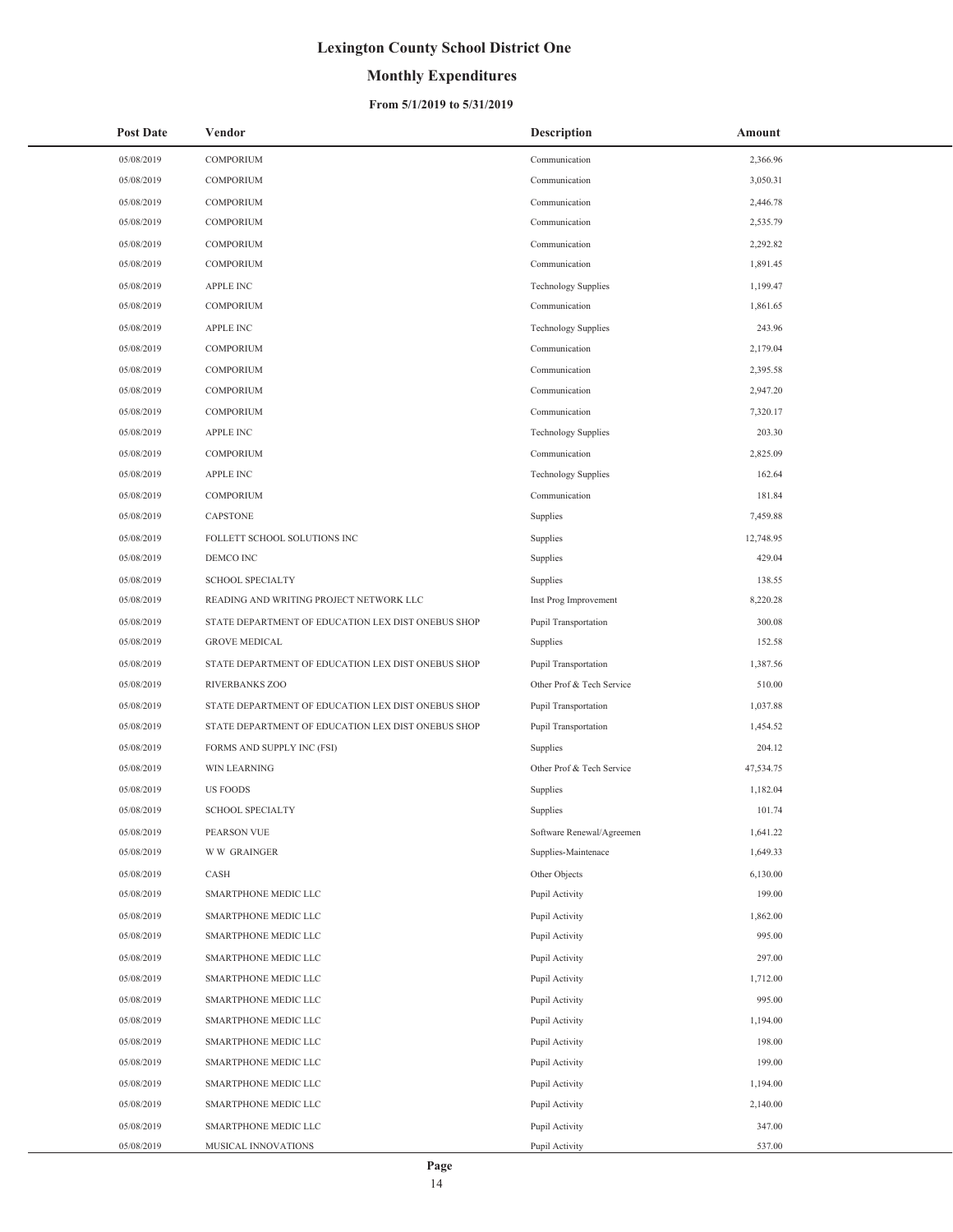## **Monthly Expenditures**

### **From 5/1/2019 to 5/31/2019**

| <b>Post Date</b> | Vendor                                      | <b>Description</b>             | Amount   |
|------------------|---------------------------------------------|--------------------------------|----------|
| 05/08/2019       | <b>SCHOOL SPECIALTY</b>                     | Pupil Activity                 | 129.72   |
| 05/08/2019       | CDWG ACCT 305089                            | Pupil Activity                 | 749.00   |
| 05/08/2019       | <b>SCHOOL SPECIALTY</b>                     | Pupil Activity                 | 772.74   |
| 05/08/2019       | <b>WENGER CORP</b>                          | Pupil Activity                 | 271.18   |
| 05/08/2019       | HANAHAN HIGH SCHOOL                         | Pupil Activity                 | 434.15   |
| 05/08/2019       | PIONEER MANUFACTURING CO                    | Pupil Activity                 | 278.20   |
| 05/08/2019       | COMBS, OBIE                                 | Pupil Activity                 | 111.70   |
| 05/08/2019       | <b>GRAY COLLEGIATE ACADEMY</b>              | Pupil Activity                 | 450.00   |
| 05/08/2019       | AGUIAR, SCOTT                               | Pupil Activity                 | 203.00   |
| 05/08/2019       | PIONEER MANUFACTURING CO                    | Pupil Activity                 | 834.60   |
| 05/08/2019       | CROMER, ANTHONY                             | Pupil Activity                 | 328.50   |
| 05/08/2019       | <b>GRAHAM, STEVEN</b>                       | Pupil Activity                 | 299.70   |
| 05/08/2019       | RICE, CHRISTOPHER                           | Pupil Activity                 | 501.00   |
| 05/08/2019       | RICHARDSON, PERRY                           | Pupil Activity                 | 224.70   |
| 05/09/2019       | <b>SCHOOL SPECIALTY</b>                     | Supplies                       | 1,859.24 |
| 05/09/2019       | <b>SCHOOL SPECIALTY</b>                     | Supplies                       | 4,656.99 |
| 05/09/2019       | SCHOOL NURSE SUPPLY INC                     | Supplies                       | 525.26   |
| 05/09/2019       | THE OFFICE PAL INC                          | Supplies                       | 176.71   |
| 05/09/2019       | SC DEPARTMENT OF REVENUE (SALES TAX RETURN) | Supplies                       | 131.93   |
| 05/09/2019       | SCHOOL NURSE SUPPLY INC                     | Supplies                       | 1,884.74 |
| 05/09/2019       | HYMAN PAPER CO INC                          | Supplies-Maintenace            | 575.68   |
| 05/09/2019       | <b>ESPARK LEARNING</b>                      | Software Renewal/Agreemen      | 9,000.00 |
| 05/09/2019       | SC DEPARTMENT OF REVENUE (SALES TAX RETURN) | Software Renewal/Agreemen      | 630.00   |
| 05/09/2019       | PRESENTATION SYSTEMS SOUTH INC              | Supplies                       | 855.73   |
| 05/09/2019       | <b>ESPARK LEARNING</b>                      | Inst Prog Improvement          | 1,000.00 |
| 05/09/2019       | <b>HEINEMANN</b>                            | Supplies                       | 195.04   |
| 05/09/2019       | WARDS NATURAL SCIENCE EST LLC               | Supplies                       | 454.22   |
| 05/09/2019       | SC DEPARTMENT OF REVENUE (SALES TAX RETURN) | Sales Tax on Adult Meals       | 2,391.29 |
| 05/09/2019       | <b>EMPLOYEE</b>                             | Pupil Activity                 | 300.00   |
| 05/09/2019       | SC DEPARTMENT OF REVENUE (SALES TAX RETURN) | Pupil Activity                 | 268.57   |
| 05/09/2019       | <b>SCHOOL SAVERS</b>                        | Pupil Activity                 | 3,836.70 |
| 05/09/2019       | LEXINGTON TECHNOLOGY CENTER                 | Pupil Act-Fee/Collection Refnd | 700.00   |
| 05/09/2019       | T AND T SPORTS                              | Pupil Activity                 | 292.11   |
| 05/09/2019       | <b>BSN SPORTS</b>                           | Pupil Activity                 | 722.25   |
| 05/10/2019       | <b>SCHOOL SPECIALTY</b>                     | Supplies                       | 1,051.19 |
| 05/10/2019       | THE TROPHY & AWARDS CENTER                  | Supplies                       | 438.17   |
| 05/10/2019       | <b>DELL COMPUTERS</b>                       | <b>Technology Supplies</b>     | 485.70   |
| 05/10/2019       | POLLOCK COMPANY                             | Supplies                       | 428.00   |
| 05/10/2019       | <b>HEINEMANN</b>                            | Supplies                       | 3,228.14 |
| 05/10/2019       | PINE PRESS OF LEXINGTON INC                 | Supplies                       | 363.00   |
| 05/10/2019       | <b>EMPLOYEE</b>                             | Travel                         | 363.00   |
| 05/10/2019       | <b>EMPLOYEE</b>                             | Travel                         | 210.10   |
| 05/10/2019       | <b>WW GRAINGER</b>                          | Supplies                       | 958.72   |
| 05/10/2019       | DELL COMPUTERS                              | <b>Technology Supplies</b>     | 519.91   |
| 05/10/2019       | <b>EMPLOYEE</b>                             | Travel                         | 739.08   |
| 05/10/2019       | <b>EMPLOYEE</b>                             | Travel                         | 363.00   |
| 05/10/2019       | <b>EMPLOYEE</b>                             | Travel                         | 871.08   |
| 05/10/2019       | <b>EMPLOYEE</b>                             | Travel                         | 363.00   |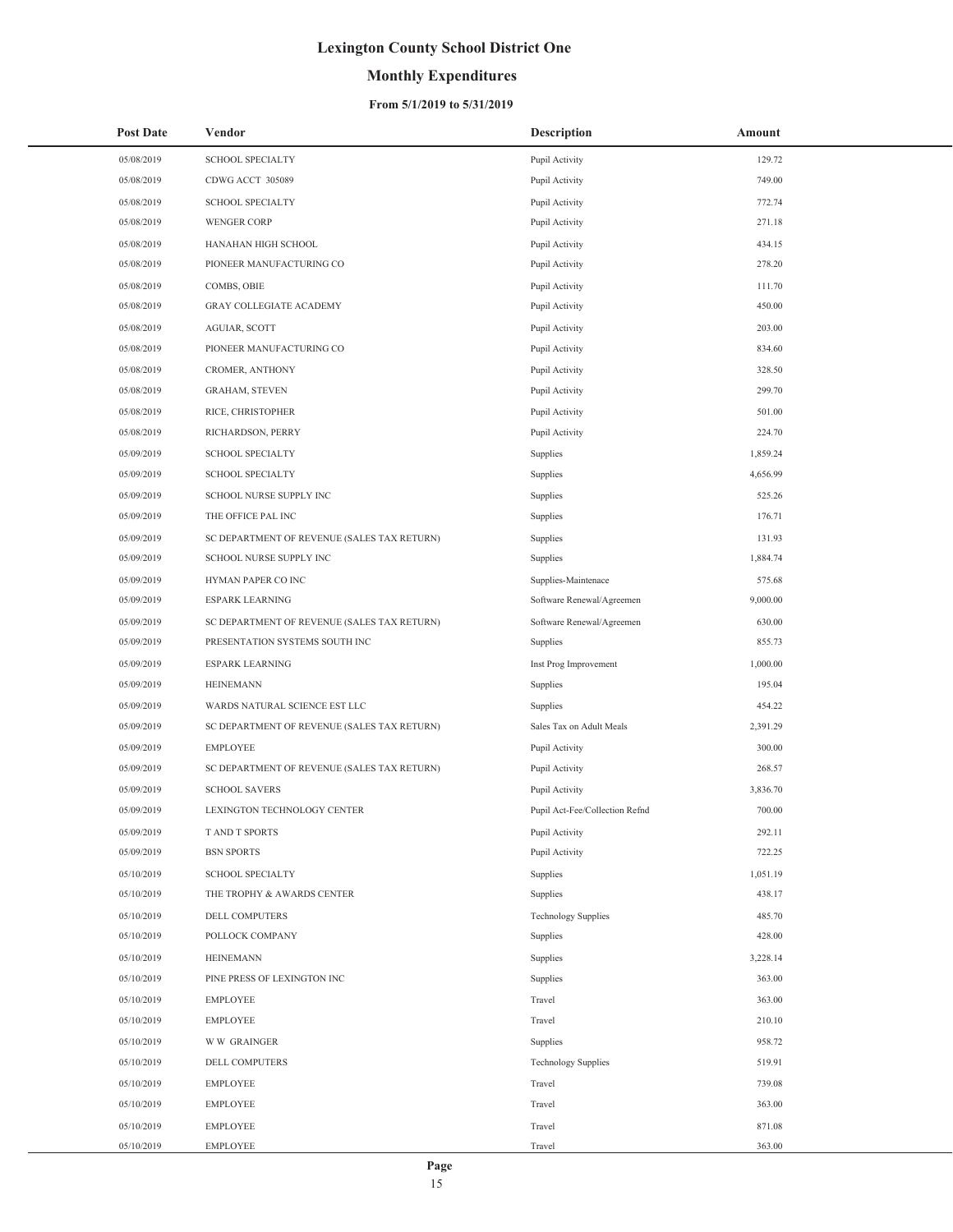## **Monthly Expenditures**

### **From 5/1/2019 to 5/31/2019**

| <b>Post Date</b> | Vendor                                            | <b>Description</b>         | Amount    |  |
|------------------|---------------------------------------------------|----------------------------|-----------|--|
| 05/10/2019       | SUPPLEMENTAL HEALTH CARE SERVICES INC             | Other Prof & Tech Service  | 1,976.50  |  |
| 05/10/2019       | MBH OF ELGIN LLC DBA PINE GROVE YOUTH ACADEMY     | Tuition                    | 4,748.48  |  |
| 05/10/2019       | <b>EMPLOYEE</b>                                   | Travel                     | 155.90    |  |
| 05/10/2019       | <b>EMPLOYEE</b>                                   | Travel                     | 153.12    |  |
| 05/10/2019       | OCCUPATIONAL HEALTH                               | Supplies                   | 729.00    |  |
| 05/10/2019       | FOLLETT SCHOOL SOLUTIONS INC                      | Library Books              | 538.85    |  |
| 05/10/2019       | <b>EMPLOYEE</b>                                   | Travel                     | 161.24    |  |
| 05/10/2019       | <b>EMPLOYEE</b>                                   | Travel                     | 230.26    |  |
| 05/10/2019       | <b>EMPLOYEE</b>                                   | Travel                     | 103.84    |  |
| 05/10/2019       | <b>EMPLOYEE</b>                                   | Travel                     | 125.86    |  |
| 05/10/2019       | <b>EMPLOYEE</b>                                   | Travel                     | 167.04    |  |
| 05/10/2019       | <b>APPLE INC</b>                                  | <b>Technology Supplies</b> | 582.08    |  |
| 05/10/2019       | <b>EMPLOYEE</b>                                   | Travel                     | 138.04    |  |
| 05/10/2019       | <b>EMPLOYEE</b>                                   | Travel                     | 179.22    |  |
| 05/10/2019       | <b>EMPLOYEE</b>                                   | Travel                     | 113.68    |  |
| 05/10/2019       | <b>EMPLOYEE</b>                                   | Travel                     | 199.52    |  |
| 05/10/2019       | <b>EMPLOYEE</b>                                   | Travel                     | 256.36    |  |
| 05/10/2019       | <b>EMPLOYEE</b>                                   | Travel                     | 244.18    |  |
| 05/10/2019       | <b>EMPLOYEE</b>                                   | Travel                     | 175.74    |  |
| 05/10/2019       | <b>EMPLOYEE</b>                                   | Travel                     | 120.64    |  |
| 05/10/2019       | TIME WARNER CABLE                                 | Communication              | 209.11    |  |
| 05/10/2019       | JOHNSON CONTROLS FIRE PROTECTION LP               | Repairs and Maintenance    | 271.31    |  |
| 05/10/2019       | SC DEPARTMENT OF ADMINISTRATION                   | Repairs and Maintenance    | 4,390.07  |  |
| 05/10/2019       | JOHNSON CONTROLS FIRE PROTECTION LP               | Repairs and Maintenance    | 133.71    |  |
| 05/10/2019       | SPARROW AND KENNEDY TRACTOR CO INC                | Supplies-Maintenace        | 548.59    |  |
| 05/10/2019       | <b>CARTS PLUS</b>                                 | Supplies-Maintenace        | 246.10    |  |
| 05/10/2019       | SPARROW AND KENNEDY TRACTOR CO INC                | Supplies-Maintenace        | 365.72    |  |
| 05/10/2019       | <b>CARTS PLUS</b>                                 | Supplies-Maintenace        | 697.43    |  |
| 05/10/2019       | SPARROW AND KENNEDY TRACTOR CO INC                | Supplies-Maintenace        | 365.73    |  |
| 05/10/2019       | SMITH AND JONES JANITORIAL SUPPLIES AND EQUIP INC | Supplies-Maintenace        | 3,414.37  |  |
| 05/10/2019       | JOHNSON CONTROLS FIRE PROTECTION LP               | Repairs and Maintenance    | 934.30    |  |
| 05/10/2019       | A Z LAWN MOWER PARTS                              | Supplies-Maintenace        | 299.55    |  |
| 05/10/2019       | HYMAN PAPER CO INC                                | Supplies-Maintenace        | 197.61    |  |
| 05/10/2019       | <b>ANIXTER INC</b>                                | Supplies-Maintenace        | 116.63    |  |
| 05/10/2019       | JOINT MUNICIPAL WATER AND SEWER COMMISSION        | <b>Public Utilities</b>    | 272.44    |  |
| 05/10/2019       | MCKENZIE, EDDIE                                   | Repairs and Maintenance    | 1,000.00  |  |
| 05/10/2019       | MIDLANDS EXAMS AND DRUG SCREENING                 | Other Prof & Tech Service  | 700.00    |  |
| 05/10/2019       | <b>EMPLOYEE</b>                                   | Travel                     | 132.24    |  |
| 05/10/2019       | AZURA INVESTIGATIONS LLC                          | Other Prof & Tech Service  | 10,426.00 |  |
| 05/10/2019       | POLLOCK FINANCIAL SERVICES INC                    | Repairs and Maintenance    | 48,420.86 |  |
| 05/10/2019       | <b>EMPLOYEE</b>                                   | Travel                     | 125.28    |  |
| 05/10/2019       | <b>EMPLOYEE</b>                                   | Travel                     | 107.88    |  |
| 05/10/2019       | SIGNAL TECHNOLOGIES INC                           | Software Renewal/Agreemen  | 6,648.98  |  |
| 05/10/2019       | PRESENTATION SYSTEMS SOUTH INC                    | Repairs and Maintenance    | 199.00    |  |
| 05/10/2019       | <b>EMPLOYEE</b>                                   | Travel                     | 248.53    |  |
| 05/10/2019       | <b>EMPLOYEE</b>                                   | Travel                     | 310.59    |  |
| 05/10/2019       | <b>EMPLOYEE</b>                                   | Travel                     | 115.88    |  |
| 05/10/2019       | EMPLOYEE                                          | Travel                     | 258.97    |  |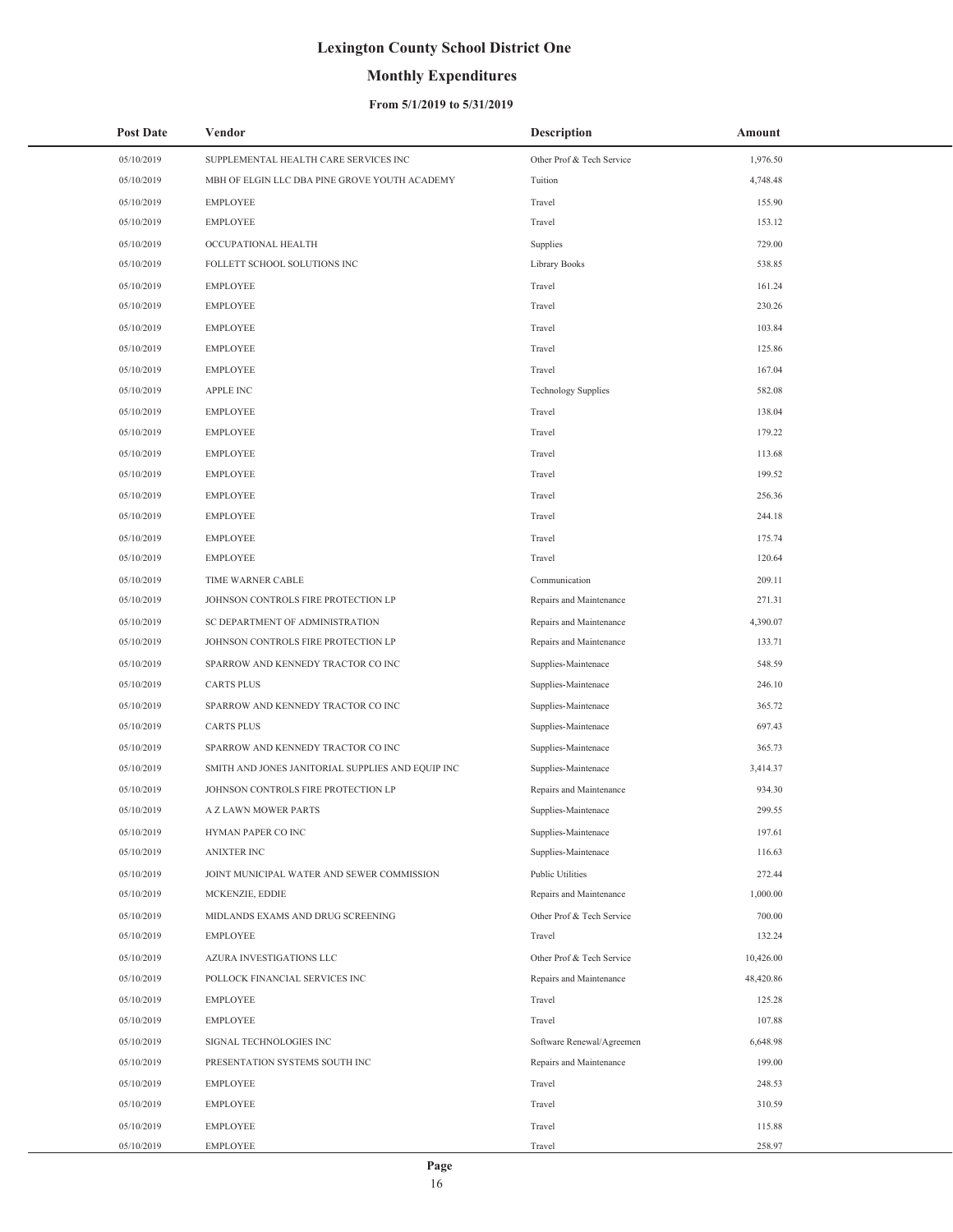## **Monthly Expenditures**

### **From 5/1/2019 to 5/31/2019**

| <b>Post Date</b>         | Vendor                                           | <b>Description</b>         | Amount           |
|--------------------------|--------------------------------------------------|----------------------------|------------------|
| 05/10/2019               | <b>EMPLOYEE</b>                                  | Travel                     | 221.73           |
| 05/10/2019               | <b>EMPLOYEE</b>                                  | Travel                     | 135.43           |
| 05/10/2019               | <b>EMPLOYEE</b>                                  | Travel                     | 104.98           |
| 05/10/2019               | <b>EMPLOYEE</b>                                  | Travel                     | 176.03           |
| 05/10/2019               | <b>EMPLOYEE</b>                                  | Travel                     | 185.02           |
| 05/10/2019               | EMPLOYEE                                         | Travel                     | 177.19           |
| 05/10/2019               | <b>EMPLOYEE</b>                                  | Travel                     | 105.56           |
| 05/10/2019               | <b>EMPLOYEE</b>                                  | Travel                     | 206.77           |
| 05/10/2019               | <b>EMPLOYEE</b>                                  | Travel                     | 231.42           |
| 05/10/2019               | <b>EMPLOYEE</b>                                  | Travel                     | 124.70           |
| 05/10/2019               | <b>EMPLOYEE</b>                                  | Travel                     | 127.60           |
| 05/10/2019               | <b>SC HOSA</b>                                   | Pupil Transportation       | 810.00           |
| 05/10/2019               | <b>SC HOSA</b>                                   | Travel                     | 180.00           |
| 05/10/2019               | <b>EMPLOYEE</b>                                  | Travel                     | 227.92           |
| 05/10/2019               | NATIONAL COUNCIL OF TEACHERS OF MATHEMATICS (NCT | Inst Prog Improvement      | 31,500.00        |
| 05/10/2019               | <b>DELL COMPUTERS</b>                            | <b>Technology Supplies</b> | 7,071.73         |
| 05/10/2019               | EMPLOYEE                                         | Travel                     | 113.33           |
| 05/10/2019               | <b>SCHOOL SPECIALTY</b>                          | Supplies                   | 421.36           |
| 05/10/2019               | SCHOOL SPECIALTY                                 | Supplies                   | 404.42           |
| 05/10/2019               | <b>NCS PEARSON</b>                               | Inst Prog Improvement      | 7,000.00         |
| 05/10/2019               | <b>EMPLOYEE</b>                                  | Supplies                   | 292.12           |
| 05/10/2019               | <b>EMPLOYEE</b>                                  | Travel                     | 118.32           |
| 05/10/2019               | <b>EMPLOYEE</b>                                  | Travel                     | 128.76           |
| 05/10/2019               | <b>SCHOOL SPECIALTY</b>                          | Pupil Activity             | 235.20           |
| 05/10/2019               | SCHOOL SPECIALTY                                 | Pupil Activity             | 1,251.13         |
| 05/10/2019               | MODERN TURF INC                                  | Pupil Activity             | 931.66           |
| 05/10/2019               | FELLOWSHIP OF CHRISTIAN ATHLETES                 | Pupil Activity             | 500.00           |
| 05/10/2019               | AYNOR HIGH SCHOOL                                | Pupil Activity             | 159.35           |
| 05/10/2019               | SC HIGH SCHOOL LEAGUE                            | Pupil Activity             | 243.10           |
| 05/10/2019               | SC HIGH SCHOOL LEAGUE                            | Pupil Activity             | 125.00           |
| 05/10/2019               | WADE HAMPTON HIGH SCHOOL                         | Pupil Activity             | 148.95           |
| 05/10/2019               | CAMDEN COUNTRY CLUB                              | Pupil Activity             | 225.00           |
| 05/10/2019               | <b>BSN SPORTS</b>                                | Pupil Activity             | 823.92           |
| 05/10/2019               | UNIVERSAL CHEER/DANCE ASSOCIATION                | Pupil Activity             | 508.00           |
| 05/10/2019               | ELROD, JANIE                                     | Pupil Activity             | 140.00           |
| 05/10/2019               | <b>EMPLOYEE</b>                                  | Travel                     | 162.40           |
| 05/13/2019<br>05/13/2019 | MOBILE COMMUNICATIONS AMERICA INC                | Supplies                   | 878.77<br>439.38 |
|                          | MOBILE COMMUNICATIONS AMERICA INC                | Supplies                   |                  |
| 05/13/2019<br>05/13/2019 | TRIUNE MARKETING CO<br>BOOKSAMILLION.COM         | Supplies                   | 216.68<br>947.10 |
| 05/13/2019               | SCHOLASTIC INC                                   | Supplies                   | 464.72           |
| 05/13/2019               | <b>SCHOOL SPECIALTY</b>                          | Supplies<br>Supplies       | 233.67           |
| 05/13/2019               | <b>WW GRAINGER</b>                               | Supplies                   | 513.81           |
| 05/13/2019               | <b>EMBL TEC</b>                                  | Supplies                   | 872.00           |
| 05/13/2019               | DISNEY DESTINATION LLC                           | Travel                     | 802.08           |
| 05/13/2019               | FREY SCIENTIFIC                                  | Supplies                   | 988.42           |
| 05/13/2019               | EMERGENCY MEDICAL PRODUCTS INC                   | Supplies                   | 1,474.00         |
| 05/13/2019               | SC DEPARTMENT OF REVENUE (SALES TAX RETURN)      | Supplies                   | 103.18           |

 $\overline{a}$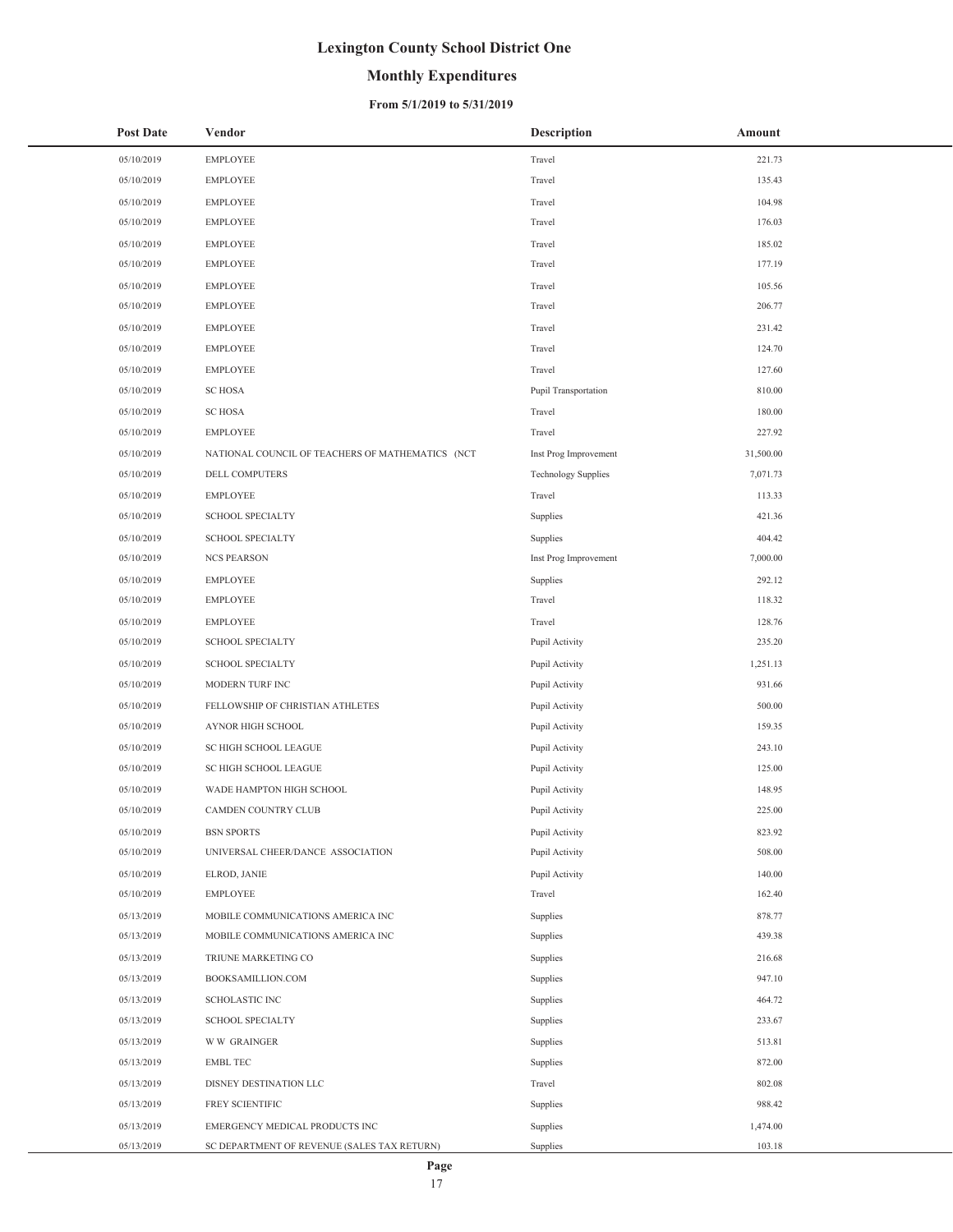## **Monthly Expenditures**

### **From 5/1/2019 to 5/31/2019**

| <b>Post Date</b> | Vendor                                            | <b>Description</b>        | Amount    |
|------------------|---------------------------------------------------|---------------------------|-----------|
| 05/13/2019       | SAFETYKLEEN CORP                                  | Repairs and Maintenance   | 444.68    |
| 05/13/2019       | BORDER STATES INDUSTRIES INC                      | Supplies                  | 857.96    |
| 05/13/2019       | DISNEY DESTINATION LLC                            | Travel                    | 802.24    |
| 05/13/2019       | <b>SCHOOL SPECIALTY</b>                           | Supplies                  | 1,976.61  |
| 05/13/2019       | <b>B &amp; H PHOTO</b>                            | Supplies                  | 282.05    |
| 05/13/2019       | <b>LRADAC</b>                                     | Other Prof & Tech Service | 4,468.70  |
| 05/13/2019       | ORASURE TECHNOLOGIES INC                          | Other Prof & Tech Service | 39,836.10 |
| 05/13/2019       | SCHOOL NURSE SUPPLY INC                           | Supplies                  | 159.00    |
| 05/13/2019       | LITTLE JOHNNY LLC                                 | Other Prof & Tech Service | 2,875.00  |
| 05/13/2019       | ACADEMIC SUPPLIER DBA RASIX COMPUTER CENTER INC   | Supplies                  | 600.89    |
| 05/13/2019       | NEW YORK CITY LEADERSHIP ACADEMY                  | Inst Prog Improvement     | 3,430.00  |
| 05/13/2019       | DUFF AND CHILDS LLC                               | Legal Services            | 10,056.95 |
| 05/13/2019       | NEXSEN PRUET LLC                                  | Legal Services            | 121.50    |
| 05/13/2019       | NATIONAL SCHOOL BOARDS ASSOCIATION                | Dues and Fees             | 8,620.00  |
| 05/13/2019       | NATIONAL CENTER FOR EDUC RESEARCH AND TECHNOLOGY  | Dues and Fees             | 8,750.00  |
| 05/13/2019       | CULLUM SERVICES INC                               | Repairs and Maintenance   | 1,950.00  |
| 05/13/2019       | CULLUM SERVICES INC                               | Repairs and Maintenance   | 7,377.65  |
| 05/13/2019       | CULLUM SERVICES INC                               | Repairs and Maintenance   | 4,792.50  |
| 05/13/2019       | A Z LAWN MOWER PARTS                              | Supplies-Maintenace       | 268.57    |
| 05/13/2019       | SOUTHEASTERN PAPER GROUP                          | Supplies-Maintenace       | 660.83    |
| 05/13/2019       | CULLUM SERVICES INC                               | Repairs and Maintenance   | 3,937.50  |
| 05/13/2019       | CULLUM SERVICES INC                               | Repairs and Maintenance   | 360.00    |
| 05/13/2019       | CULLUM SERVICES INC                               | Repairs and Maintenance   | 1,379.17  |
| 05/13/2019       | SHERWIN WILLIAMS CO                               | Supplies-Maintenace       | 483.96    |
| 05/13/2019       | CULLUM SERVICES INC                               | Repairs and Maintenance   | 440.63    |
| 05/13/2019       | CULLUM SERVICES INC                               | Repairs and Maintenance   | 2,730.00  |
| 05/13/2019       | A Z LAWN MOWER PARTS                              | Supplies-Maintenace       | 268.57    |
| 05/13/2019       | <b>CULLUM SERVICES INC</b>                        | Repairs and Maintenance   | 757.50    |
| 05/13/2019       | <b>CULLUM SERVICES INC</b>                        | Repairs and Maintenance   | 1,372.50  |
| 05/13/2019       | <b>CULLUM SERVICES INC</b>                        | Repairs and Maintenance   | 1,355.63  |
| 05/13/2019       | SOUTHEASTERN PAPER GROUP                          | Supplies-Maintenace       | 681.19    |
| 05/13/2019       | <b>CULLUM SERVICES INC</b>                        | Repairs and Maintenance   | 1.059.38  |
| 05/13/2019       | CULLUM SERVICES INC                               | Repairs and Maintenance   | 1,331.25  |
| 05/13/2019       | CULLUM SERVICES INC                               | Repairs and Maintenance   | 1,792.50  |
| 05/13/2019       | <b>CULLUM SERVICES INC</b>                        | Repairs and Maintenance   | 3,788.54  |
| 05/13/2019       | CULLUM SERVICES INC                               | Repairs and Maintenance   | 1,691.25  |
| 05/13/2019       | CULLUM SERVICES INC                               | Repairs and Maintenance   | 1,537.50  |
| 05/13/2019       | CULLUM SERVICES INC                               | Repairs and Maintenance   | 1,149.38  |
| 05/13/2019       | A Z LAWN MOWER PARTS                              | Supplies-Maintenace       | 268.57    |
| 05/13/2019       | CULLUM SERVICES INC                               | Repairs and Maintenance   | 3,759.33  |
| 05/13/2019       | <b>CULLUM SERVICES INC</b>                        | Repairs and Maintenance   | 2,148.76  |
| 05/13/2019       | SMITH AND JONES JANITORIAL SUPPLIES AND EQUIP INC | Supplies-Maintenace       | 1,075.99  |
| 05/13/2019       | CULLUM SERVICES INC                               | Repairs and Maintenance   | 1,515.00  |
| 05/13/2019       | CULLUM SERVICES INC                               | Repairs and Maintenance   | 1,376.25  |
| 05/13/2019       | A Z LAWN MOWER PARTS                              | Supplies-Maintenace       | 342.36    |
| 05/13/2019       | CULLUM SERVICES INC                               | Repairs and Maintenance   | 1,530.00  |
| 05/13/2019       | <b>WW GRAINGER</b>                                | Supplies                  | 513.81    |
| 05/13/2019       | CULLUM SERVICES INC                               | Repairs and Maintenance   | 1,205.60  |

÷,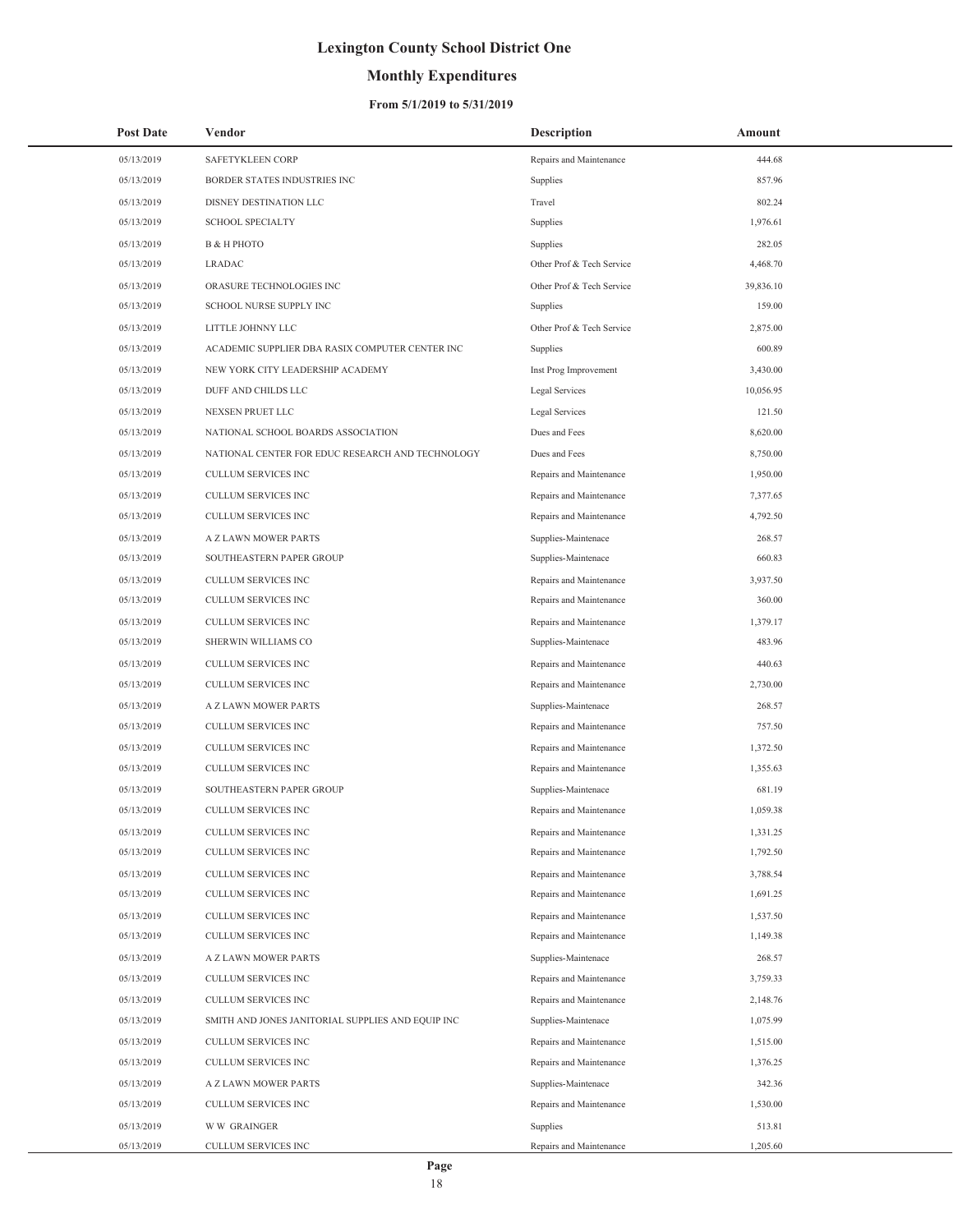## **Monthly Expenditures**

### **From 5/1/2019 to 5/31/2019**

| <b>Post Date</b> | Vendor                                            | <b>Description</b>            | Amount     |
|------------------|---------------------------------------------------|-------------------------------|------------|
| 05/13/2019       | CULLUM SERVICES INC                               | Repairs and Maintenance       | 1,276.88   |
| 05/13/2019       | CULLUM SERVICES INC                               | Repairs and Maintenance       | 620.62     |
| 05/13/2019       | CULLUM SERVICES INC                               | Repairs and Maintenance       | 2,371.88   |
| 05/13/2019       | CULLUM SERVICES INC                               | Repairs and Maintenance       | 1,453.12   |
| 05/13/2019       | COX TIRE LLC                                      | Repairs and Maintenance       | 217.92     |
| 05/13/2019       | CULLUM SERVICES INC                               | Repairs and Maintenance       | 2,437.50   |
| 05/13/2019       | SOUTHEASTERN PAPER GROUP                          | Supplies-Maintenace           | 109.57     |
| 05/13/2019       | <b>CULLUM SERVICES INC</b>                        | Repairs and Maintenance       | 5,887.50   |
| 05/13/2019       | A Z LAWN MOWER PARTS                              | Supplies-Maintenace           | 564.87     |
| 05/13/2019       | SMITH AND JONES JANITORIAL SUPPLIES AND EQUIP INC | Supplies-Maintenace           | 308.16     |
| 05/13/2019       | CULLUM SERVICES INC                               | Repairs and Maintenance       | 1,453.13   |
| 05/13/2019       | PARKER, LACIE                                     | Pupil Transportation          | 170.56     |
| 05/13/2019       | SPIRIT COMMUNICATIONS                             | Communication                 | 196.97     |
| 05/13/2019       | FORMS AND SUPPLY INC (FSI)                        | Supplies                      | 289.24     |
| 05/13/2019       | <b>APPLE INC</b>                                  | <b>Technology Supplies</b>    | 631.30     |
| 05/13/2019       | <b>APPLE INC</b>                                  | <b>Technology Supplies</b>    | 1,690.60   |
| 05/13/2019       | <b>HEINEMANN</b>                                  | Supplies                      | 179.76     |
| 05/13/2019       | <b>SCHOOL SPECIALTY</b>                           | Supplies                      | 1,529.72   |
| 05/13/2019       | SC DEPARTMENT OF REVENUE (SALES TAX RETURN)       | Software Renewal/Agreemen     | 288.75     |
| 05/13/2019       | SEESAW LEARNING INC                               | Software Renewal/Agreemen     | 4,125.00   |
| 05/13/2019       | <b>GROVE MEDICAL</b>                              | Supplies                      | 105.74     |
| 05/13/2019       | DISNEY DESTINATION LLC                            | Pupil Transportation          | 3,208.16   |
| 05/13/2019       | MCKESSON MEDICAL SURGICAL INC                     | Supplies                      | 348.57     |
| 05/13/2019       | BORDER STATES INDUSTRIES INC                      | Supplies                      | 922.55     |
| 05/13/2019       | <b>DALMATIAN FIRE</b>                             | Supplies                      | 19,468.65  |
| 05/13/2019       | FISHER SCIENTIFIC COMPANY LLC                     | Supplies                      | 395.13     |
| 05/13/2019       | CAROLINA WILDLIFE CARE INC                        | <b>Instructional Services</b> | 150.00     |
| 05/13/2019       | PALMETTO CONSTRUCTION SERVICES                    | Building                      | 400.00     |
| 05/13/2019       | <b>DELL COMPUTERS</b>                             | <b>Technology Supplies</b>    | 111,863.12 |
| 05/13/2019       | <b>SC DHEC</b>                                    | <b>Building</b>               | 125.00     |
| 05/13/2019       | FORT POTTERY COMPANY LLC                          | Pupil Activity                | 127.68     |
| 05/13/2019       | MAXFIELD, KAREN J                                 | Pupil Activity                | 330.00     |
| 05/13/2019       | BLACK SHEEP PROMOTIONS                            | Pupil Activity                | 770.40     |
| 05/13/2019       | <b>BLACK SHEEP PROMOTIONS</b>                     | Pupil Activity                | 3,680.80   |
| 05/13/2019       | FORMS AND SUPPLY INC (FSI)                        | Pupil Activity                | 164.61     |
| 05/13/2019       | PRESENTATION SYSTEMS SOUTH INC                    | Pupil Activity                | 320.85     |
| 05/13/2019       | FREY SCIENTIFIC                                   | Pupil Activity                | 216.57     |
| 05/13/2019       | <b>SCHOOL SPECIALTY</b>                           | Pupil Activity                | 184.90     |
| 05/13/2019       | ACADEMIC SUPPLIER DBA RASIX COMPUTER CENTER INC   | Pupil Activity                | 195.48     |
| 05/13/2019       | FORMS AND SUPPLY INC (FSI)                        | Pupil Activity                | 457.19     |
| 05/13/2019       | THE TROPHY & AWARDS CENTER                        | Pupil Activity                | 582.60     |
| 05/13/2019       | MCDONALD, AMY                                     | Pupil Activity                | 107.00     |
| 05/13/2019       | T AND T SPORTS                                    | Pupil Activity                | 247.92     |
| 05/13/2019       | EMPLOYEE                                          | Pupil Activity                | 279.21     |
| 05/13/2019       | CHERUP, MONTY                                     | Pupil Activity                | 107.00     |
| 05/13/2019       | EMPLOYEE                                          | Pupil Activity                | 386.61     |
| 05/13/2019       | <b>EMPLOYEE</b>                                   | Pupil Activity                | 227.91     |
| 05/14/2019       | SCHOOL SPECIALTY                                  | Supplies                      | 805.07     |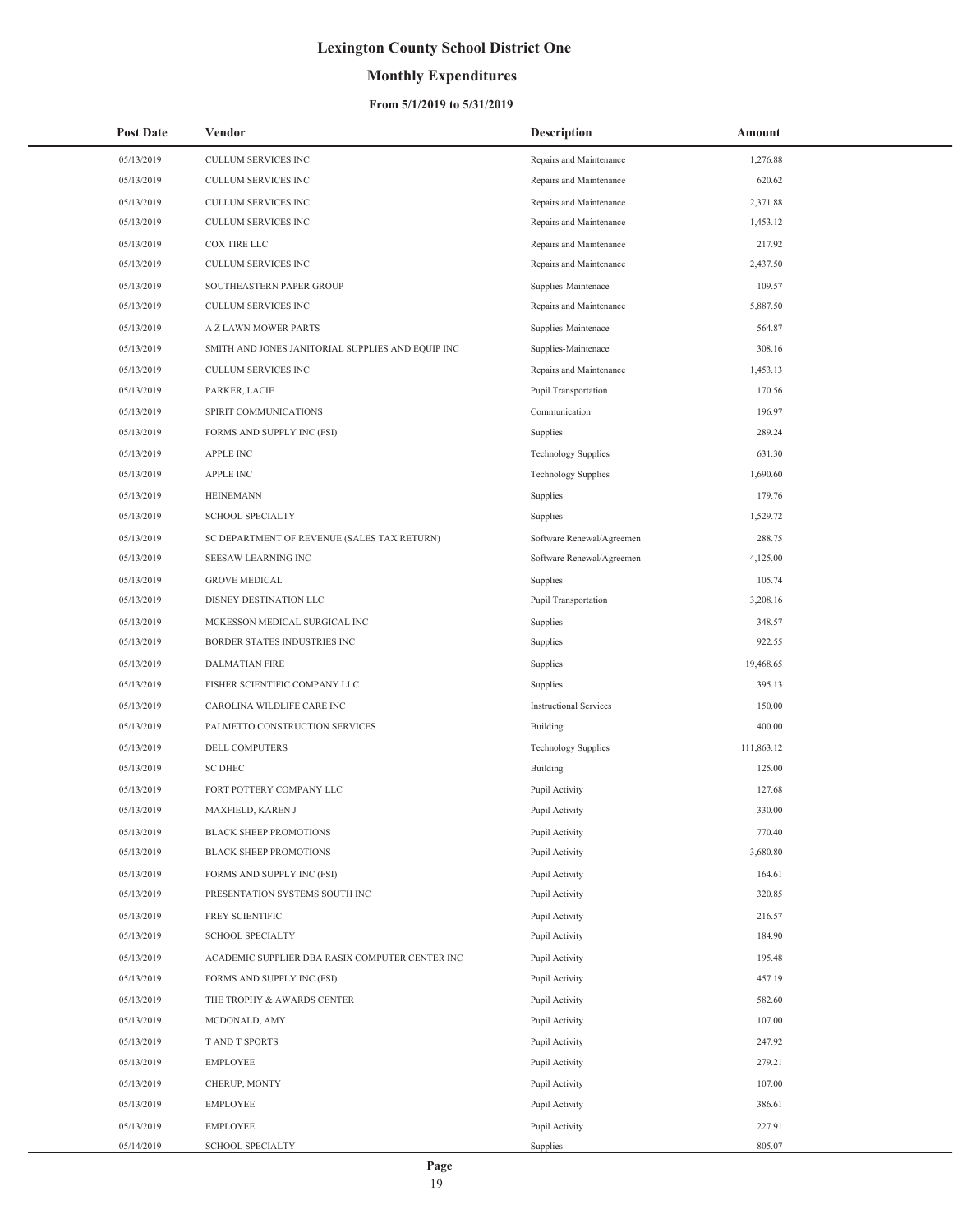## **Monthly Expenditures**

### **From 5/1/2019 to 5/31/2019**

| <b>Post Date</b> | Vendor                                            | <b>Description</b>             | Amount    |
|------------------|---------------------------------------------------|--------------------------------|-----------|
| 05/14/2019       | <b>SCHOOL SPECIALTY</b>                           | Supplies                       | 3,605.47  |
| 05/14/2019       | STAR MUSIC CO                                     | Supplies                       | 1,800.00  |
| 05/14/2019       | <b>SCHOOL SPECIALTY</b>                           | Supplies                       | 428.78    |
| 05/14/2019       | CARMENATES, OMAR                                  | Other Prof & Tech Service      | 400.00    |
| 05/14/2019       | FOLLETT SCHOOL SOLUTIONS INC                      | Library Books                  | 630.49    |
| 05/14/2019       | SC DEPARTMENT OF REVENUE (SALES TAX RETURN)       | Dues and Fees                  | -415.02   |
| 05/14/2019       | EA SERVICES LLC                                   | Repairs and Maintenance        | 650.00    |
| 05/14/2019       | SMITH AND JONES JANITORIAL SUPPLIES AND EQUIP INC | Supplies-Maintenace            | 298.23    |
| 05/14/2019       | HYMAN PAPER CO INC                                | Supplies-Maintenace            | 1,745.77  |
| 05/14/2019       | EA SERVICES LLC                                   | Repairs and Maintenance        | 650.00    |
| 05/14/2019       | DELL COMPUTERS                                    | <b>Technology Supplies</b>     | 10,766.34 |
| 05/14/2019       | ACADEMIC THERAPY PUBLICATIONS INC                 | Supplies                       | 5,782.54  |
| 05/14/2019       | <b>BOOKSOURCE</b>                                 | Supplies                       | 454.64    |
| 05/14/2019       | <b>HEINEMANN</b>                                  | Supplies                       | 49,971.69 |
| 05/14/2019       | FORMS AND SUPPLY INC (FSI)                        | Supplies                       | 245.08    |
| 05/14/2019       | <b>SCHOLASTIC INC</b>                             | Supplies                       | 2,662.58  |
| 05/14/2019       | PIONEER VALLEY BOOKS                              | Supplies                       | 370.00    |
| 05/14/2019       | DODGE LEARNING RESOURCES                          | Supplies                       | 2,376.00  |
| 05/14/2019       | SC DEPARTMENT OF REVENUE (SALES TAX RETURN)       | Supplies                       | 166.32    |
| 05/14/2019       | LEXINGTON COUNTY SCHOOL DIST 1                    | Pupil Activity                 | 380.68    |
| 05/14/2019       | VILLAGE SQUARE THEATRE                            | Pupil Activity                 | 200.00    |
| 05/14/2019       | DEERFIELD ELEMENTARY SCHOOL                       | Pupil Activity                 | 160.49    |
| 05/14/2019       | DEERFIELD ELEMENTARY SCHOOL                       | Pupil Act-Fee/Collection Refnd | 170.00    |
| 05/14/2019       | ALL AMERICAN TROPHY CO INC                        | Pupil Activity                 | 401.24    |
| 05/14/2019       | <b>SCHOOL SPECIALTY</b>                           | Pupil Activity                 | 370.83    |
| 05/14/2019       | DONJOY DJ ORTHOPEDICS LLC                         | Pupil Activity                 | 2,346.51  |
| 05/14/2019       | DUTCH FORK HIGH SCHOOL                            | Pupil Activity                 | 659.00    |
| 05/14/2019       | SUMMERVILLE HIGH SCHOOL                           | Pupil Activity                 | 235.90    |
| 05/14/2019       | GOPHER SPORT PLAY WITH A PURPOSE MOVING MINDS     | Pupil Activity                 | 145.52    |
| 05/14/2019       | <b>HUDL</b>                                       | Pupil Activity                 | 1,284.00  |
| 05/14/2019       | T AND T SPORTS                                    | Pupil Activity                 | 471.87    |
| 05/14/2019       | <b>SCHOOL SPECIALTY</b>                           | Supplies                       | 1,601.70  |
| 05/15/2019       | CUSTOM EMBROIDERY AND SCREENPRINTING INC          | Supplies                       | 540.00    |
| 05/15/2019       | <b>LEBLEU ENTERPRISES</b>                         | Supplies                       | 155.15    |
| 05/15/2019       | PRESENTATION SYSTEMS SOUTH INC                    | Supplies                       | 320.84    |
| 05/15/2019       | ACADEMIC SUPPLIER DBA RASIX COMPUTER CENTER INC   | Supplies                       | 660.84    |
| 05/15/2019       | FORMS AND SUPPLY INC (FSI)                        | Supplies                       | 527.86    |
| 05/15/2019       | FORT POTTERY COMPANY LLC                          | Supplies                       | 508.60    |
| 05/15/2019       | <b>GALE CENGAGE LEARNING</b>                      | Supplies                       | 499.95    |
| 05/15/2019       | <b>GARRETT BOOK COMPANY</b>                       | Supplies                       | 4,863.65  |
| 05/15/2019       | <b>GUMDROP BOOKS</b>                              | Supplies                       | 5,194.85  |
| 05/15/2019       | MOBILE COMMUNICATIONS AMERICA INC                 | Supplies                       | 614.08    |
| 05/15/2019       | SC DEPARTMENT OF REVENUE (SALES TAX RETURN)       | Supplies                       | $-7.40$   |
| 05/15/2019       | <b>SCHOOL SPECIALTY</b>                           | Supplies                       | 512.92    |
| 05/15/2019       | SOUTHWEST STRINGS                                 | Supplies                       | 668.20    |
| 05/15/2019       | WARDS NATURAL SCIENCE EST LLC                     | Supplies                       | 744.62    |
| 05/15/2019       | WEISSMAN THEATRICAL SUPPLY DBA DESIGN FOR DANCE   | Supplies                       | 848.19    |
| 05/15/2019       | LORICK, STAN                                      | Repairs and Maintenance        | 150.58    |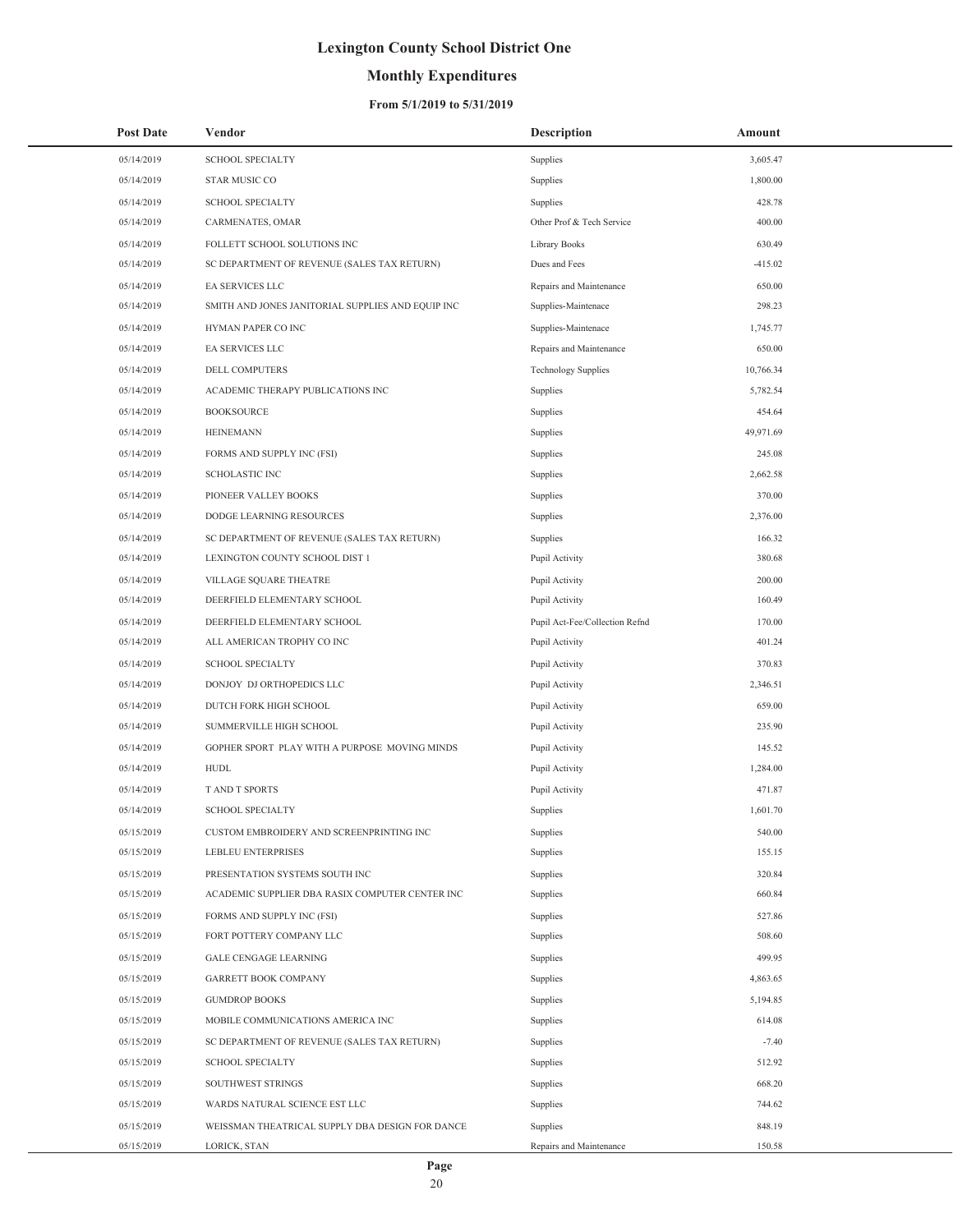## **Monthly Expenditures**

| <b>Post Date</b> | Vendor                                            | <b>Description</b>            | Amount     |
|------------------|---------------------------------------------------|-------------------------------|------------|
| 05/15/2019       | THE OFFICE PAL INC                                | Supplies                      | 293.24     |
| 05/15/2019       | WARDS NATURAL SCIENCE EST LLC                     | Supplies-Instruction          | 160.91     |
| 05/15/2019       | <b>ITUTOR.COM INC</b>                             | Software Renewal/Agreemen     | 2,750.00   |
| 05/15/2019       | SC DEPARTMENT OF REVENUE (SALES TAX RETURN)       | Software Renewal/Agreemen     | 192.50     |
| 05/15/2019       | FULL COMPASS SYSTEMS LTD                          | Supplies                      | 1,919.58   |
| 05/15/2019       | DELL COMPUTERS                                    | <b>Technology Supplies</b>    | 1,257.25   |
| 05/15/2019       | ED SMITH LUMBER MILL INC                          | Supplies                      | 320.97     |
| 05/15/2019       | SOUTHWEST STRINGS                                 | Supplies                      | 661.16     |
| 05/15/2019       | <b>CUSTOM INK</b>                                 | Supplies                      | 1,307.83   |
| 05/15/2019       | LEXINGTON FLORIST AND FLOWER CENTER               | Supplies                      | 105.00     |
| 05/15/2019       | <b>GROVE MEDICAL</b>                              | Supplies                      | 339.19     |
| 05/15/2019       | ABDO SPOTLIGHT MAGIC WAGON                        | Library Books                 | 561.75     |
| 05/15/2019       | CERTIFIED TRANSLATION SERVICES                    | Other Prof & Tech Service     | 130.00     |
| 05/15/2019       | <b>BURR AND FORMAN LLP</b>                        | <b>Legal Services</b>         | 5,908.37   |
| 05/15/2019       | NASSP(NATIONAL ASSOC OF SECONDARY SCH PRINCIPALS) | Dues and Fees                 | 500.00     |
| 05/15/2019       | <b>AMTEC</b>                                      | Other Prof & Tech Service     | 600.00     |
| 05/15/2019       | LEE TRANSPORT EQUIPMENT                           | Repairs and Maintenance       | 1,489.99   |
| 05/15/2019       | JOHNSON MINI STORAGE                              | Rentals                       | 1,800.00   |
| 05/15/2019       | PALMETTO PROPANE                                  | Energy                        | 695.50     |
| 05/15/2019       | CULLUM SERVICES INC                               | Repairs and Maintenance       | 846.03     |
| 05/15/2019       | SMITH AND JONES JANITORIAL SUPPLIES AND EQUIP INC | Supplies-Maintenace           | 6,399.68   |
| 05/15/2019       | <b>CULLUM SERVICES INC</b>                        | Repairs and Maintenance       | 1,277.62   |
| 05/15/2019       | CULLUM SERVICES INC                               | Repairs and Maintenance       | 536.28     |
| 05/15/2019       | A-1 FENCE CO INC                                  | Repairs and Maintenance       | 14,122.13  |
| 05/15/2019       | SMITH AND JONES JANITORIAL SUPPLIES AND EQUIP INC | Supplies-Maintenace           | 301.68     |
| 05/15/2019       | <b>SUPPLYWORKS</b>                                | Supplies-Maintenace           | 1,425.73   |
| 05/15/2019       | FIRST TEAM SPORTS INC                             | Supplies-Maintenace           | 2,498.45   |
| 05/15/2019       | MANSFIELD OIL CO OF GAINESVILLE INC               | Pupil Transportation          | 5,737.13   |
| 05/15/2019       | GRACE OUTDOOR ADVERTISING LLC                     | Advertising                   | 1,150.00   |
| 05/15/2019       | POLLOCK COMPANY                                   | Repairs and Maintenance       | 46,153.91  |
| 05/15/2019       | <b>CAMCOR</b>                                     | Software Renewal/Agreemen     | 15,004.99  |
| 05/15/2019       | SC DEPARTMENT OF REVENUE (SALES TAX RETURN)       | Software Renewal/Agreemen     | 1,050.35   |
| 05/15/2019       | <b>APPLE INC</b>                                  | <b>Technology Supplies</b>    | 3,145.80   |
| 05/15/2019       | <b>GATTIS PRO AUDIO</b>                           | <b>Technology Supplies</b>    | 898.53     |
| 05/15/2019       | APPLE INC                                         | <b>Technology Supplies</b>    | 3,145.80   |
| 05/15/2019       | <b>APPLE INC</b>                                  | <b>Technology Supplies</b>    | 3,145.80   |
| 05/15/2019       | <b>BOOKSOURCE</b>                                 | Supplies                      | 946.13     |
| 05/15/2019       | FOLLETT SCHOOL SOLUTIONS INC                      | Supplies                      | 11,576.82  |
| 05/15/2019       | HOUGHTON MIFFLIN HARCOURT PUBLISHING CO           | Inst Prog Improvement         | 3,850.00   |
| 05/15/2019       | READING AND WRITING PROJECT NETWORK LLC           | Inst Prog Improvement         | 8,220.28   |
| 05/15/2019       | MULTIHEALTH SYSTEMS INC                           | Supplies                      | 443.88     |
| 05/15/2019       | NANCY K PERRY CHILDREN'S SHELTER                  | <b>Instructional Services</b> | 614.93     |
| 05/15/2019       | RIVERBANKS ZOO                                    | Other Prof & Tech Service     | 1,115.00   |
| 05/15/2019       | <b>SCHOOL SPECIALTY</b>                           | Supplies                      | 1,091.10   |
| 05/15/2019       | TROXELL COMMUNICATIONS INC                        | <b>Technology Supplies</b>    | 10,965.36  |
| 05/15/2019       | GREENVILLE OFFICE SUPPLY CO INC                   | Supplies-Maintenace           | 4,788.89   |
| 05/15/2019       | DAVIS FRAWLEY ATTORNEYS AT LAW                    | Legal Services                | 410.00     |
| 05/15/2019       | JUMPER CARTER SEASE ARCHITECTS P A                | Building                      | 937,697.33 |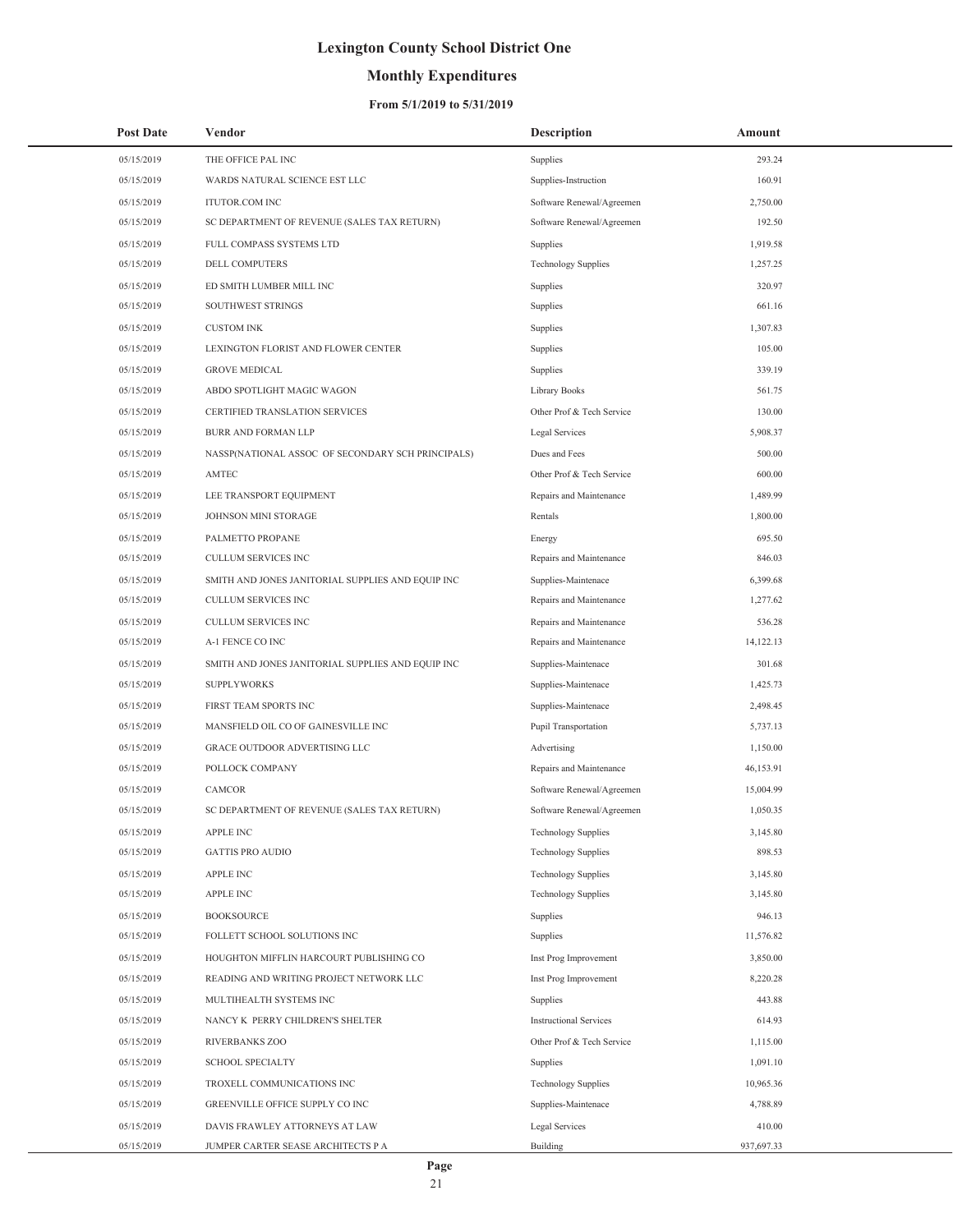## **Monthly Expenditures**

### **From 5/1/2019 to 5/31/2019**

| <b>Post Date</b> | Vendor                                            | <b>Description</b>         | Amount   |
|------------------|---------------------------------------------------|----------------------------|----------|
| 05/15/2019       | SMARTPHONE MEDIC LLC                              | Pupil Activity             | 796.00   |
| 05/15/2019       | SMARTPHONE MEDIC LLC                              | Pupil Activity             | 2,932.00 |
| 05/15/2019       | SMARTPHONE MEDIC LLC                              | Pupil Activity             | 199.00   |
| 05/15/2019       | SMARTPHONE MEDIC LLC                              | Pupil Activity             | 1,712.00 |
| 05/15/2019       | SMARTPHONE MEDIC LLC                              | Pupil Activity             | 3,390.00 |
| 05/15/2019       | SMARTPHONE MEDIC LLC                              | Pupil Activity             | 597.00   |
| 05/15/2019       | SMARTPHONE MEDIC LLC                              | Pupil Activity             | 1,498.00 |
| 05/15/2019       | SMARTPHONE MEDIC LLC                              | Pupil Activity             | 2,982.00 |
| 05/15/2019       | <b>JROTC EXCHANGE</b>                             | Pupil Activity             | 156.25   |
| 05/15/2019       | PALMETTO APPAREL AND EMBROIDERY LLC               | Pupil Activity             | 154.20   |
| 05/15/2019       | LANGUAGE TESTING INTERNATIONAL INC                | Pupil Activity             | 460.00   |
| 05/15/2019       | LEXINGTON FLORIST AND FLOWER CENTER               | Pupil Activity             | 115.00   |
| 05/15/2019       | <b>HEINEMANN</b>                                  | Pupil Activity             | 3,242.75 |
| 05/15/2019       | FISHER SCIENTIFIC COMPANY LLC                     | Pupil Activity             | 572.45   |
| 05/15/2019       | HP INC                                            | Pupil Activity             | 392.78   |
| 05/15/2019       | <b>BSN SPORTS</b>                                 | Pupil Activity             | 658.20   |
| 05/15/2019       | PINE PRESS OF LEXINGTON INC                       | Pupil Activity             | 137.22   |
| 05/15/2019       | THE TROPHY & AWARDS CENTER                        | Pupil Activity             | 454.75   |
| 05/15/2019       | SPORTDECALS INC                                   | Pupil Activity             | 502.53   |
| 05/15/2019       | CAMDEN HIGH SCHOOL                                | Pupil Activity             | 180.00   |
| 05/15/2019       | IRMO HIGH SCHOOL                                  | Pupil Activity             | 125.00   |
| 05/15/2019       | LEXINGTON HIGH SCHOOL                             | Pupil Activity             | 450.00   |
| 05/15/2019       | SC HIGH SCHOOL LEAGUE                             | Pupil Activity             | 200.00   |
| 05/15/2019       | SCHOOL CUTS SCREENING AND EMBROIDERY              | Pupil Activity             | 899.60   |
| 05/15/2019       | HOWARD, CHRISTIE T                                | Pupil Activity             | 324.00   |
| 05/15/2019       | FLAGSHIP SIGN DESIGNS INC                         | Pupil Activity             | 850.00   |
| 05/15/2019       | VAQUFORM INC                                      | Supplies                   | 882.75   |
| 05/15/2019       | CUSTOM EMBROIDERY AND SCREENPRINTING INC          | Supplies                   | 1,076.84 |
| 05/16/2019       | HP INC                                            | <b>Technology Supplies</b> | 600.00   |
| 05/16/2019       | MOBILE COMMUNICATIONS AMERICA INC                 | Supplies                   | 188.17   |
| 05/16/2019       | MOBILE COMMUNICATIONS AMERICA INC                 | Supplies                   | 2,779.86 |
| 05/16/2019       | SC DEPARTMENT OF ADMINISTRATION                   | Repairs and Maintenance    | 1,714.18 |
| 05/16/2019       | NUIDEA SCHOOL SUPPLY CO                           | Supplies                   | 797.58   |
| 05/16/2019       | HYMAN PAPER CO INC                                | Supplies-Maintenace        | 295.32   |
| 05/16/2019       | HYMAN PAPER CO INC                                | Supplies-Maintenace        | 620.94   |
| 05/16/2019       | HYMAN PAPER CO INC                                | Supplies-Maintenace        | 147.66   |
| 05/16/2019       | HYMAN PAPER CO INC                                | Supplies-Maintenace        | 103.49   |
| 05/16/2019       | SMITH AND JONES JANITORIAL SUPPLIES AND EQUIP INC | Supplies-Maintenace        | 199.23   |
| 05/16/2019       | HYMAN PAPER CO INC                                | Supplies-Maintenace        | 147.66   |
| 05/16/2019       | CAMCOR                                            | <b>Technology Supplies</b> | 2,097.83 |
| 05/16/2019       | CAMCOR                                            | <b>Technology Supplies</b> | 488.64   |
| 05/16/2019       | PITSCO EDUCATION HEARILY AND COMPANY              | Supplies                   | 1,194.12 |
| 05/16/2019       | LAKESHORE LEARNING MATERIALS                      | Supplies                   | 101.14   |
| 05/16/2019       | NEW READERS PRESS                                 | Supplies                   | 218.75   |
| 05/16/2019       | DELL COMPUTERS                                    | Pupil Activity             | 6,051.92 |
| 05/16/2019       | PROVIDENCE HOSPITAL LLC                           | Pupil Activity             | 815.00   |
| 05/17/2019       | DELL COMPUTERS                                    | Supplies                   | 2,411.77 |
| 05/17/2019       | <b>BOOKSOURCE</b>                                 | Supplies                   | 3,953.76 |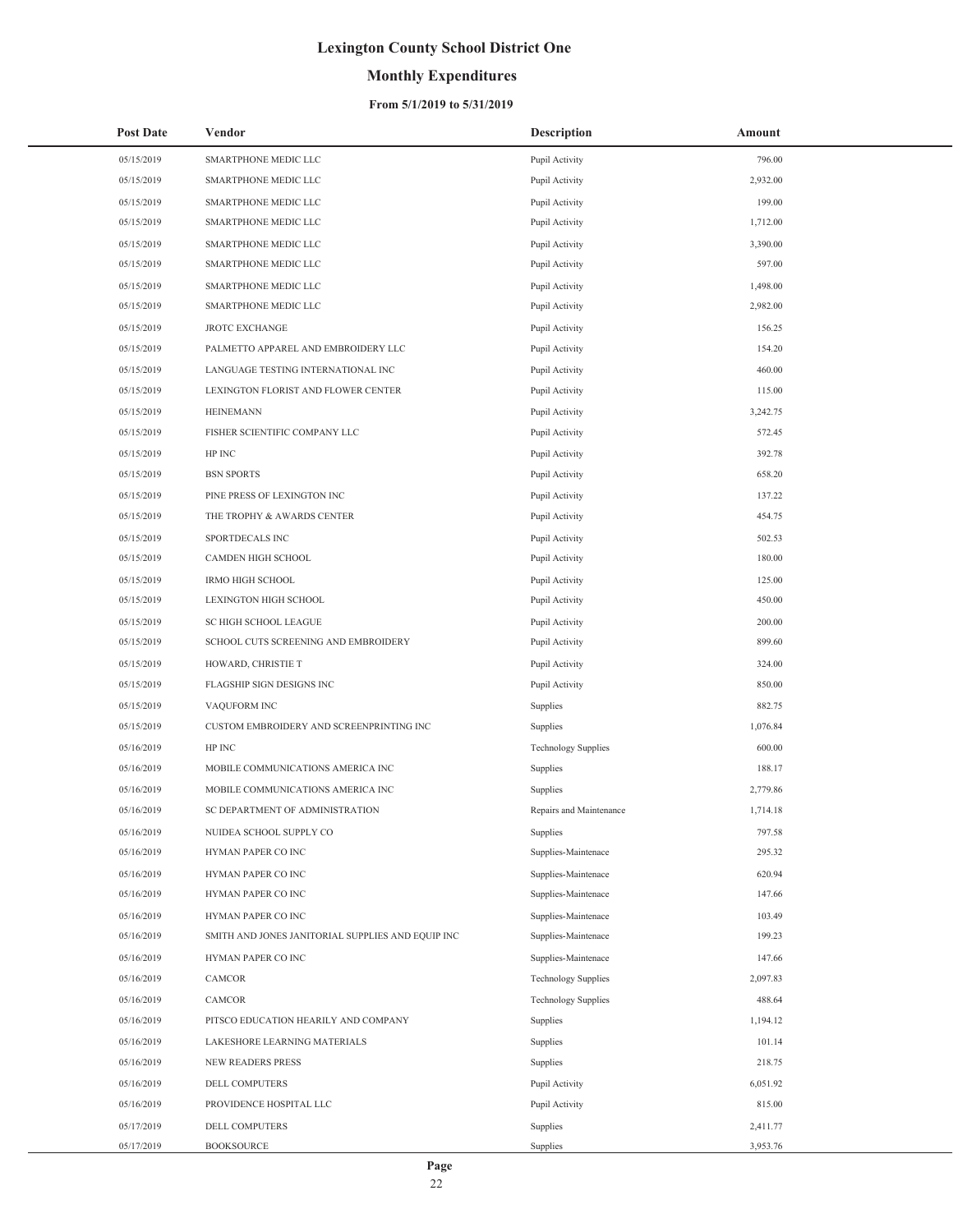## **Monthly Expenditures**

### **From 5/1/2019 to 5/31/2019**

| <b>Post Date</b> | Vendor                                        | <b>Description</b>         | Amount   |
|------------------|-----------------------------------------------|----------------------------|----------|
| 05/17/2019       | DELL COMPUTERS                                | <b>Technology Supplies</b> | 502.90   |
| 05/17/2019       | <b>DELL COMPUTERS</b>                         | <b>Technology Supplies</b> | 251.45   |
| 05/17/2019       | BLICK ART MATERIALS LLC                       | Supplies                   | 257.67   |
| 05/17/2019       | <b>GROVE MEDICAL</b>                          | Supplies                   | 267.33   |
| 05/17/2019       | SOUTHEASTERN SPEECH AND LANGUAGE SERVICES LLC | Other Prof & Tech Service  | 5,894.75 |
| 05/17/2019       | SUPPLEMENTAL HEALTH CARE SERVICES INC         | Other Prof & Tech Service  | 2,311.50 |
| 05/17/2019       | MACGILL & CO                                  | Supplies                   | 1,132.00 |
| 05/17/2019       | FOLLETT SCHOOL SOLUTIONS INC                  | Library Books              | 131.14   |
| 05/17/2019       | SC DEPARTMENT OF EDUCATION                    | Inst Prog Improvement      | 1,020.00 |
| 05/17/2019       | CRISIS PREVENTION INSTITUTE                   | Travel                     | 1,978.00 |
| 05/17/2019       | <b>EMPLOYEE</b>                               | Travel                     | 102.66   |
| 05/17/2019       | <b>EMPLOYEE</b>                               | Travel                     | 192.56   |
| 05/17/2019       | <b>EMPLOYEE</b>                               | Travel                     | 189.08   |
| 05/17/2019       | <b>EMPLOYEE</b>                               | Travel                     | 140.94   |
| 05/17/2019       | <b>EMPLOYEE</b>                               | Travel                     | 106.72   |
| 05/17/2019       | <b>EMPLOYEE</b>                               | Travel                     | 127.02   |
| 05/17/2019       | WP LAW INC                                    | Supplies-Maintenace        | 211.74   |
| 05/17/2019       | SOUTHEASTERN PAPER GROUP                      | Supplies-Maintenace        | 381.19   |
| 05/17/2019       | WP LAW INC                                    | Supplies-Maintenace        | 188.22   |
| 05/17/2019       | LEBLEU ENTERPRISES                            | Rentals                    | 111.14   |
| 05/17/2019       | TERMINIX COMMERCIAL                           | Repairs and Maintenance    | 312.50   |
| 05/17/2019       | TERMINIX COMMERCIAL                           | Repairs and Maintenance    | 385.00   |
| 05/17/2019       | TERMINIX COMMERCIAL                           | Repairs and Maintenance    | 385.00   |
| 05/17/2019       | SOUTHEASTERN PAPER GROUP                      | Supplies-Maintenace        | 1,716.55 |
| 05/17/2019       | SOUTHEASTERN PAPER GROUP                      | Supplies-Maintenace        | 821.33   |
| 05/17/2019       | <b>ANIXTER INC</b>                            | Supplies-Maintenace        | 1,181.28 |
| 05/17/2019       | WP LAW INC                                    | Supplies-Maintenace        | 1,359.50 |
| 05/17/2019       | <b>EMPLOYEE</b>                               | Travel                     | 461.10   |
| 05/17/2019       | CLARK BERRY PHOTOGRAPHY                       | Other Objects              | 331.70   |
| 05/17/2019       | <b>EMPLOYEE</b>                               | Travel                     | 237.22   |
| 05/17/2019       | DELL COMPUTERS                                | <b>Technology Supplies</b> | 7,543.50 |
| 05/17/2019       | <b>DELL COMPUTERS</b>                         | <b>Technology Supplies</b> | 203.30   |
| 05/17/2019       | DELL COMPUTERS                                | <b>Technology Supplies</b> | 1,302.94 |
| 05/17/2019       | <b>EMPLOYEE</b>                               | Travel                     | 115.42   |
| 05/17/2019       | SHAMPY, MADELAINE DAISY                       | Other Prof & Tech Service  | 400.00   |
| 05/17/2019       | POCKET NURSE                                  | Supplies                   | 597.59   |
| 05/17/2019       | <b>NASCO</b>                                  | Supplies                   | 595.00   |
| 05/17/2019       | <b>SCHOOL SPECIALTY</b>                       | Supplies                   | 486.79   |
| 05/17/2019       | EMPLOYEE                                      | Travel                     | 204.45   |
| 05/17/2019       | BLICK ART MATERIALS LLC                       | Pupil Activity             | 295.28   |
| 05/17/2019       | DELL COMPUTERS                                | Pupil Activity             | 635.56   |
| 05/17/2019       | <b>IVEY SALES ASSOC</b>                       | Pupil Activity             | 1,380.80 |
| 05/17/2019       | <b>FAN CLOTH</b>                              | Pupil Activity             | 364.00   |
| 05/17/2019       | THE TROPHY & AWARDS CENTER                    | Pupil Activity             | 367.01   |
| 05/17/2019       | THE TROPHY & AWARDS CENTER                    | Pupil Activity             | 131.07   |
| 05/17/2019       | CAROLINA FOREST                               | Pupil Activity             | 331.65   |
| 05/17/2019       | JAMES ISLAND CHARTER HIGH SCHOOL              | Pupil Activity             | 467.25   |
| 05/17/2019       | THE TROPHY & AWARDS CENTER                    | Pupil Activity             | 120.38   |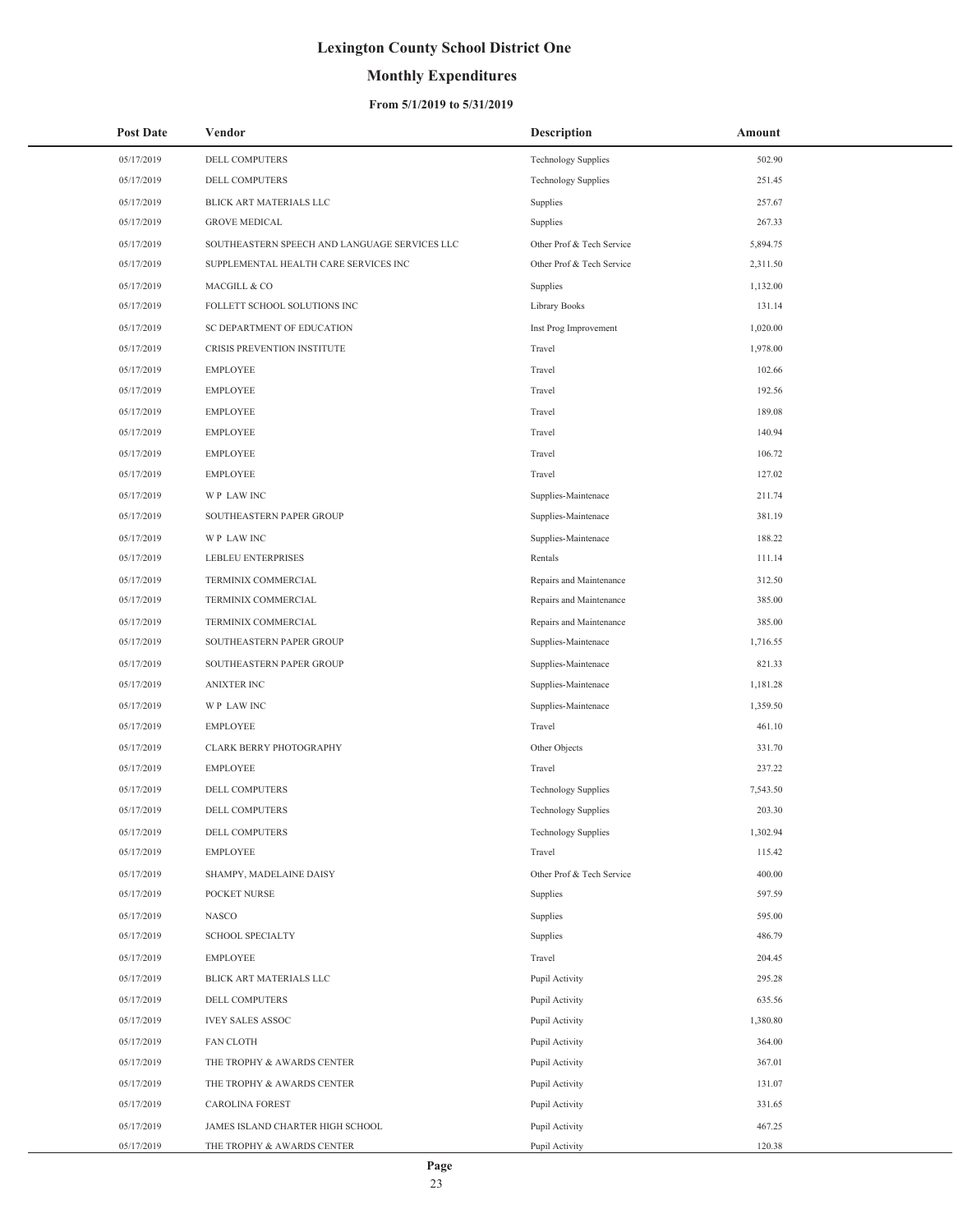## **Monthly Expenditures**

### **From 5/1/2019 to 5/31/2019**

| <b>Post Date</b> | Vendor                                             | <b>Description</b>         | Amount    |
|------------------|----------------------------------------------------|----------------------------|-----------|
| 05/17/2019       | RHODES GRADUATION SERVICES INC                     | Pupil Activity             | 10,441.06 |
| 05/17/2019       | HOWARD, CHRISTIE T                                 | Pupil Activity             | 405.00    |
| 05/20/2019       | <b>EMPLOYEE</b>                                    | Travel                     | 169.36    |
| 05/20/2019       | DELL COMPUTERS                                     | Technology Supplies        | 5,382.58  |
| 05/20/2019       | PECKNEL MUSIC CO INC                               | Supplies                   | 128.40    |
| 05/20/2019       | <b>AVID CENTER</b>                                 | Travel                     | 8,250.00  |
| 05/20/2019       | <b>SCHOOL SPECIALTY</b>                            | Supplies                   | 1,317.01  |
| 05/20/2019       | <b>EMPLOYEE</b>                                    | Travel                     | 234.56    |
| 05/20/2019       | UNIVERSITY OF SOUTH CAROLINA                       | Travel                     | 675.00    |
| 05/20/2019       | <b>EMPLOYEE</b>                                    | Travel                     | 563.80    |
| 05/20/2019       | MOBILE COMMUNICATIONS AMERICA INC                  | Supplies                   | 963.63    |
| 05/20/2019       | <b>REALITYWORKS</b>                                | Supplies                   | 1,124.00  |
| 05/20/2019       | DISNEY'S CORONADO SPRINGS RESORT                   | Travel                     | 1,002.60  |
| 05/20/2019       | <b>SC HOSA</b>                                     | Travel                     | 180.00    |
| 05/20/2019       | SC DEPARTMENT OF JUVENILE JUSTICE (FISCAL AFFAIRS) | Tuition-LEA                | 396.00    |
| 05/20/2019       | SC DEPARTMENT OF REVENUE (SALES TAX RETURN)        | Supplies                   | 121.13    |
| 05/20/2019       | THE COSTUMER                                       | Supplies                   | 1,730.40  |
| 05/20/2019       | PRESTWICK HOUSE INC TEACHERS PET PUBLICATIONS      | Supplies                   | 112.10    |
| 05/20/2019       | <b>EMPLOYEE</b>                                    | Travel                     | 266.00    |
| 05/20/2019       | <b>EMPLOYEE</b>                                    | Travel                     | 266.00    |
| 05/20/2019       | <b>EMPLOYEE</b>                                    | Travel                     | 266.00    |
| 05/20/2019       | <b>EMPLOYEE</b>                                    | Travel                     | 266.00    |
| 05/20/2019       | <b>EMPLOYEE</b>                                    | Travel                     | 266.00    |
| 05/20/2019       | <b>EMPLOYEE</b>                                    | Travel                     | 266.00    |
| 05/20/2019       | <b>EMPLOYEE</b>                                    | Travel                     | 494.32    |
| 05/20/2019       | <b>EMPLOYEE</b>                                    | Travel                     | 497.80    |
| 05/20/2019       | CENTER FOR ADV & STUDY OF INTRNATIONAL EDUC        | Travel                     | 1,070.00  |
| 05/20/2019       | <b>EMPLOYEE</b>                                    | Travel                     | 149.64    |
| 05/20/2019       | <b>EMPLOYEE</b>                                    | Travel                     | 131.66    |
| 05/20/2019       | <b>EMPLOYEE</b>                                    | Travel                     | 867.77    |
| 05/20/2019       | LITTLE JOHNNY LLC                                  | Other Prof & Tech Service  | 2,875.00  |
| 05/20/2019       | DELL COMPUTERS                                     | Technology Supplies        | 2,533.73  |
| 05/20/2019       | CAMCOR                                             | <b>Technology Supplies</b> | 2,282.21  |
| 05/20/2019       | <b>EMPLOYEE</b>                                    | Travel                     | 220.11    |
| 05/20/2019       | <b>EMPLOYEE</b>                                    | Travel                     | 248.28    |
| 05/20/2019       | <b>EMPLOYEE</b>                                    | Travel                     | 260.46    |
| 05/20/2019       | <b>EMPLOYEE</b>                                    | Travel                     | 103.00    |
| 05/20/2019       | CERTIFIED TRANSLATION SERVICES                     | Other Prof & Tech Service  | 130.02    |
| 05/20/2019       | DODGE LEARNING RESOURCES                           | Supplies                   | 377.37    |
| 05/20/2019       | <b>EMPLOYEE</b>                                    | Travel                     | 178.64    |
| 05/20/2019       | TRITEK FIRE AND SECURITY LLC                       | Repairs and Maintenance    | 817.85    |
| 05/20/2019       | HYMAN PAPER CO INC                                 | Supplies-Maintenace        | 177.19    |
| 05/20/2019       | SOUTHEASTERN PAPER GROUP                           | Supplies-Maintenace        | 1,362.07  |
| 05/20/2019       | COOK & BOARDMAN LLC                                | Supplies-Maintenace        | 989.75    |
| 05/20/2019       | <b>BARNES PROPANE</b>                              | Energy                     | 574.56    |
| 05/20/2019       | SOUTHEASTERN PAPER GROUP                           | Supplies-Maintenace        | 211.54    |
| 05/20/2019       | HYMAN PAPER CO INC                                 | Supplies-Maintenace        | 116.43    |
| 05/20/2019       | HYMAN PAPER CO INC                                 | Supplies-Maintenace        | 197.60    |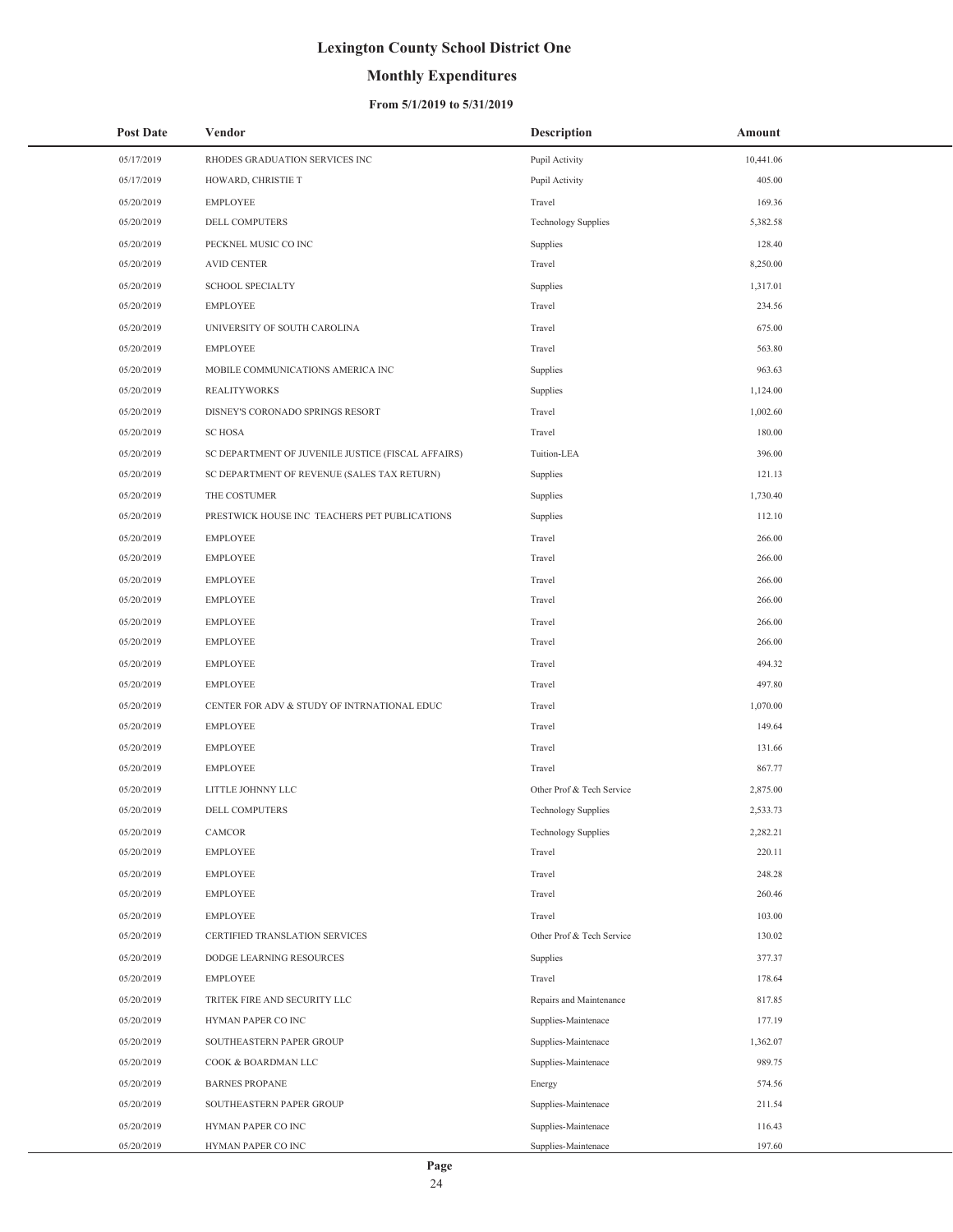## **Monthly Expenditures**

### **From 5/1/2019 to 5/31/2019**

| <b>Post Date</b> | Vendor                                            | Description                | Amount     |  |
|------------------|---------------------------------------------------|----------------------------|------------|--|
| 05/20/2019       | PALMETTO PROPANE                                  | Energy                     | 876.61     |  |
| 05/20/2019       | SMITH AND JONES JANITORIAL SUPPLIES AND EQUIP INC | Supplies-Maintenace        | 240.30     |  |
| 05/20/2019       | LEBLEU ENTERPRISES                                | Rentals                    | 128.24     |  |
| 05/20/2019       | JOHNSON CONTROLS FIRE PROTECTION LP               | Repairs and Maintenance    | 828.00     |  |
| 05/20/2019       | JOHNSON CONTROLS FIRE PROTECTION LP               | Repairs and Maintenance    | 768.00     |  |
| 05/20/2019       | SOUTHEASTERN PAPER GROUP                          | Supplies-Maintenace        | 151.85     |  |
| 05/20/2019       | <b>EMPLOYEE</b>                                   | Travel                     | 570.72     |  |
| 05/20/2019       | <b>EMPLOYEE</b>                                   | Travel                     | 335.78     |  |
| 05/20/2019       | <b>EMPLOYEE</b>                                   | Travel                     | 409.54     |  |
| 05/20/2019       | <b>EMPLOYEE</b>                                   | Travel                     | 213.50     |  |
| 05/20/2019       | <b>BATTERIES PLUS BULBS</b>                       | Supplies                   | 186.52     |  |
| 05/20/2019       | DELL COMPUTERS                                    | <b>Technology Supplies</b> | 4,804.29   |  |
| 05/20/2019       | COMPORIUM                                         | Communication              | 168.51     |  |
| 05/20/2019       | CAMCOR                                            | <b>Technology Supplies</b> | 458.82     |  |
| 05/20/2019       | TELCOM OF SOUTH CAROLINA INC                      | <b>Technology Supplies</b> | 660.00     |  |
| 05/20/2019       | DELL COMPUTERS                                    | <b>Technology Supplies</b> | 1,872.48   |  |
| 05/20/2019       | TELCOM OF SOUTH CAROLINA INC                      | <b>Technology Supplies</b> | 330.00     |  |
| 05/20/2019       | <b>CAMCOR</b>                                     | <b>Technology Supplies</b> | 1,342.10   |  |
| 05/20/2019       | CAMCOR                                            | <b>Technology Supplies</b> | 542.61     |  |
| 05/20/2019       | KAPLAN EARLY LEARNING COMPANY                     | Supplies                   | 1,153.25   |  |
| 05/20/2019       | SC DEPARTMENT OF REVENUE (SALES TAX RETURN)       | Supplies                   | 112.84     |  |
| 05/20/2019       | SONOVA USA INC                                    | Supplies                   | 1,612.00   |  |
| 05/20/2019       | <b>EMPLOYEE</b>                                   | Travel                     | 419.63     |  |
| 05/20/2019       | <b>EMPLOYEE</b>                                   | Travel                     | 210.89     |  |
| 05/20/2019       | <b>SC HOSA</b>                                    | Pupil Transportation       | 990.00     |  |
| 05/20/2019       | FORMS AND SUPPLY INC (FSI)                        | Supplies                   | 576.38     |  |
| 05/20/2019       | <b>EMPLOYEE</b>                                   | Travel                     | 128.00     |  |
| 05/20/2019       | DILLON SEED AND SUPPLY CO INC                     | Supplies                   | 1,787.08   |  |
| 05/20/2019       | A Z LAWN MOWER PARTS                              | Supplies                   | 11,826.71  |  |
| 05/20/2019       | <b>EMPLOYEE</b>                                   | Travel                     | 157.40     |  |
| 05/20/2019       | <b>NASCO</b>                                      | Supplies                   | 186.95     |  |
| 05/20/2019       | PORKCHOP PRODUCTIONS                              | Other Prof & Tech Service  | 550.00     |  |
| 05/20/2019       | <b>SIGN A RAMA</b>                                | Supplies                   | 2,014.38   |  |
| 05/20/2019       | DELL COMPUTERS                                    | <b>Technology Supplies</b> | 274,989.91 |  |
| 05/20/2019       | <b>WW GRAINGER</b>                                | Supplies-Maintenace        | 294.08     |  |
| 05/20/2019       | NEW SOUTH SPECIALITIES LLC                        | Supplies-Maintenace        | 5,111.39   |  |
| 05/20/2019       | OEM OPTIC                                         | <b>Technology Supplies</b> | 984.40     |  |
| 05/20/2019       | DELL COMPUTERS                                    | <b>Technology Supplies</b> | 40,361.12  |  |
| 05/20/2019       | JOINT MUNICIPAL WATER AND SEWER COMMISSION        | Improv Other Than Bldg     | 173,099.54 |  |
| 05/20/2019       | NARDONE BROS BAKING CO INC                        | Food                       | 2,038.88   |  |
| 05/20/2019       | NARDONE BROS BAKING CO INC                        | Food                       | 1,681.34   |  |
| 05/20/2019       | NARDONE BROS BAKING CO INC                        | Food                       | 2,038.88   |  |
| 05/20/2019       | NARDONE BROS BAKING CO INC                        | Food                       | 1,851.13   |  |
| 05/20/2019       | NARDONE BROS BAKING CO INC                        | Food                       | 2,038.88   |  |
| 05/20/2019       | NARDONE BROS BAKING CO INC                        | Food                       | 1,851.13   |  |
| 05/20/2019       | NARDONE BROS BAKING CO INC                        | Food                       | 454.70     |  |
| 05/20/2019       | NARDONE BROS BAKING CO INC                        | Food                       | 1,905.24   |  |
| 05/20/2019       | NARDONE BROS BAKING CO INC                        | Food                       | 1,820.94   |  |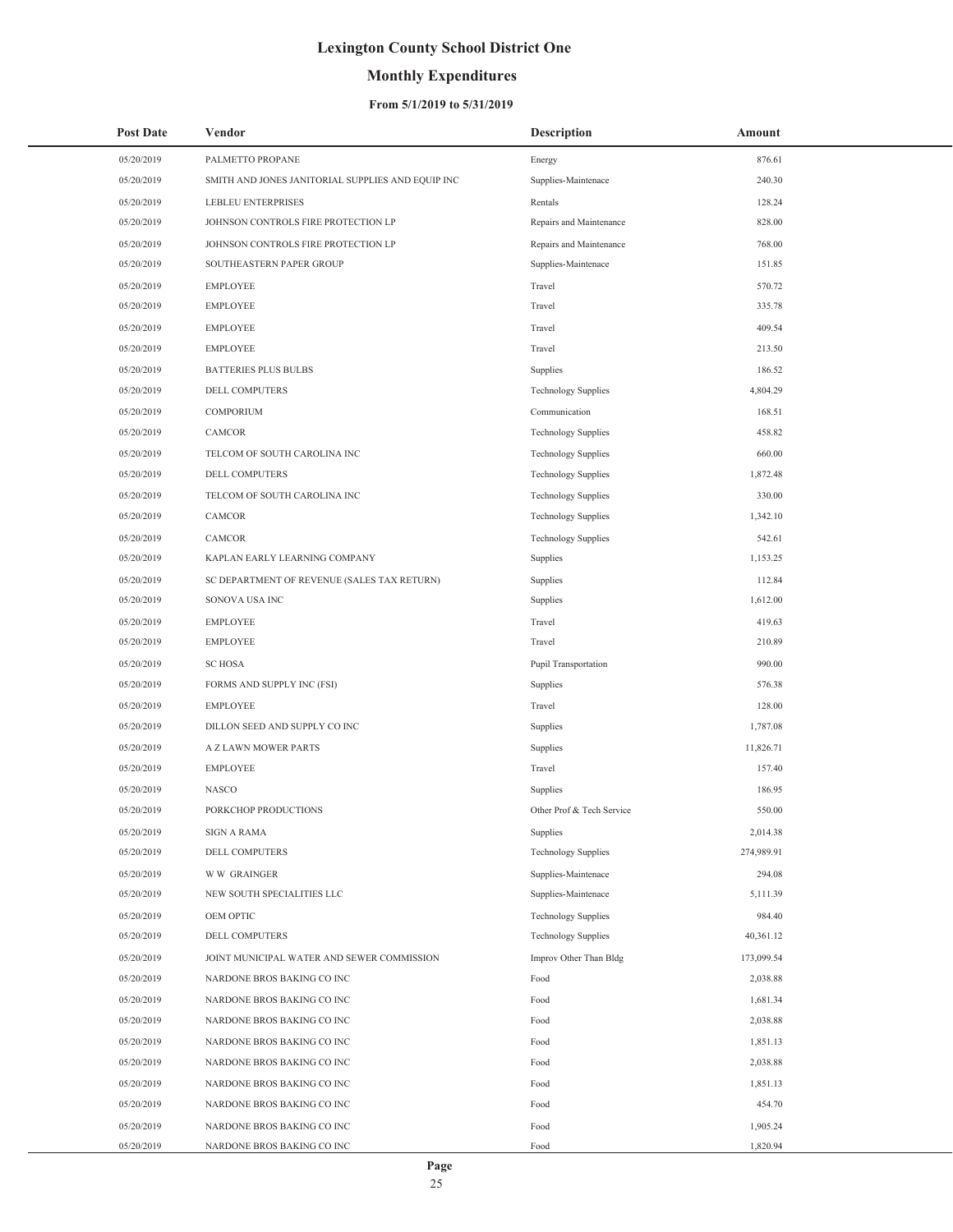## **Monthly Expenditures**

### **From 5/1/2019 to 5/31/2019**

| <b>Post Date</b> | Vendor                                          | <b>Description</b> | Amount   |
|------------------|-------------------------------------------------|--------------------|----------|
| 05/20/2019       | NARDONE BROS BAKING CO INC                      | Food               | 1,820.94 |
| 05/20/2019       | NARDONE BROS BAKING CO INC                      | Food               | 1,820.94 |
| 05/20/2019       | NARDONE BROS BAKING CO INC                      | Food               | 1,820.94 |
| 05/20/2019       | NARDONE BROS BAKING CO INC                      | Food               | 1,905.24 |
| 05/20/2019       | NARDONE BROS BAKING CO INC                      | Food               | 2,121.34 |
| 05/20/2019       | NARDONE BROS BAKING CO INC                      | Food               | 1,563.10 |
| 05/20/2019       | NARDONE BROS BAKING CO INC                      | Food               | 1,822.39 |
| 05/20/2019       | NARDONE BROS BAKING CO INC                      | Food               | 1,999.03 |
| 05/20/2019       | NARDONE BROS BAKING CO INC                      | Food               | 1,630.33 |
| 05/20/2019       | NARDONE BROS BAKING CO INC                      | Food               | 1,851.13 |
| 05/20/2019       | NARDONE BROS BAKING CO INC                      | Food               | 1,905.24 |
| 05/20/2019       | NARDONE BROS BAKING CO INC                      | Food               | 1,630.33 |
| 05/20/2019       | NARDONE BROS BAKING CO INC                      | Food               | 1,905.24 |
| 05/20/2019       | NARDONE BROS BAKING CO INC                      | Food               | 1,630.33 |
| 05/20/2019       | NARDONE BROS BAKING CO INC                      | Food               | 1,851.13 |
| 05/20/2019       | NARDONE BROS BAKING CO INC                      | Food               | 1,630.33 |
| 05/20/2019       | NARDONE BROS BAKING CO INC                      | Food               | 1,630.33 |
| 05/20/2019       | NARDONE BROS BAKING CO INC                      | Food               | 1,630.33 |
| 05/20/2019       | NARDONE BROS BAKING CO INC                      | Food               | 1,905.24 |
| 05/20/2019       | NARDONE BROS BAKING CO INC                      | Food               | 1,957.68 |
| 05/20/2019       | NARDONE BROS BAKING CO INC                      | Food               | 1,674.49 |
| 05/20/2019       | SMARTPHONE MEDIC LLC                            | Pupil Activity     | 995.00   |
| 05/20/2019       | SMARTPHONE MEDIC LLC                            | Pupil Activity     | 995.00   |
| 05/20/2019       | SMARTPHONE MEDIC LLC                            | Pupil Activity     | 995.00   |
| 05/20/2019       | SMARTPHONE MEDIC LLC                            | Pupil Activity     | 594.00   |
| 05/20/2019       | SMARTPHONE MEDIC LLC                            | Pupil Activity     | 995.00   |
| 05/20/2019       | SMARTPHONE MEDIC LLC                            | Pupil Activity     | 495.00   |
| 05/20/2019       | SMARTPHONE MEDIC LLC                            | Pupil Activity     | 2,604.00 |
| 05/20/2019       | SMARTPHONE MEDIC LLC                            | Pupil Activity     | 995.00   |
| 05/20/2019       | SMARTPHONE MEDIC LLC                            | Pupil Activity     | 597.00   |
| 05/20/2019       | SMARTPHONE MEDIC LLC                            | Pupil Activity     | 597.00   |
| 05/20/2019       | SMARTPHONE MEDIC LLC                            | Pupil Activity     | 199.00   |
| 05/20/2019       | SMARTPHONE MEDIC LLC                            | Pupil Activity     | 2,504.00 |
| 05/20/2019       | SMARTPHONE MEDIC LLC                            | Pupil Activity     | 516.00   |
| 05/20/2019       | WIEST, BAILEY CELESTE                           | Pupil Activity     | 280.00   |
| 05/20/2019       | PLAYSCRIPTS INC                                 | Pupil Activity     | 1,075.00 |
| 05/20/2019       | <b>SCHOOL SPECIALTY</b>                         | Pupil Activity     | 123.69   |
| 05/20/2019       | DELL COMPUTERS                                  | Pupil Activity     | 187.84   |
| 05/20/2019       | CAMCOR                                          | Pupil Activity     | 1,766.08 |
| 05/20/2019       | ACADEMIC SUPPLIER DBA RASIX COMPUTER CENTER INC | Pupil Activity     | 188.56   |
| 05/20/2019       | <b>JOSTENS</b>                                  | Pupil Activity     | 109.78   |
| 05/20/2019       | CAMP OF CHAMPIONS PRESBYTERIAN COLLEGE          | Pupil Activity     | 900.00   |
| 05/20/2019       | CROMER, ANTHONY                                 | Pupil Activity     | 168.60   |
| 05/20/2019       | DUMLAO, MARVIN R                                | Pupil Activity     | 136.20   |
| 05/20/2019       | RAMICONE, PERRY T                               | Pupil Activity     | 133.50   |
| 05/20/2019       | SCOTT, DAMON                                    | Pupil Activity     | 138.90   |
| 05/20/2019       | HINMAN, MATTHEW R                               | Pupil Activity     | 106.40   |
| 05/20/2019       | SOCASTEE HIGH SCHOOL                            | Pupil Activity     | 215.20   |

 $\overline{a}$ 

÷,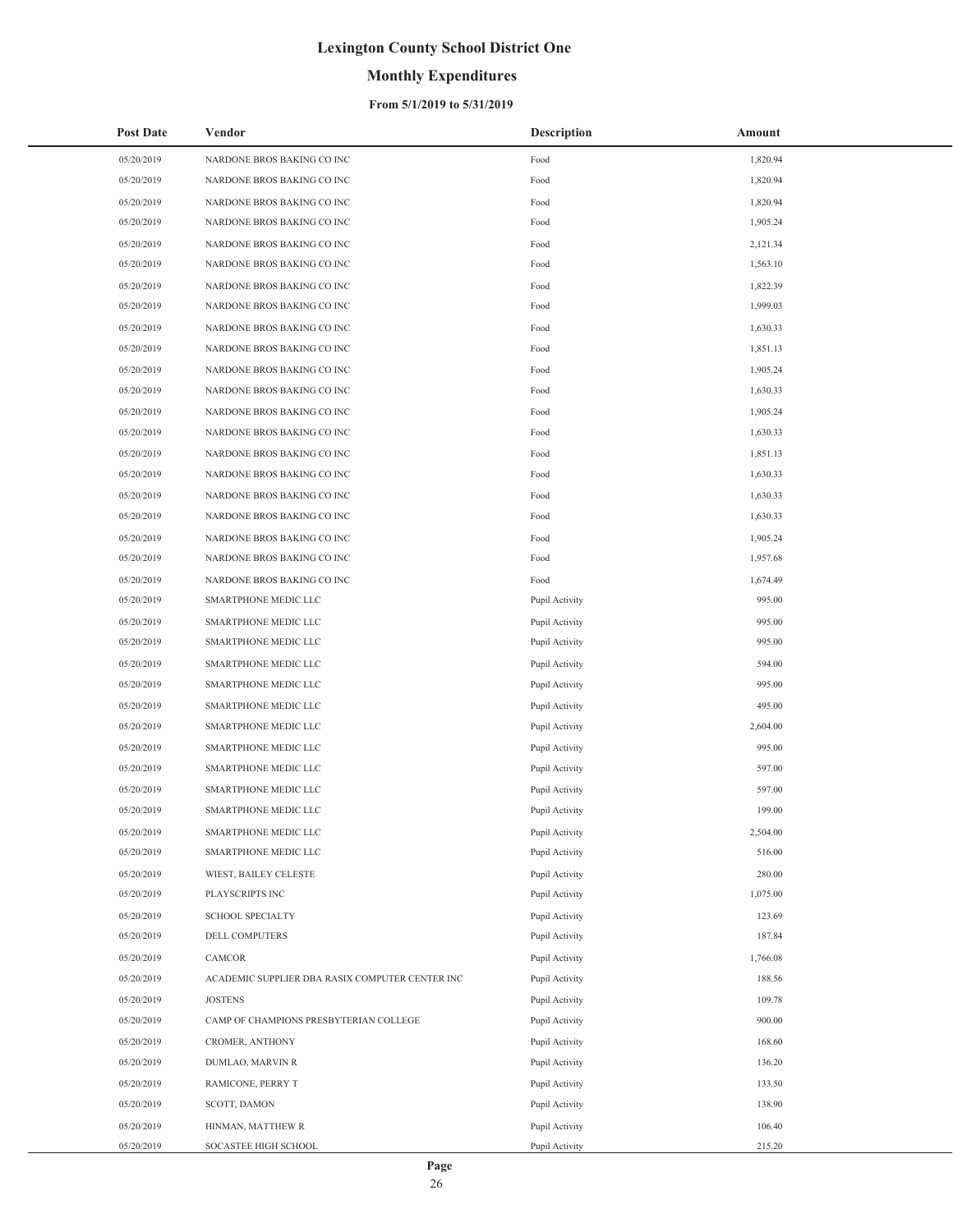## **Monthly Expenditures**

### **From 5/1/2019 to 5/31/2019**

| <b>Post Date</b> | Vendor                                      | <b>Description</b>         | Amount     |
|------------------|---------------------------------------------|----------------------------|------------|
| 05/20/2019       | ST JAMES HIGH SCHOOL                        | Pupil Activity             | 222.40     |
| 05/20/2019       | T AND T SPORTS                              | Pupil Activity             | 3,210.21   |
| 05/20/2019       | GOLDEN HILLS GOLF AND COUNTRY CLUB          | Pupil Activity             | 1,680.00   |
| 05/20/2019       | MAYER, NANCY WATTS                          | Pupil Activity             | 1,500.00   |
| 05/21/2019       | <b>BOOKSOURCE</b>                           | Supplies                   | 307.60     |
| 05/21/2019       | <b>HEINEMANN</b>                            | Supplies                   | 410.00     |
| 05/21/2019       | JONES SCHOOL SUPPLY CO INC                  | Supplies                   | 2,385.91   |
| 05/21/2019       | BLICK ART MATERIALS LLC                     | Supplies                   | 513.88     |
| 05/21/2019       | <b>WW GRAINGER</b>                          | Supplies                   | 1,318.49   |
| 05/21/2019       | DELL COMPUTERS                              | Technology Supplies        | 3,611.26   |
| 05/21/2019       | <b>INTERSTATE SOLUTIONS</b>                 | Supplies                   | 259.72     |
| 05/21/2019       | VERDE TECHNOLOGIES INC                      | Supplies                   | 2,962.50   |
| 05/21/2019       | DEMCO INC                                   | Supplies                   | 1,046.68   |
| 05/21/2019       | MACKIN LIBRARY MEDIA                        | Library Books              | 366.40     |
| 05/21/2019       | CONVERSE COLLEGE                            | Inst Prog Improvement      | 17,000.00  |
| 05/21/2019       | FORMS AND SUPPLY INC (FSI)                  | Supplies                   | 384.46     |
| 05/21/2019       | <b>HEINEMANN</b>                            | Supplies                   | 29,777.75  |
| 05/21/2019       | NUIDEA SCHOOL SUPPLY CO                     | Supplies                   | 363.80     |
| 05/21/2019       | GEORGIA HARDWARE DISTRIBUTORS INC           | Supplies-Maintenace        | 1,327.87   |
| 05/21/2019       | LORICK OFFICE PRODUCTS                      | Supplies                   | 588.50     |
| 05/21/2019       | GEORGIA HARDWARE DISTRIBUTORS INC           | Supplies-Maintenace        | 1,369.01   |
| 05/21/2019       | SOUTHEASTERN PAPER GROUP                    | Supplies-Maintenace        | 109.57     |
| 05/21/2019       | GEORGIA HARDWARE DISTRIBUTORS INC           | Supplies-Maintenace        | 1,339.40   |
| 05/21/2019       | SOUTHEASTERN PAPER GROUP                    | Supplies-Maintenace        | 879.69     |
| 05/21/2019       | HYMAN PAPER CO INC                          | Supplies-Maintenace        | 129.36     |
| 05/21/2019       | GEORGIA HARDWARE DISTRIBUTORS INC           | Supplies-Maintenace        | 1,339.40   |
| 05/21/2019       | SOUTHEASTERN PAPER GROUP                    | Supplies-Maintenace        | 109.57     |
| 05/21/2019       | SOTERIA INNOVATIONS                         | Supplies                   | 1,605.00   |
| 05/21/2019       | SC DEPARTMENT OF REVENUE (SALES TAX RETURN) | Software Renewal/Agreemen  | 183.03     |
| 05/21/2019       | SHI (SOFTWARE HOUSE INTN'L)                 | Software Renewal/Agreemen  | 2,614.68   |
| 05/21/2019       | DATA NETWORK SOLUTIONS                      | Technology Supplies        | 15,022.80  |
| 05/21/2019       | DATA NETWORK SOLUTIONS                      | Technology Equipment D F   | 114,019.20 |
| 05/21/2019       | APPLE INC                                   | <b>Technology Supplies</b> | 3,206.79   |
| 05/21/2019       | ACADEMIC THERAPY PUBLICATIONS INC           | Supplies                   | 126.00     |
| 05/21/2019       | COMPUTER DESIGN CONSULTING SERVICE LLC      | Supplies                   | 1,999.96   |
| 05/21/2019       | KAPLAN EARLY LEARNING COMPANY               | Supplies                   | 353.03     |
| 05/21/2019       | <b>LEARNING LABS INC</b>                    | Supplies                   | 1,604.99   |
| 05/21/2019       | DELL COMPUTERS                              | <b>Technology Supplies</b> | 1,917.43   |
| 05/21/2019       | <b>HEINEMANN</b>                            | Supplies                   | 2,779.50   |
| 05/21/2019       | <b>WW GRAINGER</b>                          | Supplies                   | 1,048.39   |
| 05/21/2019       | <b>HEINEMANN</b>                            | Pupil Activity             | 184.00     |
| 05/21/2019       | <b>BSN SPORTS</b>                           | Pupil Activity             | 712.62     |
| 05/21/2019       | SC COACHES ASSOC OF WOMEN'S SPORTS (SCCAWS) | Pupil Activity             | 150.00     |
| 05/21/2019       | ALL STAR SPORTS INC                         | Pupil Activity             | 312.98     |
| 05/21/2019       | THE TROPHY & AWARDS CENTER                  | Pupil Activity             | 553.99     |
| 05/21/2019       | INNOVA DISC GOLF                            | Supplies                   | 294.15     |
| 05/21/2019       | <b>SCHOOL SPECIALTY</b>                     | Supplies                   | 116.67     |
| 05/22/2019       | THE TROPHY & AWARDS CENTER                  | Supplies                   | 990.83     |

÷,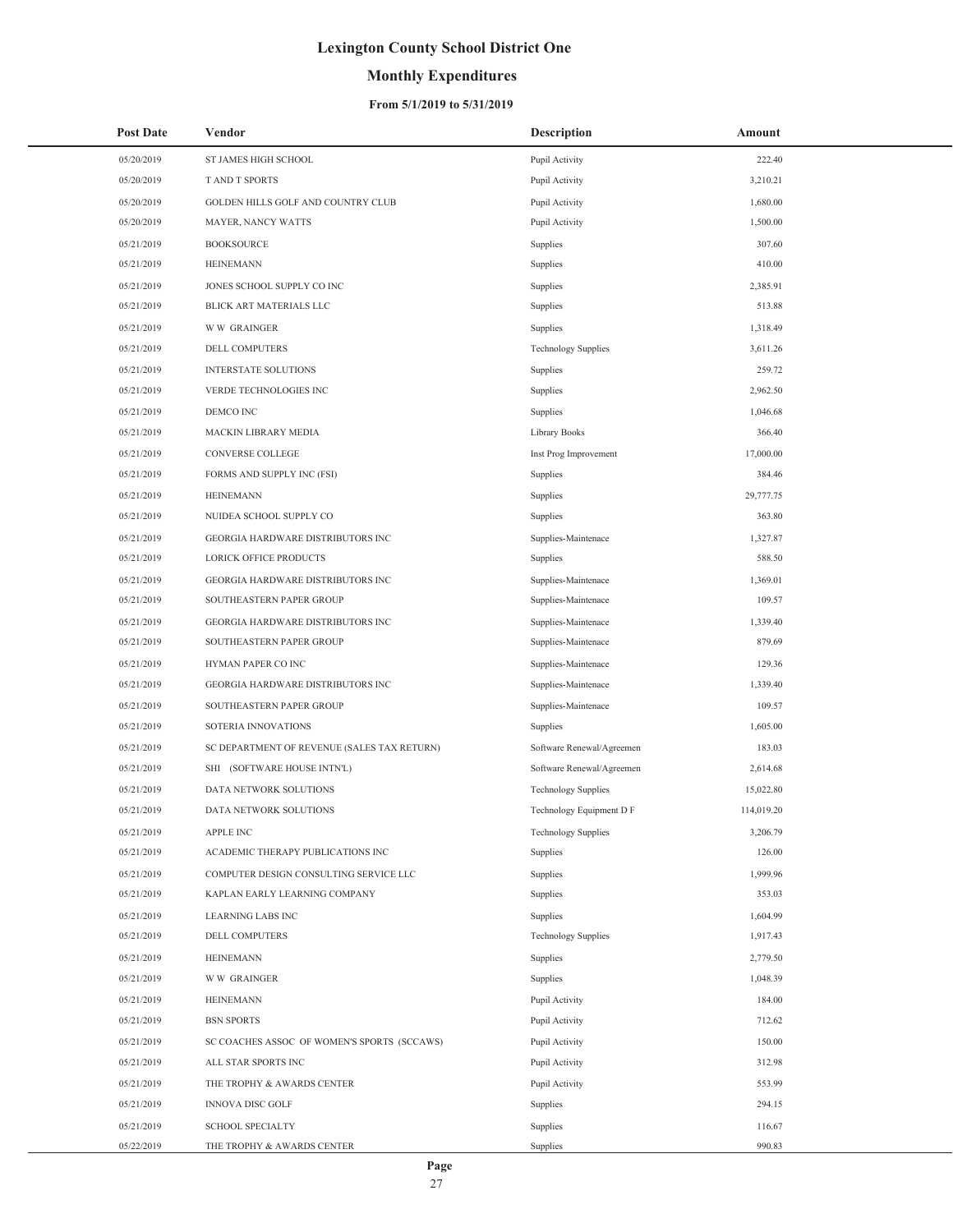## **Monthly Expenditures**

### **From 5/1/2019 to 5/31/2019**

| <b>Post Date</b> | Vendor                                      | <b>Description</b>         | Amount    |
|------------------|---------------------------------------------|----------------------------|-----------|
| 05/22/2019       | <b>SCHOOL SPECIALTY</b>                     | Supplies                   | 825.21    |
| 05/22/2019       | GATEWAY SUPPLY CO INC                       | Supplies                   | 458.75    |
| 05/22/2019       | DELL COMPUTERS                              | <b>Technology Supplies</b> | 22,004.16 |
| 05/22/2019       | <b>IB SOURCE</b>                            | Supplies                   | 147.00    |
| 05/22/2019       | <b>LRADAC</b>                               | Other Prof & Tech Service  | 4,468.70  |
| 05/22/2019       | DELL COMPUTERS                              | <b>Technology Supplies</b> | 166.25    |
| 05/22/2019       | CERTIFIED TRANSLATION SERVICES              | Other Prof & Tech Service  | 392.04    |
| 05/22/2019       | DUFF AND CHILDS LLC                         | Legal Services             | 13,145.60 |
| 05/22/2019       | HALLIGAN MAHONEY AND WILLIAMS               | Legal Services             | 9,562.50  |
| 05/22/2019       | SWEET MAGNOLIAS CATERING                    | Other Objects              | 308.16    |
| 05/22/2019       | <b>DOMINION ENERGY</b>                      | <b>Public Utilities</b>    | 252.38    |
| 05/22/2019       | <b>DOMINION ENERGY</b>                      | <b>Public Utilities</b>    | 654.24    |
| 05/22/2019       | OSWALD WHOLESALE LUMBER INC                 | Supplies-Maintenace        | 893.49    |
| 05/22/2019       | ASSET TECHNOLOGIES LLC                      | Repairs and Maintenance    | 822.57    |
| 05/22/2019       | <b>DOMINION ENERGY</b>                      | Public Utilities           | 388.34    |
| 05/22/2019       | <b>DOMINION ENERGY</b>                      | <b>Public Utilities</b>    | 9,104.26  |
| 05/22/2019       | <b>DOMINION ENERGY</b>                      | <b>Public Utilities</b>    | 7,191.76  |
| 05/22/2019       | <b>DOMINION ENERGY</b>                      | <b>Public Utilities</b>    | 18,405.92 |
| 05/22/2019       | <b>DOMINION ENERGY</b>                      | <b>Public Utilities</b>    | 10,826.21 |
| 05/22/2019       | <b>DOMINION ENERGY</b>                      | <b>Public Utilities</b>    | 6,778.13  |
| 05/22/2019       | <b>DOMINION ENERGY</b>                      | <b>Public Utilities</b>    | 6,634.97  |
| 05/22/2019       | <b>DOMINION ENERGY</b>                      | <b>Public Utilities</b>    | 31,582.56 |
| 05/22/2019       | <b>DOMINION ENERGY</b>                      | <b>Public Utilities</b>    | 7,125.42  |
| 05/22/2019       | <b>DOMINION ENERGY</b>                      | <b>Public Utilities</b>    | 8,069.21  |
| 05/22/2019       | <b>DOMINION ENERGY</b>                      | <b>Public Utilities</b>    | 11,933.93 |
| 05/22/2019       | <b>DOMINION ENERGY</b>                      | <b>Public Utilities</b>    | 6,603.52  |
| 05/22/2019       | <b>DOMINION ENERGY</b>                      | <b>Public Utilities</b>    | 2,002.75  |
| 05/22/2019       | MIDCAROLINA ELEC COOP INC                   | <b>Public Utilities</b>    | 52,653.00 |
| 05/22/2019       | <b>DOMINION ENERGY</b>                      | <b>Public Utilities</b>    | 12,484.06 |
| 05/22/2019       | <b>DOMINION ENERGY</b>                      | <b>Public Utilities</b>    | 8,825.35  |
| 05/22/2019       | <b>DOMINION ENERGY</b>                      | <b>Public Utilities</b>    | 7,896.23  |
| 05/22/2019       | SPICER ON CALL SERVICES                     | Repairs and Maintenance    | 330.00    |
| 05/22/2019       | PALMETTO CONTROLS INC                       | Supplies-Maintenace        | 364.21    |
| 05/22/2019       | <b>DOMINION ENERGY</b>                      | <b>Public Utilities</b>    | 7,277.69  |
| 05/22/2019       | DOMINION ENERGY                             | <b>Public Utilities</b>    | 19,120.19 |
| 05/22/2019       | <b>DOMINION ENERGY</b>                      | <b>Public Utilities</b>    | 51,543.74 |
| 05/22/2019       | <b>DOMINION ENERGY</b>                      | <b>Public Utilities</b>    | 8,135.75  |
| 05/22/2019       | <b>DOMINION ENERGY</b>                      | <b>Public Utilities</b>    | 119.75    |
| 05/22/2019       | SC DEPARTMENT OF MOTOR VEHICLES             | Other Prof & Tech Service  | 191.00    |
| 05/22/2019       | THE TROPHY & AWARDS CENTER                  | Supplies                   | 924.48    |
| 05/22/2019       | HUDSON'S SMOKEHOUSE OF LEXINGTON LLC        | Other Objects              | 3,009.38  |
| 05/22/2019       | VETERAN SIGNS AND ELECTRIC INC              | <b>Technology Supplies</b> | 1,250.00  |
| 05/22/2019       | KURTZ BROS DBA BENDER BURKOT                | Supplies                   | 294.00    |
| 05/22/2019       | <b>SCHOOL SPECIALTY</b>                     | Supplies                   | 984.13    |
| 05/22/2019       | FORMS AND SUPPLY INC (FSI)                  | Supplies                   | 192.50    |
| 05/22/2019       | <b>GREEN, MELANIE S</b>                     | Other Prof & Tech Service  | 561.02    |
| 05/22/2019       | AIR CARE INC                                | Equipment - Nonexpendable  | 7,948.00  |
| 05/22/2019       | SC DEPARTMENT OF REVENUE (SALES TAX RETURN) | Equipment - Nonexpendable  | 532.70    |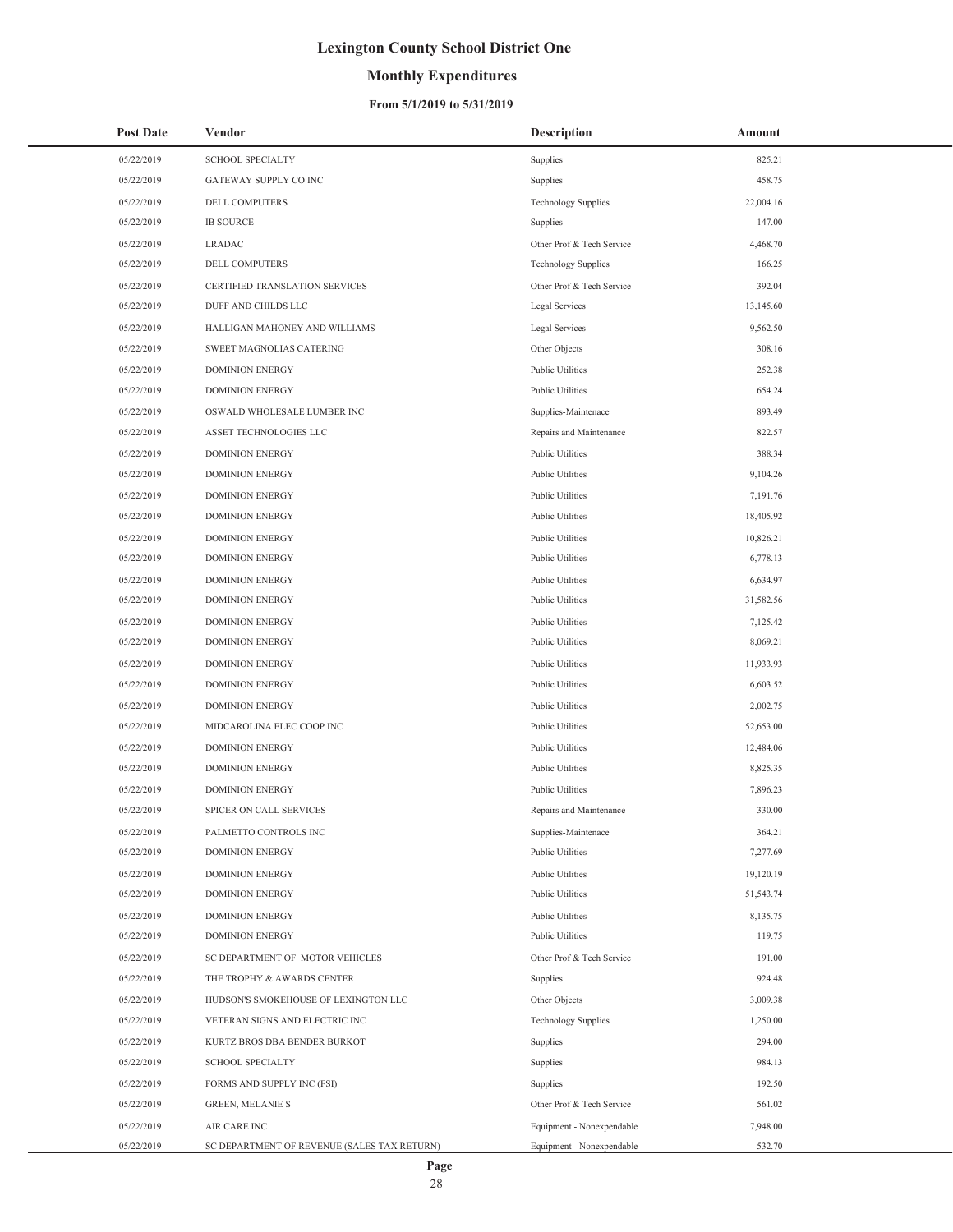## **Monthly Expenditures**

### **From 5/1/2019 to 5/31/2019**

| <b>Post Date</b> | Vendor                                    | <b>Description</b>            | Amount   |
|------------------|-------------------------------------------|-------------------------------|----------|
| 05/22/2019       | SMARTPHONE MEDIC LLC                      | Pupil Activity                | 796.00   |
| 05/22/2019       | SMARTPHONE MEDIC LLC                      | Pupil Activity                | 995.00   |
| 05/22/2019       | SMARTPHONE MEDIC LLC                      | Pupil Activity                | 2,140.00 |
| 05/22/2019       | SMARTPHONE MEDIC LLC                      | Pupil Activity                | 796.00   |
| 05/22/2019       | SMARTPHONE MEDIC LLC                      | Pupil Activity                | 398.00   |
| 05/22/2019       | SMARTPHONE MEDIC LLC                      | Pupil Activity                | 597.00   |
| 05/22/2019       | SMARTPHONE MEDIC LLC                      | Pupil Activity                | 597.00   |
| 05/22/2019       | SMARTPHONE MEDIC LLC                      | Pupil Activity                | 796.00   |
| 05/22/2019       | SMARTPHONE MEDIC LLC                      | Pupil Activity                | 1,194.00 |
| 05/22/2019       | SMARTPHONE MEDIC LLC                      | Pupil Activity                | 1,194.00 |
| 05/22/2019       | THE TROPHY & AWARDS CENTER                | Pupil Activity                | 194.74   |
| 05/22/2019       | FISHER SCIENTIFIC COMPANY LLC             | Pupil Activity                | 282.48   |
| 05/22/2019       | <b>EMPLOYEE</b>                           | Pupil Activity                | 153.57   |
| 05/22/2019       | <b>BSN SPORTS</b>                         | Pupil Activity                | 1,187.71 |
| 05/22/2019       | <b>BSN SPORTS</b>                         | Pupil Activity                | 4,391.28 |
| 05/22/2019       | SC AMERICAN CHORAL DIRECTOR ASSOCIATION   | Pupil Activity                | 840.00   |
| 05/23/2019       | <b>BOOKSOURCE</b>                         | Supplies                      | 494.26   |
| 05/23/2019       | TAMPA MARRIOTT WATERSIDE HOTEL AND MARINA | Travel                        | 3,217.73 |
| 05/23/2019       | <b>GROVE MEDICAL</b>                      | Supplies                      | 1,438.85 |
| 05/23/2019       | MUSICIAN SUPPLY                           | Supplies                      | 9,951.00 |
| 05/23/2019       | THE CITADEL THE MILITARY COLLEGE OF SC    | Travel                        | 1,200.00 |
| 05/23/2019       | EMBASSY SUITES ATLANTA GALLERIA           | Travel                        | 4,572.96 |
| 05/23/2019       | PINE PRESS OF LEXINGTON INC               | Printing and Binding          | 305.00   |
| 05/23/2019       | MACKIN LIBRARY MEDIA                      | Library Books                 | 2,012.62 |
| 05/23/2019       | CONVERSE COLLEGE                          | Inst Prog Improvement         | 350.00   |
| 05/23/2019       | CERTIFIED TRANSLATION SERVICES            | Other Prof & Tech Service     | 130.00   |
| 05/23/2019       | SOUTHERN WAY CATERING DBA CRESCENT CAFE   | Other Objects                 | 1,610.74 |
| 05/23/2019       | CAMCOR                                    | Supplies                      | 2,565.86 |
| 05/23/2019       | FOLLETT SCHOOL SOLUTIONS INC              | Supplies                      | 2,936.27 |
| 05/23/2019       | <b>HEINEMANN</b>                          | Supplies                      | 1,007.05 |
| 05/23/2019       | ENTERPRISE LEASING COMPANY SOUTHEAST      | Pupil Transportation          | 934.16   |
| 05/23/2019       | <b>EMPLOYEE</b>                           | Supplies                      | 275.00   |
| 05/23/2019       | <b>US FOODS</b>                           | Supplies                      | 549.83   |
| 05/23/2019       | <b>US FOODS</b>                           | Food                          | 4,648.81 |
| 05/23/2019       | <b>US FOODS</b>                           | Commodity Distribution Charge | 126.00   |
| 05/23/2019       | <b>US FOODS</b>                           | Supplies                      | 925.88   |
| 05/23/2019       | US FOODS                                  | Food                          | 2,725.27 |
| 05/23/2019       | <b>US FOODS</b>                           | Supplies                      | 251.02   |
| 05/23/2019       | <b>US FOODS</b>                           | Food                          | 2,154.20 |
| 05/23/2019       | US FOODS                                  | Supplies                      | 375.62   |
| 05/23/2019       | <b>US FOODS</b>                           | Food                          | 1,289.78 |
| 05/23/2019       | <b>US FOODS</b>                           | Supplies                      | 397.74   |
| 05/23/2019       | <b>US FOODS</b>                           | Food                          | 5,378.59 |
| 05/23/2019       | US FOODS                                  | Supplies                      | 302.06   |
| 05/23/2019       | <b>US FOODS</b>                           | Food                          | 3,092.56 |
| 05/23/2019       | <b>US FOODS</b>                           | Supplies                      | 290.55   |
| 05/23/2019       | <b>US FOODS</b>                           | Food                          | 1,346.67 |
| 05/23/2019       | US FOODS                                  | Food                          | 1,715.88 |

÷,

29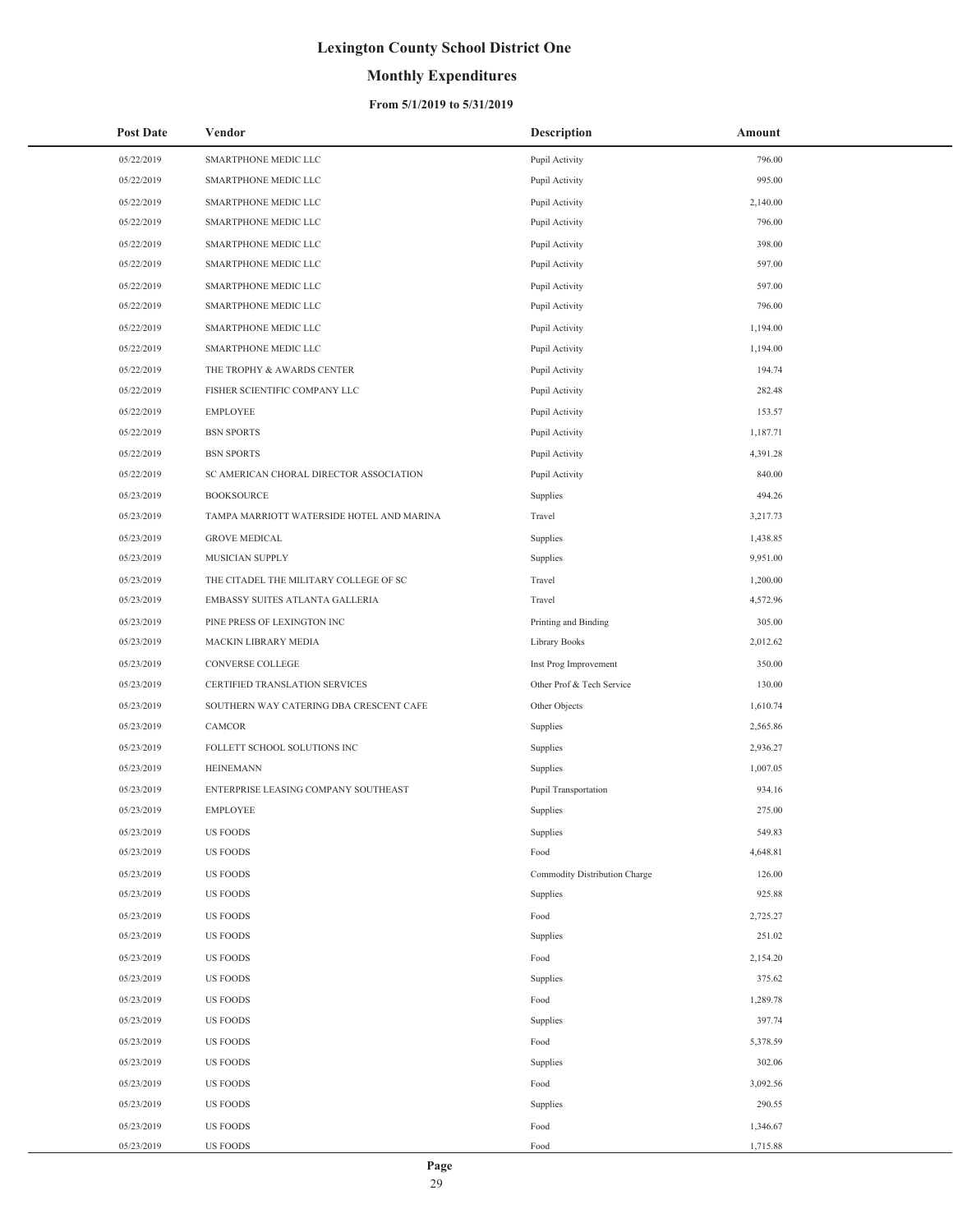## **Monthly Expenditures**

#### **From 5/1/2019 to 5/31/2019**

| 05/23/2019<br><b>US FOODS</b><br>Supplies<br>290.51<br>05/23/2019<br>Food<br>1,885.19<br><b>US FOODS</b><br>05/23/2019<br>US FOODS<br>625.37<br>Supplies<br><b>US FOODS</b><br>3,387.68<br>05/23/2019<br>Food<br>05/23/2019<br><b>US FOODS</b><br>464.87<br>Supplies<br>Food<br>2,192.50<br>05/23/2019<br>US FOODS<br>05/23/2019<br>US FOODS<br>Supplies<br>381.31<br><b>US FOODS</b><br>2,877.42<br>05/23/2019<br>Food<br>05/23/2019<br>US FOODS<br>Supplies<br>1,067.13<br>Food<br>11,786.00<br>05/23/2019<br>US FOODS<br>05/23/2019<br>US FOODS<br>Supplies<br>152.32<br>05/23/2019<br>US FOODS<br>Food<br>2,463.28<br>05/23/2019<br><b>US FOODS</b><br>132.30<br>Commodity Distribution Charge<br>320.91<br>05/23/2019<br>US FOODS<br>Supplies<br>05/23/2019<br>US FOODS<br>Food<br>2,950.59<br><b>US FOODS</b><br>284.60<br>05/23/2019<br>Supplies<br>05/23/2019<br><b>US FOODS</b><br>3,397.18<br>Food<br>05/23/2019<br>US FOODS<br>Commodity Distribution Charge<br>756.00<br>05/23/2019<br>US FOODS<br>2,977.93<br>Food<br>197.87<br>05/23/2019<br>US FOODS<br>Supplies<br>05/23/2019<br><b>US FOODS</b><br>Food<br>6,107.92<br>480.25<br>05/23/2019<br>US FOODS<br>Supplies<br>05/23/2019<br>US FOODS<br>3,954.66<br>Food<br><b>US FOODS</b><br>$-6.30$<br>05/23/2019<br>Commodity Distribution Charge<br>05/23/2019<br><b>US FOODS</b><br>Supplies<br>294.33<br>Food<br>05/23/2019<br>US FOODS<br>1,915.11<br>05/23/2019<br>872.99<br>US FOODS<br>Supplies<br><b>US FOODS</b><br>Food<br>9,109.07<br>05/23/2019<br>05/23/2019<br><b>US FOODS</b><br>$-6.30$<br>Commodity Distribution Charge<br>382.63<br>05/23/2019<br>US FOODS<br>Supplies<br>05/23/2019<br>US FOODS<br>2,075.22<br>Food<br>05/23/2019<br><b>US FOODS</b><br>446.31<br>Supplies<br>05/23/2019<br>US FOODS<br>Food<br>4,078.30<br>489.94<br>05/23/2019<br><b>US FOODS</b><br>Supplies<br>05/23/2019<br>US FOODS<br>2,043.57<br>Food<br>Supplies<br>421.47<br>05/23/2019<br>US FOODS<br>05/23/2019<br><b>US FOODS</b><br>2,888.90<br>Food<br>$-9.45$<br>05/23/2019<br>US FOODS<br>Commodity Distribution Charge<br>05/23/2019<br>US FOODS<br>728.49<br>Supplies<br>05/23/2019<br>US FOODS<br>Food<br>2,631.47<br><b>US FOODS</b><br>110.25<br>05/23/2019<br>Commodity Distribution Charge<br>431.81<br>05/23/2019<br>US FOODS<br>Supplies<br>05/23/2019<br>US FOODS<br>Food<br>7,016.41<br>366.27<br>05/23/2019<br>US FOODS<br>Supplies<br>05/23/2019<br>3,052.90<br>US FOODS<br>Food<br>861.66<br>05/23/2019<br>US FOODS<br>Supplies<br>05/23/2019<br>US FOODS<br>Food<br>6,324.16<br>995.00<br>05/23/2019<br>SMARTPHONE MEDIC LLC<br>Pupil Activity | <b>Post Date</b> | Vendor | <b>Description</b> | Amount |
|---------------------------------------------------------------------------------------------------------------------------------------------------------------------------------------------------------------------------------------------------------------------------------------------------------------------------------------------------------------------------------------------------------------------------------------------------------------------------------------------------------------------------------------------------------------------------------------------------------------------------------------------------------------------------------------------------------------------------------------------------------------------------------------------------------------------------------------------------------------------------------------------------------------------------------------------------------------------------------------------------------------------------------------------------------------------------------------------------------------------------------------------------------------------------------------------------------------------------------------------------------------------------------------------------------------------------------------------------------------------------------------------------------------------------------------------------------------------------------------------------------------------------------------------------------------------------------------------------------------------------------------------------------------------------------------------------------------------------------------------------------------------------------------------------------------------------------------------------------------------------------------------------------------------------------------------------------------------------------------------------------------------------------------------------------------------------------------------------------------------------------------------------------------------------------------------------------------------------------------------------------------------------------------------------------------------------------------------------------------------------------------------------------------------------------------------------------------------------------------------------------------------------------------------------------------------------------------------------------------------------------|------------------|--------|--------------------|--------|
|                                                                                                                                                                                                                                                                                                                                                                                                                                                                                                                                                                                                                                                                                                                                                                                                                                                                                                                                                                                                                                                                                                                                                                                                                                                                                                                                                                                                                                                                                                                                                                                                                                                                                                                                                                                                                                                                                                                                                                                                                                                                                                                                                                                                                                                                                                                                                                                                                                                                                                                                                                                                                                 |                  |        |                    |        |
|                                                                                                                                                                                                                                                                                                                                                                                                                                                                                                                                                                                                                                                                                                                                                                                                                                                                                                                                                                                                                                                                                                                                                                                                                                                                                                                                                                                                                                                                                                                                                                                                                                                                                                                                                                                                                                                                                                                                                                                                                                                                                                                                                                                                                                                                                                                                                                                                                                                                                                                                                                                                                                 |                  |        |                    |        |
|                                                                                                                                                                                                                                                                                                                                                                                                                                                                                                                                                                                                                                                                                                                                                                                                                                                                                                                                                                                                                                                                                                                                                                                                                                                                                                                                                                                                                                                                                                                                                                                                                                                                                                                                                                                                                                                                                                                                                                                                                                                                                                                                                                                                                                                                                                                                                                                                                                                                                                                                                                                                                                 |                  |        |                    |        |
|                                                                                                                                                                                                                                                                                                                                                                                                                                                                                                                                                                                                                                                                                                                                                                                                                                                                                                                                                                                                                                                                                                                                                                                                                                                                                                                                                                                                                                                                                                                                                                                                                                                                                                                                                                                                                                                                                                                                                                                                                                                                                                                                                                                                                                                                                                                                                                                                                                                                                                                                                                                                                                 |                  |        |                    |        |
|                                                                                                                                                                                                                                                                                                                                                                                                                                                                                                                                                                                                                                                                                                                                                                                                                                                                                                                                                                                                                                                                                                                                                                                                                                                                                                                                                                                                                                                                                                                                                                                                                                                                                                                                                                                                                                                                                                                                                                                                                                                                                                                                                                                                                                                                                                                                                                                                                                                                                                                                                                                                                                 |                  |        |                    |        |
|                                                                                                                                                                                                                                                                                                                                                                                                                                                                                                                                                                                                                                                                                                                                                                                                                                                                                                                                                                                                                                                                                                                                                                                                                                                                                                                                                                                                                                                                                                                                                                                                                                                                                                                                                                                                                                                                                                                                                                                                                                                                                                                                                                                                                                                                                                                                                                                                                                                                                                                                                                                                                                 |                  |        |                    |        |
|                                                                                                                                                                                                                                                                                                                                                                                                                                                                                                                                                                                                                                                                                                                                                                                                                                                                                                                                                                                                                                                                                                                                                                                                                                                                                                                                                                                                                                                                                                                                                                                                                                                                                                                                                                                                                                                                                                                                                                                                                                                                                                                                                                                                                                                                                                                                                                                                                                                                                                                                                                                                                                 |                  |        |                    |        |
|                                                                                                                                                                                                                                                                                                                                                                                                                                                                                                                                                                                                                                                                                                                                                                                                                                                                                                                                                                                                                                                                                                                                                                                                                                                                                                                                                                                                                                                                                                                                                                                                                                                                                                                                                                                                                                                                                                                                                                                                                                                                                                                                                                                                                                                                                                                                                                                                                                                                                                                                                                                                                                 |                  |        |                    |        |
|                                                                                                                                                                                                                                                                                                                                                                                                                                                                                                                                                                                                                                                                                                                                                                                                                                                                                                                                                                                                                                                                                                                                                                                                                                                                                                                                                                                                                                                                                                                                                                                                                                                                                                                                                                                                                                                                                                                                                                                                                                                                                                                                                                                                                                                                                                                                                                                                                                                                                                                                                                                                                                 |                  |        |                    |        |
|                                                                                                                                                                                                                                                                                                                                                                                                                                                                                                                                                                                                                                                                                                                                                                                                                                                                                                                                                                                                                                                                                                                                                                                                                                                                                                                                                                                                                                                                                                                                                                                                                                                                                                                                                                                                                                                                                                                                                                                                                                                                                                                                                                                                                                                                                                                                                                                                                                                                                                                                                                                                                                 |                  |        |                    |        |
|                                                                                                                                                                                                                                                                                                                                                                                                                                                                                                                                                                                                                                                                                                                                                                                                                                                                                                                                                                                                                                                                                                                                                                                                                                                                                                                                                                                                                                                                                                                                                                                                                                                                                                                                                                                                                                                                                                                                                                                                                                                                                                                                                                                                                                                                                                                                                                                                                                                                                                                                                                                                                                 |                  |        |                    |        |
|                                                                                                                                                                                                                                                                                                                                                                                                                                                                                                                                                                                                                                                                                                                                                                                                                                                                                                                                                                                                                                                                                                                                                                                                                                                                                                                                                                                                                                                                                                                                                                                                                                                                                                                                                                                                                                                                                                                                                                                                                                                                                                                                                                                                                                                                                                                                                                                                                                                                                                                                                                                                                                 |                  |        |                    |        |
|                                                                                                                                                                                                                                                                                                                                                                                                                                                                                                                                                                                                                                                                                                                                                                                                                                                                                                                                                                                                                                                                                                                                                                                                                                                                                                                                                                                                                                                                                                                                                                                                                                                                                                                                                                                                                                                                                                                                                                                                                                                                                                                                                                                                                                                                                                                                                                                                                                                                                                                                                                                                                                 |                  |        |                    |        |
|                                                                                                                                                                                                                                                                                                                                                                                                                                                                                                                                                                                                                                                                                                                                                                                                                                                                                                                                                                                                                                                                                                                                                                                                                                                                                                                                                                                                                                                                                                                                                                                                                                                                                                                                                                                                                                                                                                                                                                                                                                                                                                                                                                                                                                                                                                                                                                                                                                                                                                                                                                                                                                 |                  |        |                    |        |
|                                                                                                                                                                                                                                                                                                                                                                                                                                                                                                                                                                                                                                                                                                                                                                                                                                                                                                                                                                                                                                                                                                                                                                                                                                                                                                                                                                                                                                                                                                                                                                                                                                                                                                                                                                                                                                                                                                                                                                                                                                                                                                                                                                                                                                                                                                                                                                                                                                                                                                                                                                                                                                 |                  |        |                    |        |
|                                                                                                                                                                                                                                                                                                                                                                                                                                                                                                                                                                                                                                                                                                                                                                                                                                                                                                                                                                                                                                                                                                                                                                                                                                                                                                                                                                                                                                                                                                                                                                                                                                                                                                                                                                                                                                                                                                                                                                                                                                                                                                                                                                                                                                                                                                                                                                                                                                                                                                                                                                                                                                 |                  |        |                    |        |
|                                                                                                                                                                                                                                                                                                                                                                                                                                                                                                                                                                                                                                                                                                                                                                                                                                                                                                                                                                                                                                                                                                                                                                                                                                                                                                                                                                                                                                                                                                                                                                                                                                                                                                                                                                                                                                                                                                                                                                                                                                                                                                                                                                                                                                                                                                                                                                                                                                                                                                                                                                                                                                 |                  |        |                    |        |
|                                                                                                                                                                                                                                                                                                                                                                                                                                                                                                                                                                                                                                                                                                                                                                                                                                                                                                                                                                                                                                                                                                                                                                                                                                                                                                                                                                                                                                                                                                                                                                                                                                                                                                                                                                                                                                                                                                                                                                                                                                                                                                                                                                                                                                                                                                                                                                                                                                                                                                                                                                                                                                 |                  |        |                    |        |
|                                                                                                                                                                                                                                                                                                                                                                                                                                                                                                                                                                                                                                                                                                                                                                                                                                                                                                                                                                                                                                                                                                                                                                                                                                                                                                                                                                                                                                                                                                                                                                                                                                                                                                                                                                                                                                                                                                                                                                                                                                                                                                                                                                                                                                                                                                                                                                                                                                                                                                                                                                                                                                 |                  |        |                    |        |
|                                                                                                                                                                                                                                                                                                                                                                                                                                                                                                                                                                                                                                                                                                                                                                                                                                                                                                                                                                                                                                                                                                                                                                                                                                                                                                                                                                                                                                                                                                                                                                                                                                                                                                                                                                                                                                                                                                                                                                                                                                                                                                                                                                                                                                                                                                                                                                                                                                                                                                                                                                                                                                 |                  |        |                    |        |
|                                                                                                                                                                                                                                                                                                                                                                                                                                                                                                                                                                                                                                                                                                                                                                                                                                                                                                                                                                                                                                                                                                                                                                                                                                                                                                                                                                                                                                                                                                                                                                                                                                                                                                                                                                                                                                                                                                                                                                                                                                                                                                                                                                                                                                                                                                                                                                                                                                                                                                                                                                                                                                 |                  |        |                    |        |
|                                                                                                                                                                                                                                                                                                                                                                                                                                                                                                                                                                                                                                                                                                                                                                                                                                                                                                                                                                                                                                                                                                                                                                                                                                                                                                                                                                                                                                                                                                                                                                                                                                                                                                                                                                                                                                                                                                                                                                                                                                                                                                                                                                                                                                                                                                                                                                                                                                                                                                                                                                                                                                 |                  |        |                    |        |
|                                                                                                                                                                                                                                                                                                                                                                                                                                                                                                                                                                                                                                                                                                                                                                                                                                                                                                                                                                                                                                                                                                                                                                                                                                                                                                                                                                                                                                                                                                                                                                                                                                                                                                                                                                                                                                                                                                                                                                                                                                                                                                                                                                                                                                                                                                                                                                                                                                                                                                                                                                                                                                 |                  |        |                    |        |
|                                                                                                                                                                                                                                                                                                                                                                                                                                                                                                                                                                                                                                                                                                                                                                                                                                                                                                                                                                                                                                                                                                                                                                                                                                                                                                                                                                                                                                                                                                                                                                                                                                                                                                                                                                                                                                                                                                                                                                                                                                                                                                                                                                                                                                                                                                                                                                                                                                                                                                                                                                                                                                 |                  |        |                    |        |
|                                                                                                                                                                                                                                                                                                                                                                                                                                                                                                                                                                                                                                                                                                                                                                                                                                                                                                                                                                                                                                                                                                                                                                                                                                                                                                                                                                                                                                                                                                                                                                                                                                                                                                                                                                                                                                                                                                                                                                                                                                                                                                                                                                                                                                                                                                                                                                                                                                                                                                                                                                                                                                 |                  |        |                    |        |
|                                                                                                                                                                                                                                                                                                                                                                                                                                                                                                                                                                                                                                                                                                                                                                                                                                                                                                                                                                                                                                                                                                                                                                                                                                                                                                                                                                                                                                                                                                                                                                                                                                                                                                                                                                                                                                                                                                                                                                                                                                                                                                                                                                                                                                                                                                                                                                                                                                                                                                                                                                                                                                 |                  |        |                    |        |
|                                                                                                                                                                                                                                                                                                                                                                                                                                                                                                                                                                                                                                                                                                                                                                                                                                                                                                                                                                                                                                                                                                                                                                                                                                                                                                                                                                                                                                                                                                                                                                                                                                                                                                                                                                                                                                                                                                                                                                                                                                                                                                                                                                                                                                                                                                                                                                                                                                                                                                                                                                                                                                 |                  |        |                    |        |
|                                                                                                                                                                                                                                                                                                                                                                                                                                                                                                                                                                                                                                                                                                                                                                                                                                                                                                                                                                                                                                                                                                                                                                                                                                                                                                                                                                                                                                                                                                                                                                                                                                                                                                                                                                                                                                                                                                                                                                                                                                                                                                                                                                                                                                                                                                                                                                                                                                                                                                                                                                                                                                 |                  |        |                    |        |
|                                                                                                                                                                                                                                                                                                                                                                                                                                                                                                                                                                                                                                                                                                                                                                                                                                                                                                                                                                                                                                                                                                                                                                                                                                                                                                                                                                                                                                                                                                                                                                                                                                                                                                                                                                                                                                                                                                                                                                                                                                                                                                                                                                                                                                                                                                                                                                                                                                                                                                                                                                                                                                 |                  |        |                    |        |
|                                                                                                                                                                                                                                                                                                                                                                                                                                                                                                                                                                                                                                                                                                                                                                                                                                                                                                                                                                                                                                                                                                                                                                                                                                                                                                                                                                                                                                                                                                                                                                                                                                                                                                                                                                                                                                                                                                                                                                                                                                                                                                                                                                                                                                                                                                                                                                                                                                                                                                                                                                                                                                 |                  |        |                    |        |
|                                                                                                                                                                                                                                                                                                                                                                                                                                                                                                                                                                                                                                                                                                                                                                                                                                                                                                                                                                                                                                                                                                                                                                                                                                                                                                                                                                                                                                                                                                                                                                                                                                                                                                                                                                                                                                                                                                                                                                                                                                                                                                                                                                                                                                                                                                                                                                                                                                                                                                                                                                                                                                 |                  |        |                    |        |
|                                                                                                                                                                                                                                                                                                                                                                                                                                                                                                                                                                                                                                                                                                                                                                                                                                                                                                                                                                                                                                                                                                                                                                                                                                                                                                                                                                                                                                                                                                                                                                                                                                                                                                                                                                                                                                                                                                                                                                                                                                                                                                                                                                                                                                                                                                                                                                                                                                                                                                                                                                                                                                 |                  |        |                    |        |
|                                                                                                                                                                                                                                                                                                                                                                                                                                                                                                                                                                                                                                                                                                                                                                                                                                                                                                                                                                                                                                                                                                                                                                                                                                                                                                                                                                                                                                                                                                                                                                                                                                                                                                                                                                                                                                                                                                                                                                                                                                                                                                                                                                                                                                                                                                                                                                                                                                                                                                                                                                                                                                 |                  |        |                    |        |
|                                                                                                                                                                                                                                                                                                                                                                                                                                                                                                                                                                                                                                                                                                                                                                                                                                                                                                                                                                                                                                                                                                                                                                                                                                                                                                                                                                                                                                                                                                                                                                                                                                                                                                                                                                                                                                                                                                                                                                                                                                                                                                                                                                                                                                                                                                                                                                                                                                                                                                                                                                                                                                 |                  |        |                    |        |
|                                                                                                                                                                                                                                                                                                                                                                                                                                                                                                                                                                                                                                                                                                                                                                                                                                                                                                                                                                                                                                                                                                                                                                                                                                                                                                                                                                                                                                                                                                                                                                                                                                                                                                                                                                                                                                                                                                                                                                                                                                                                                                                                                                                                                                                                                                                                                                                                                                                                                                                                                                                                                                 |                  |        |                    |        |
|                                                                                                                                                                                                                                                                                                                                                                                                                                                                                                                                                                                                                                                                                                                                                                                                                                                                                                                                                                                                                                                                                                                                                                                                                                                                                                                                                                                                                                                                                                                                                                                                                                                                                                                                                                                                                                                                                                                                                                                                                                                                                                                                                                                                                                                                                                                                                                                                                                                                                                                                                                                                                                 |                  |        |                    |        |
|                                                                                                                                                                                                                                                                                                                                                                                                                                                                                                                                                                                                                                                                                                                                                                                                                                                                                                                                                                                                                                                                                                                                                                                                                                                                                                                                                                                                                                                                                                                                                                                                                                                                                                                                                                                                                                                                                                                                                                                                                                                                                                                                                                                                                                                                                                                                                                                                                                                                                                                                                                                                                                 |                  |        |                    |        |
|                                                                                                                                                                                                                                                                                                                                                                                                                                                                                                                                                                                                                                                                                                                                                                                                                                                                                                                                                                                                                                                                                                                                                                                                                                                                                                                                                                                                                                                                                                                                                                                                                                                                                                                                                                                                                                                                                                                                                                                                                                                                                                                                                                                                                                                                                                                                                                                                                                                                                                                                                                                                                                 |                  |        |                    |        |
|                                                                                                                                                                                                                                                                                                                                                                                                                                                                                                                                                                                                                                                                                                                                                                                                                                                                                                                                                                                                                                                                                                                                                                                                                                                                                                                                                                                                                                                                                                                                                                                                                                                                                                                                                                                                                                                                                                                                                                                                                                                                                                                                                                                                                                                                                                                                                                                                                                                                                                                                                                                                                                 |                  |        |                    |        |
|                                                                                                                                                                                                                                                                                                                                                                                                                                                                                                                                                                                                                                                                                                                                                                                                                                                                                                                                                                                                                                                                                                                                                                                                                                                                                                                                                                                                                                                                                                                                                                                                                                                                                                                                                                                                                                                                                                                                                                                                                                                                                                                                                                                                                                                                                                                                                                                                                                                                                                                                                                                                                                 |                  |        |                    |        |
|                                                                                                                                                                                                                                                                                                                                                                                                                                                                                                                                                                                                                                                                                                                                                                                                                                                                                                                                                                                                                                                                                                                                                                                                                                                                                                                                                                                                                                                                                                                                                                                                                                                                                                                                                                                                                                                                                                                                                                                                                                                                                                                                                                                                                                                                                                                                                                                                                                                                                                                                                                                                                                 |                  |        |                    |        |
|                                                                                                                                                                                                                                                                                                                                                                                                                                                                                                                                                                                                                                                                                                                                                                                                                                                                                                                                                                                                                                                                                                                                                                                                                                                                                                                                                                                                                                                                                                                                                                                                                                                                                                                                                                                                                                                                                                                                                                                                                                                                                                                                                                                                                                                                                                                                                                                                                                                                                                                                                                                                                                 |                  |        |                    |        |
|                                                                                                                                                                                                                                                                                                                                                                                                                                                                                                                                                                                                                                                                                                                                                                                                                                                                                                                                                                                                                                                                                                                                                                                                                                                                                                                                                                                                                                                                                                                                                                                                                                                                                                                                                                                                                                                                                                                                                                                                                                                                                                                                                                                                                                                                                                                                                                                                                                                                                                                                                                                                                                 |                  |        |                    |        |
|                                                                                                                                                                                                                                                                                                                                                                                                                                                                                                                                                                                                                                                                                                                                                                                                                                                                                                                                                                                                                                                                                                                                                                                                                                                                                                                                                                                                                                                                                                                                                                                                                                                                                                                                                                                                                                                                                                                                                                                                                                                                                                                                                                                                                                                                                                                                                                                                                                                                                                                                                                                                                                 |                  |        |                    |        |
|                                                                                                                                                                                                                                                                                                                                                                                                                                                                                                                                                                                                                                                                                                                                                                                                                                                                                                                                                                                                                                                                                                                                                                                                                                                                                                                                                                                                                                                                                                                                                                                                                                                                                                                                                                                                                                                                                                                                                                                                                                                                                                                                                                                                                                                                                                                                                                                                                                                                                                                                                                                                                                 |                  |        |                    |        |
|                                                                                                                                                                                                                                                                                                                                                                                                                                                                                                                                                                                                                                                                                                                                                                                                                                                                                                                                                                                                                                                                                                                                                                                                                                                                                                                                                                                                                                                                                                                                                                                                                                                                                                                                                                                                                                                                                                                                                                                                                                                                                                                                                                                                                                                                                                                                                                                                                                                                                                                                                                                                                                 |                  |        |                    |        |
|                                                                                                                                                                                                                                                                                                                                                                                                                                                                                                                                                                                                                                                                                                                                                                                                                                                                                                                                                                                                                                                                                                                                                                                                                                                                                                                                                                                                                                                                                                                                                                                                                                                                                                                                                                                                                                                                                                                                                                                                                                                                                                                                                                                                                                                                                                                                                                                                                                                                                                                                                                                                                                 |                  |        |                    |        |

 $\overline{a}$ L,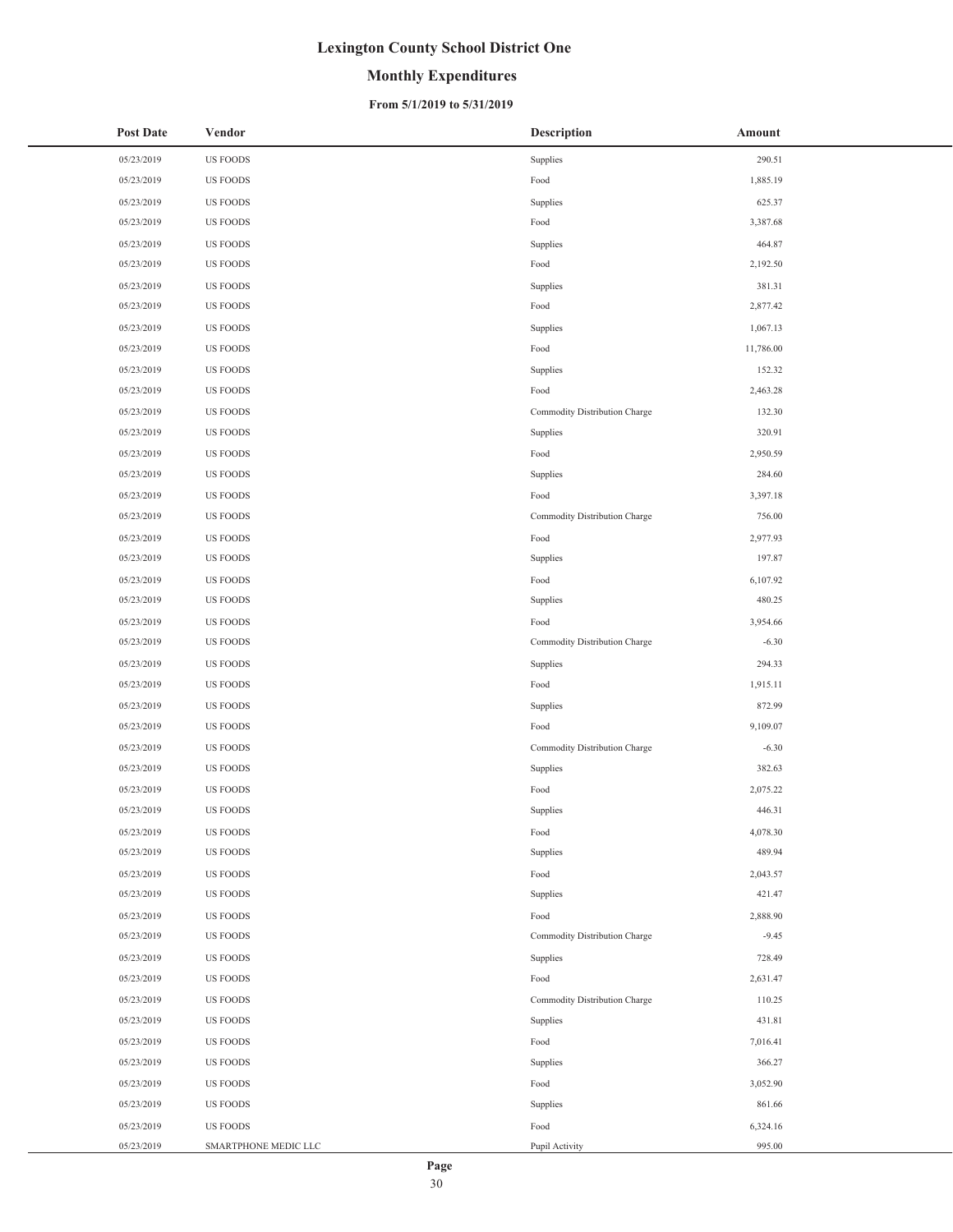## **Monthly Expenditures**

| <b>Post Date</b> | Vendor                                    | <b>Description</b>        | Amount    |
|------------------|-------------------------------------------|---------------------------|-----------|
| 05/23/2019       | SMARTPHONE MEDIC LLC                      | Pupil Activity            | 3,424.00  |
| 05/23/2019       | SMARTPHONE MEDIC LLC                      | Pupil Activity            | 597.00    |
| 05/23/2019       | SMARTPHONE MEDIC LLC                      | Pupil Activity            | 1,498.00  |
| 05/23/2019       | <b>BSN SPORTS</b>                         | Pupil Activity            | 539.28    |
| 05/23/2019       | <b>BSN SPORTS</b>                         | Pupil Activity            | 353.10    |
| 05/23/2019       | LIGHTHOUSE CARE CENTER OF AUGUSTA         | Pupil Activity            | 502.00    |
| 05/23/2019       | APPALACHIAN STATE UNIVERSITY              | Pupil Activity            | 1,400.00  |
| 05/23/2019       | HOME DEPOT USA INC DBA THE HOME DEPOT PRO | Supplies                  | 13,085.30 |
| 05/24/2019       | <b>EMPLOYEE</b>                           | Travel                    | 117.16    |
| 05/24/2019       | <b>EMPLOYEE</b>                           | Travel                    | 596.88    |
| 05/24/2019       | <b>EMPLOYEE</b>                           | Travel                    | 290.93    |
| 05/24/2019       | <b>BOOKSOURCE</b>                         | Supplies                  | 1,044.26  |
| 05/24/2019       | LEXINGTON COUNTY SCHOOL DIST 1            | Pupil Transportation      | 1,029.20  |
| 05/24/2019       | <b>EMPLOYEE</b>                           | Travel                    | 528.52    |
| 05/24/2019       | NUIDEA SCHOOL SUPPLY CO                   | Supplies                  | 6,368.64  |
| 05/24/2019       | LEXINGTON COUNTY SCHOOL DIST 1            | Pupil Transportation      | 269.08    |
| 05/24/2019       | LEXINGTON COUNTY SCHOOL DIST 1            | Pupil Transportation      | 262.88    |
| 05/24/2019       | <b>EMPLOYEE</b>                           | Travel                    | 362.28    |
| 05/24/2019       | <b>EMPLOYEE</b>                           | Travel                    | 363.00    |
| 05/24/2019       | <b>EMPLOYEE</b>                           | Travel                    | 110.20    |
| 05/24/2019       | NUIDEA SCHOOL SUPPLY CO                   | Supplies                  | 3,907.64  |
| 05/24/2019       | <b>EMPLOYEE</b>                           | Pupil Transportation      | 396.50    |
| 05/24/2019       | <b>EMPLOYEE</b>                           | Pupil Transportation      | 396.50    |
| 05/24/2019       | SUPPLEMENTAL HEALTH CARE SERVICES INC     | Other Prof & Tech Service | 2,311.50  |
| 05/24/2019       | APPLIED VIDEO                             | Supplies                  | 1,727.14  |
| 05/24/2019       | <b>EMPLOYEE</b>                           | Travel                    | 474.60    |
| 05/24/2019       | <b>EMPLOYEE</b>                           | Travel                    | 322.65    |
| 05/24/2019       | <b>EMPLOYEE</b>                           | Travel                    | 214.74    |
| 05/24/2019       | EDU HEALTHCARE LLC                        | Other Prof & Tech Service | 2,600.00  |
| 05/24/2019       | <b>EMPLOYEE</b>                           | Travel                    | 226.55    |
| 05/24/2019       | CERTIFIED TRANSLATION SERVICES            | Other Prof & Tech Service | 227.50    |
| 05/24/2019       | <b>HEINEMANN</b>                          | Supplies                  | 650.00    |
| 05/24/2019       | <b>SCHOOL SPECIALTY</b>                   | Supplies                  | 129.56    |
| 05/24/2019       | <b>EMPLOYEE</b>                           | Travel                    | 109.62    |
| 05/24/2019       | <b>HEINEMANN</b>                          | Supplies                  | 549.00    |
| 05/24/2019       | <b>EMPLOYEE</b>                           | Travel                    | 121.10    |
| 05/24/2019       | ENTERPRISE LEASING COMPANY SOUTHEAST      | Repairs and Maintenance   | 200.00    |
| 05/24/2019       | HYMAN PAPER CO INC                        | Supplies-Maintenace       | 251.15    |
| 05/24/2019       | <b>CUMMINS ATLANTIC</b>                   | Repairs and Maintenance   | 715.56    |
| 05/24/2019       | <b>EMPLOYEE</b>                           | Travel                    | 165.30    |
| 05/24/2019       | <b>EMPLOYEE</b>                           | Travel                    | 430.36    |
| 05/24/2019       | TOWN OF LEXINGTON                         | Other Prof & Tech Service | 27,842.50 |
| 05/24/2019       | TOWN OF LEXINGTON                         | Other Prof & Tech Service | 11,491.28 |
| 05/24/2019       | TOWN OF LEXINGTON                         | Other Prof & Tech Service | 16,446.79 |
| 05/24/2019       | TOWN OF LEXINGTON                         | Other Prof & Tech Service | 14,663.55 |
| 05/24/2019       | TOWN OF LEXINGTON                         | Other Prof & Tech Service | 15,551.27 |
| 05/24/2019       | TOWN OF LEXINGTON                         | Other Prof & Tech Service | 13,451.27 |
| 05/24/2019       | TOWN OF LEXINGTON                         | Other Prof & Tech Service | 18,245.62 |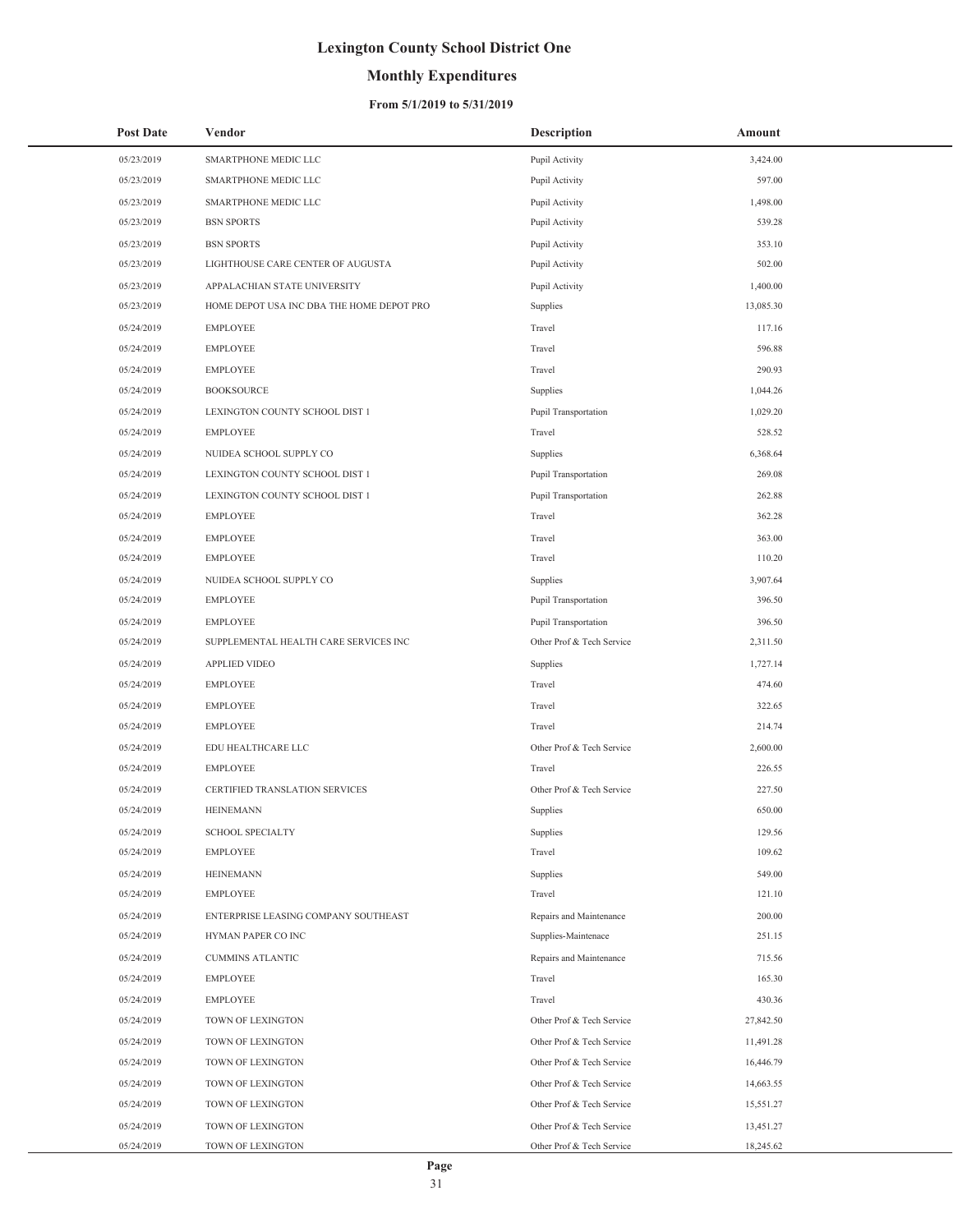## **Monthly Expenditures**

### **From 5/1/2019 to 5/31/2019**

| <b>Post Date</b> | Vendor                                          | <b>Description</b>         | Amount    |
|------------------|-------------------------------------------------|----------------------------|-----------|
| 05/24/2019       | TOWN OF LEXINGTON                               | Other Prof & Tech Service  | 31,228.29 |
| 05/24/2019       | PINE PRESS OF LEXINGTON INC                     | Printing and Binding       | 730.49    |
| 05/24/2019       | <b>SHEALY'S BARBEQUE</b>                        | Other Objects              | 2,734.39  |
| 05/24/2019       | WHITE HOUSE FLORIST                             | Other Objects              | 1,498.00  |
| 05/24/2019       | POLLOCK FINANCIAL SERVICES INC                  | Repairs and Maintenance    | 52,425.42 |
| 05/24/2019       | MAVERICKLABEL.COM                               | Supplies                   | 1,892.25  |
| 05/24/2019       | SC DEPARTMENT OF REVENUE (SALES TAX RETURN)     | Supplies                   | 132.46    |
| 05/24/2019       | <b>GATTIS PRO AUDIO</b>                         | <b>Technology Supplies</b> | 1,189.08  |
| 05/24/2019       | <b>HEINEMANN</b>                                | Supplies                   | 1,207.80  |
| 05/24/2019       | <b>SCHOOL SPECIALTY</b>                         | Supplies                   | 556.92    |
| 05/24/2019       | ETA HAND2MIND                                   | Supplies                   | 837.00    |
| 05/24/2019       | <b>BOOKSOURCE</b>                               | Supplies                   | 12,558.70 |
| 05/24/2019       | DODGE LEARNING RESOURCES                        | Supplies                   | 1,361.54  |
| 05/24/2019       | SHAMPY, MADELAINE DAISY                         | Other Prof & Tech Service  | 300.00    |
| 05/24/2019       | CEDAR TERRACE PAPER CO                          | Supplies                   | 114.08    |
| 05/24/2019       | COMPUTER DESIGN CONSULTING SERVICE LLC          | Printing and Binding       | 240.75    |
| 05/24/2019       | <b>EMPLOYEE</b>                                 | Travel                     | 116.00    |
| 05/24/2019       | PALMETTO CONSTRUCTION SERVICES                  | Building                   | 500.00    |
| 05/24/2019       | MOODY'S INVESTORS SERVICE                       | Dues and Fees              | 10,000.00 |
| 05/24/2019       | SMARTPHONE MEDIC LLC                            | Pupil Activity             | 398.00    |
| 05/24/2019       | SMARTPHONE MEDIC LLC                            | Pupil Activity             | 995.00    |
| 05/24/2019       | SMARTPHONE MEDIC LLC                            | Pupil Activity             | 398.00    |
| 05/24/2019       | SMARTPHONE MEDIC LLC                            | Pupil Activity             | 597.00    |
| 05/24/2019       | SMARTPHONE MEDIC LLC                            | Pupil Activity             | 398.00    |
| 05/24/2019       | SMARTPHONE MEDIC LLC                            | Pupil Activity             | 398.00    |
| 05/24/2019       | SMARTPHONE MEDIC LLC                            | Pupil Activity             | 796.00    |
| 05/24/2019       | SMARTPHONE MEDIC LLC                            | Pupil Activity             | 1,712.00  |
| 05/24/2019       | <b>SCHOOL SPECIALTY</b>                         | Pupil Activity             | 248.45    |
| 05/24/2019       | <b>IPRINT TECHNOLOGIES</b>                      | Pupil Activity             | 147.00    |
| 05/24/2019       | LEXINGTON COUNTY SCHOOL DIST 1                  | Pupil Activity             | 307.52    |
| 05/24/2019       | <b>BSN SPORTS</b>                               | Pupil Activity             | 1,887.48  |
| 05/24/2019       | SC HIGH SCHOOL LEAGUE                           | Pupil Activity             | 886.00    |
| 05/24/2019       | <b>EMPLOYEE</b>                                 | Pupil Activity             | 300.34    |
| 05/24/2019       | <b>BSN SPORTS</b>                               | Pupil Activity             | 2,143.27  |
| 05/24/2019       | <b>EMPLOYEE</b>                                 | Pupil Activity             | 258.05    |
| 05/24/2019       | <b>EMPLOYEE</b>                                 | Pupil Activity             | 116.30    |
| 05/24/2019       | <b>EMPLOYEE</b>                                 | Travel                     | 354.90    |
| 05/28/2019       | PIONEER VALLEY BOOKS                            | Supplies                   | 700.00    |
| 05/28/2019       | REALLY GOOD STUFF                               | Supplies                   | 149.78    |
| 05/28/2019       | ACADEMIC SUPPLIER DBA RASIX COMPUTER CENTER INC | Supplies                   | 148.84    |
| 05/28/2019       | <b>GROVE MEDICAL</b>                            | Supplies                   | 182.46    |
| 05/28/2019       | DISNEY'S CORONADO SPRINGS RESORT                | Travel                     | 1,002.60  |
| 05/28/2019       | HOLIDAY INN AND SUITES ATLANTA AIRPORT          | Supplies                   | 506.16    |
| 05/28/2019       | DISNEY DESTINATION LLC                          | Pupil Transportation       | 606.24    |
| 05/28/2019       | DISNEY DESTINATION LLC                          | Travel                     | 802.08    |
| 05/28/2019       | DISNEY DESTINATION LLC                          | Travel                     | 1,604.16  |
| 05/28/2019       | <b>CAROWINDS</b>                                | Supplies                   | 345.00    |
| 05/28/2019       | FOLLETT SCHOOL SOLUTIONS INC                    | Library Books              | 1,708.51  |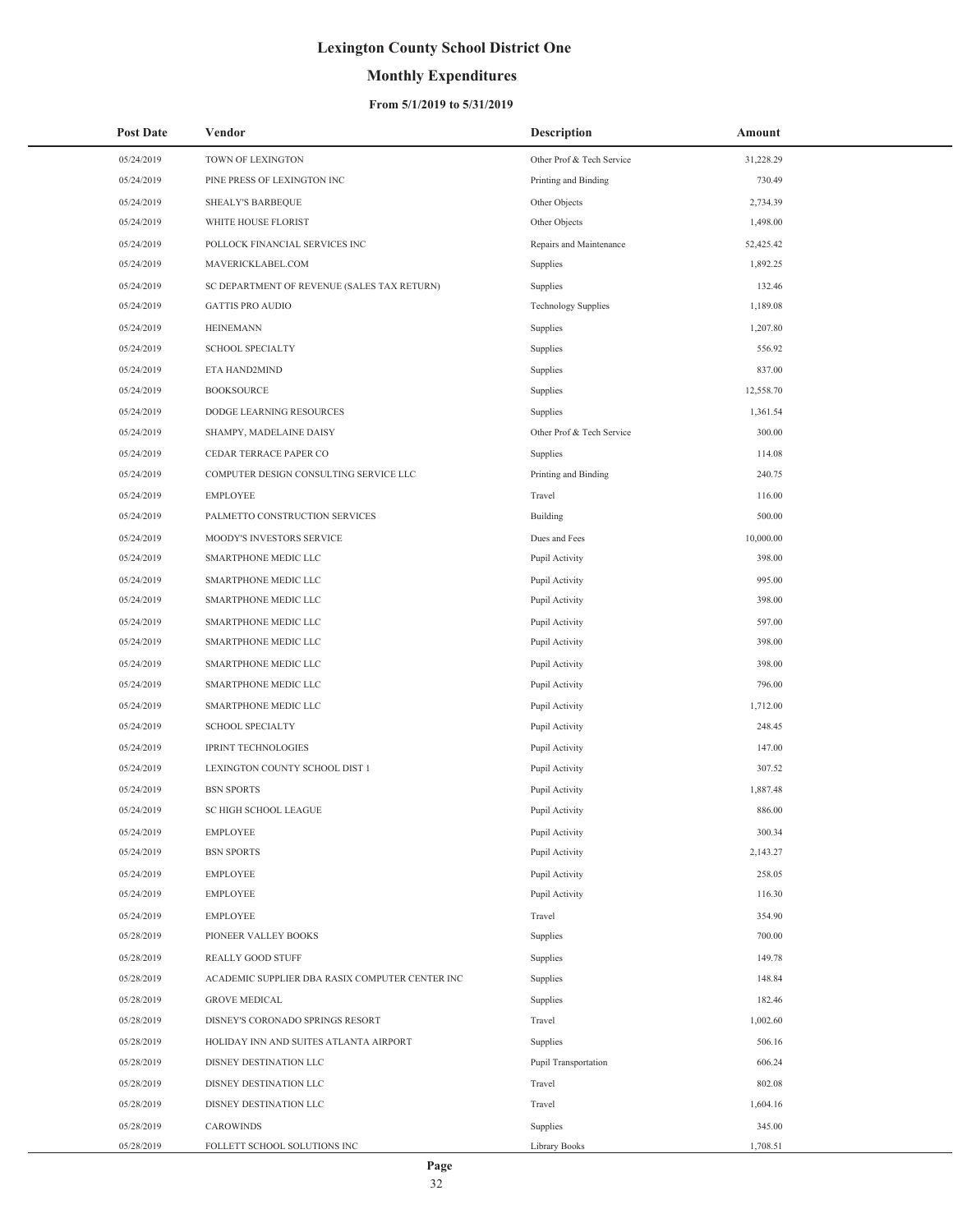## **Monthly Expenditures**

### **From 5/1/2019 to 5/31/2019**

| 05/28/2019<br>MACKIN LIBRARY MEDIA<br>Library Books<br>1,711.32<br>105.00<br>05/28/2019<br>SC DEPARTMENT OF REVENUE (SALES TAX RETURN)<br><b>Technology Supplies</b><br>05/28/2019<br>VC3 INC<br><b>Technology Supplies</b><br>1,500.00<br>DODGE LEARNING RESOURCES<br>1,042.91<br>05/28/2019<br>Supplies<br>05/28/2019<br>SEAWATCH RESORT LLC<br>Travel-Teacher Staff Dev<br>1,764.00<br>163.52<br>05/28/2019<br><b>SALSARITAS</b><br>Other Objects<br>05/28/2019<br>Travel<br>6.921.60<br>EMBASSY SUITES AT KINGSTON PLANTATION<br>MACHINE AND WELDING SUPPLY CO DBA ARC3 GASES SOUTH<br>2,568.97<br>05/28/2019<br>Supplies-Maintenace<br>05/28/2019<br>SOUTHEASTERN PAPER GROUP<br>381.19<br>Supplies-Maintenace<br>648.26<br>05/28/2019<br>SOUTHEASTERN PAPER GROUP<br>Supplies-Maintenace<br>05/28/2019<br>SMITH AND JONES JANITORIAL SUPPLIES AND EQUIP INC<br>Supplies-Maintenace<br>1,062.30<br>530.72<br>05/28/2019<br>SMITH AND JONES JANITORIAL SUPPLIES AND EQUIP INC<br>Supplies-Maintenace<br>1,160.73<br>05/28/2019<br>SMITH AND JONES JANITORIAL SUPPLIES AND EQUIP INC<br>Supplies-Maintenace<br>199.02<br>05/28/2019<br>SMITH AND JONES JANITORIAL SUPPLIES AND EQUIP INC<br>Supplies-Maintenace<br>05/28/2019<br>1,043.46<br>SMITH AND JONES JANITORIAL SUPPLIES AND EQUIP INC<br>Supplies-Maintenace<br>963.85<br>05/28/2019<br>SMITH AND JONES JANITORIAL SUPPLIES AND EQUIP INC<br>Supplies-Maintenace<br>05/28/2019<br>STATE DEPARTMENT OF EDUCATION LEX DIST ONEBUS SHOP<br>4,735.46<br>Pupil Transportation<br>220.16<br>05/28/2019<br>APPLYA OCCUPATIONAL STRATEGIES<br>Other Prof & Tech Service<br>05/28/2019<br>PINE PRESS OF LEXINGTON INC<br>495.40<br>Printing and Binding<br>CARAHSOFT TECHNOLOGY CORP<br>12,280.98<br>05/28/2019<br>Software Renewal/Agreemen<br>05/28/2019<br>CRITICAL COMPONENTS INC<br>27,440.13<br>Software Renewal/Agreemen<br>859.67<br>05/28/2019<br>SC DEPARTMENT OF REVENUE (SALES TAX RETURN)<br>Software Renewal/Agreemen<br>05/28/2019<br><b>Technology Supplies</b><br>720.00<br>AMTECK COMMUNICATION MANAGEMENT LLC<br>05/28/2019<br><b>BOOKSOURCE</b><br>2,980.96<br>Supplies<br>05/28/2019<br>FOLLETT SCHOOL SOLUTIONS INC<br>1,191.75<br>Supplies<br>1,800.00<br>05/28/2019<br>DISNEY DESTINATION LLC<br>Pupil Transportation<br>240.00<br>05/28/2019<br><b>SC FFA ASSOC</b><br>Pupil Transportation<br>05/28/2019<br>DISNEY DESTINATION LLC<br>4,010.40<br>Pupil Transportation<br>05/28/2019<br><b>LEARNING LABS INC</b><br>Supplies<br>3.024.65<br>866.45<br>05/28/2019<br><b>GROVE MEDICAL</b><br>Supplies<br>05/28/2019<br><b>LEARNING WITHOUT TEARS</b><br>Supplies<br>428.40<br>05/28/2019<br><b>APPLE INC</b><br><b>Technology Supplies</b><br>286,473.24<br>05/28/2019<br>404.46<br>AMTECK COMMUNICATION MANAGEMENT LLC<br><b>Technology Supplies</b><br>05/28/2019<br>Supplies<br>632.68<br>THE OFFICE PAL INC<br>05/28/2019<br>1,200.65<br>NATIONAL FOOD GROUP<br>Food<br>05/28/2019<br>NATIONAL FOOD GROUP<br>Food<br>1,744.60<br>05/28/2019<br>1,200.65<br>NATIONAL FOOD GROUP<br>Food<br>05/28/2019<br>NATIONAL FOOD GROUP<br>1,744.60<br>Food<br>05/28/2019<br>NATIONAL FOOD GROUP<br>1,200.65<br>Food<br>05/28/2019<br>NATIONAL FOOD GROUP<br>1,744.60<br>Food<br>05/28/2019<br>NATIONAL FOOD GROUP<br>1,659.85<br>Food<br>05/28/2019<br>NATIONAL FOOD GROUP<br>1,744.60<br>Food<br>05/28/2019<br>ACADEMIC SUPPLIER DBA RASIX COMPUTER CENTER INC<br>106.95<br>Supplies<br>05/28/2019<br>NATIONAL FOOD GROUP<br>1,744.60<br>Food<br>05/28/2019<br>1,744.60<br>NATIONAL FOOD GROUP<br>Food<br>05/28/2019<br>NATIONAL FOOD GROUP<br>1,744.60<br>Food<br>05/28/2019<br>160.43<br>ACADEMIC SUPPLIER DBA RASIX COMPUTER CENTER INC<br>Supplies<br>1,677.50<br>05/28/2019<br>NATIONAL FOOD GROUP<br>Food | <b>Post Date</b> | Vendor | <b>Description</b> | Amount |
|---------------------------------------------------------------------------------------------------------------------------------------------------------------------------------------------------------------------------------------------------------------------------------------------------------------------------------------------------------------------------------------------------------------------------------------------------------------------------------------------------------------------------------------------------------------------------------------------------------------------------------------------------------------------------------------------------------------------------------------------------------------------------------------------------------------------------------------------------------------------------------------------------------------------------------------------------------------------------------------------------------------------------------------------------------------------------------------------------------------------------------------------------------------------------------------------------------------------------------------------------------------------------------------------------------------------------------------------------------------------------------------------------------------------------------------------------------------------------------------------------------------------------------------------------------------------------------------------------------------------------------------------------------------------------------------------------------------------------------------------------------------------------------------------------------------------------------------------------------------------------------------------------------------------------------------------------------------------------------------------------------------------------------------------------------------------------------------------------------------------------------------------------------------------------------------------------------------------------------------------------------------------------------------------------------------------------------------------------------------------------------------------------------------------------------------------------------------------------------------------------------------------------------------------------------------------------------------------------------------------------------------------------------------------------------------------------------------------------------------------------------------------------------------------------------------------------------------------------------------------------------------------------------------------------------------------------------------------------------------------------------------------------------------------------------------------------------------------------------------------------------------------------------------------------------------------------------------------------------------------------------------------------------------------------------------------------------------------------------------------------------------------------------------------------------------------------------------------------------------------------------------------------------------------------------------------------------------------------------------------------------------------------------------------------------------------------------------------------------------------------------------------------------------|------------------|--------|--------------------|--------|
|                                                                                                                                                                                                                                                                                                                                                                                                                                                                                                                                                                                                                                                                                                                                                                                                                                                                                                                                                                                                                                                                                                                                                                                                                                                                                                                                                                                                                                                                                                                                                                                                                                                                                                                                                                                                                                                                                                                                                                                                                                                                                                                                                                                                                                                                                                                                                                                                                                                                                                                                                                                                                                                                                                                                                                                                                                                                                                                                                                                                                                                                                                                                                                                                                                                                                                                                                                                                                                                                                                                                                                                                                                                                                                                                                                                       |                  |        |                    |        |
|                                                                                                                                                                                                                                                                                                                                                                                                                                                                                                                                                                                                                                                                                                                                                                                                                                                                                                                                                                                                                                                                                                                                                                                                                                                                                                                                                                                                                                                                                                                                                                                                                                                                                                                                                                                                                                                                                                                                                                                                                                                                                                                                                                                                                                                                                                                                                                                                                                                                                                                                                                                                                                                                                                                                                                                                                                                                                                                                                                                                                                                                                                                                                                                                                                                                                                                                                                                                                                                                                                                                                                                                                                                                                                                                                                                       |                  |        |                    |        |
|                                                                                                                                                                                                                                                                                                                                                                                                                                                                                                                                                                                                                                                                                                                                                                                                                                                                                                                                                                                                                                                                                                                                                                                                                                                                                                                                                                                                                                                                                                                                                                                                                                                                                                                                                                                                                                                                                                                                                                                                                                                                                                                                                                                                                                                                                                                                                                                                                                                                                                                                                                                                                                                                                                                                                                                                                                                                                                                                                                                                                                                                                                                                                                                                                                                                                                                                                                                                                                                                                                                                                                                                                                                                                                                                                                                       |                  |        |                    |        |
|                                                                                                                                                                                                                                                                                                                                                                                                                                                                                                                                                                                                                                                                                                                                                                                                                                                                                                                                                                                                                                                                                                                                                                                                                                                                                                                                                                                                                                                                                                                                                                                                                                                                                                                                                                                                                                                                                                                                                                                                                                                                                                                                                                                                                                                                                                                                                                                                                                                                                                                                                                                                                                                                                                                                                                                                                                                                                                                                                                                                                                                                                                                                                                                                                                                                                                                                                                                                                                                                                                                                                                                                                                                                                                                                                                                       |                  |        |                    |        |
|                                                                                                                                                                                                                                                                                                                                                                                                                                                                                                                                                                                                                                                                                                                                                                                                                                                                                                                                                                                                                                                                                                                                                                                                                                                                                                                                                                                                                                                                                                                                                                                                                                                                                                                                                                                                                                                                                                                                                                                                                                                                                                                                                                                                                                                                                                                                                                                                                                                                                                                                                                                                                                                                                                                                                                                                                                                                                                                                                                                                                                                                                                                                                                                                                                                                                                                                                                                                                                                                                                                                                                                                                                                                                                                                                                                       |                  |        |                    |        |
|                                                                                                                                                                                                                                                                                                                                                                                                                                                                                                                                                                                                                                                                                                                                                                                                                                                                                                                                                                                                                                                                                                                                                                                                                                                                                                                                                                                                                                                                                                                                                                                                                                                                                                                                                                                                                                                                                                                                                                                                                                                                                                                                                                                                                                                                                                                                                                                                                                                                                                                                                                                                                                                                                                                                                                                                                                                                                                                                                                                                                                                                                                                                                                                                                                                                                                                                                                                                                                                                                                                                                                                                                                                                                                                                                                                       |                  |        |                    |        |
|                                                                                                                                                                                                                                                                                                                                                                                                                                                                                                                                                                                                                                                                                                                                                                                                                                                                                                                                                                                                                                                                                                                                                                                                                                                                                                                                                                                                                                                                                                                                                                                                                                                                                                                                                                                                                                                                                                                                                                                                                                                                                                                                                                                                                                                                                                                                                                                                                                                                                                                                                                                                                                                                                                                                                                                                                                                                                                                                                                                                                                                                                                                                                                                                                                                                                                                                                                                                                                                                                                                                                                                                                                                                                                                                                                                       |                  |        |                    |        |
|                                                                                                                                                                                                                                                                                                                                                                                                                                                                                                                                                                                                                                                                                                                                                                                                                                                                                                                                                                                                                                                                                                                                                                                                                                                                                                                                                                                                                                                                                                                                                                                                                                                                                                                                                                                                                                                                                                                                                                                                                                                                                                                                                                                                                                                                                                                                                                                                                                                                                                                                                                                                                                                                                                                                                                                                                                                                                                                                                                                                                                                                                                                                                                                                                                                                                                                                                                                                                                                                                                                                                                                                                                                                                                                                                                                       |                  |        |                    |        |
|                                                                                                                                                                                                                                                                                                                                                                                                                                                                                                                                                                                                                                                                                                                                                                                                                                                                                                                                                                                                                                                                                                                                                                                                                                                                                                                                                                                                                                                                                                                                                                                                                                                                                                                                                                                                                                                                                                                                                                                                                                                                                                                                                                                                                                                                                                                                                                                                                                                                                                                                                                                                                                                                                                                                                                                                                                                                                                                                                                                                                                                                                                                                                                                                                                                                                                                                                                                                                                                                                                                                                                                                                                                                                                                                                                                       |                  |        |                    |        |
|                                                                                                                                                                                                                                                                                                                                                                                                                                                                                                                                                                                                                                                                                                                                                                                                                                                                                                                                                                                                                                                                                                                                                                                                                                                                                                                                                                                                                                                                                                                                                                                                                                                                                                                                                                                                                                                                                                                                                                                                                                                                                                                                                                                                                                                                                                                                                                                                                                                                                                                                                                                                                                                                                                                                                                                                                                                                                                                                                                                                                                                                                                                                                                                                                                                                                                                                                                                                                                                                                                                                                                                                                                                                                                                                                                                       |                  |        |                    |        |
|                                                                                                                                                                                                                                                                                                                                                                                                                                                                                                                                                                                                                                                                                                                                                                                                                                                                                                                                                                                                                                                                                                                                                                                                                                                                                                                                                                                                                                                                                                                                                                                                                                                                                                                                                                                                                                                                                                                                                                                                                                                                                                                                                                                                                                                                                                                                                                                                                                                                                                                                                                                                                                                                                                                                                                                                                                                                                                                                                                                                                                                                                                                                                                                                                                                                                                                                                                                                                                                                                                                                                                                                                                                                                                                                                                                       |                  |        |                    |        |
|                                                                                                                                                                                                                                                                                                                                                                                                                                                                                                                                                                                                                                                                                                                                                                                                                                                                                                                                                                                                                                                                                                                                                                                                                                                                                                                                                                                                                                                                                                                                                                                                                                                                                                                                                                                                                                                                                                                                                                                                                                                                                                                                                                                                                                                                                                                                                                                                                                                                                                                                                                                                                                                                                                                                                                                                                                                                                                                                                                                                                                                                                                                                                                                                                                                                                                                                                                                                                                                                                                                                                                                                                                                                                                                                                                                       |                  |        |                    |        |
|                                                                                                                                                                                                                                                                                                                                                                                                                                                                                                                                                                                                                                                                                                                                                                                                                                                                                                                                                                                                                                                                                                                                                                                                                                                                                                                                                                                                                                                                                                                                                                                                                                                                                                                                                                                                                                                                                                                                                                                                                                                                                                                                                                                                                                                                                                                                                                                                                                                                                                                                                                                                                                                                                                                                                                                                                                                                                                                                                                                                                                                                                                                                                                                                                                                                                                                                                                                                                                                                                                                                                                                                                                                                                                                                                                                       |                  |        |                    |        |
|                                                                                                                                                                                                                                                                                                                                                                                                                                                                                                                                                                                                                                                                                                                                                                                                                                                                                                                                                                                                                                                                                                                                                                                                                                                                                                                                                                                                                                                                                                                                                                                                                                                                                                                                                                                                                                                                                                                                                                                                                                                                                                                                                                                                                                                                                                                                                                                                                                                                                                                                                                                                                                                                                                                                                                                                                                                                                                                                                                                                                                                                                                                                                                                                                                                                                                                                                                                                                                                                                                                                                                                                                                                                                                                                                                                       |                  |        |                    |        |
|                                                                                                                                                                                                                                                                                                                                                                                                                                                                                                                                                                                                                                                                                                                                                                                                                                                                                                                                                                                                                                                                                                                                                                                                                                                                                                                                                                                                                                                                                                                                                                                                                                                                                                                                                                                                                                                                                                                                                                                                                                                                                                                                                                                                                                                                                                                                                                                                                                                                                                                                                                                                                                                                                                                                                                                                                                                                                                                                                                                                                                                                                                                                                                                                                                                                                                                                                                                                                                                                                                                                                                                                                                                                                                                                                                                       |                  |        |                    |        |
|                                                                                                                                                                                                                                                                                                                                                                                                                                                                                                                                                                                                                                                                                                                                                                                                                                                                                                                                                                                                                                                                                                                                                                                                                                                                                                                                                                                                                                                                                                                                                                                                                                                                                                                                                                                                                                                                                                                                                                                                                                                                                                                                                                                                                                                                                                                                                                                                                                                                                                                                                                                                                                                                                                                                                                                                                                                                                                                                                                                                                                                                                                                                                                                                                                                                                                                                                                                                                                                                                                                                                                                                                                                                                                                                                                                       |                  |        |                    |        |
|                                                                                                                                                                                                                                                                                                                                                                                                                                                                                                                                                                                                                                                                                                                                                                                                                                                                                                                                                                                                                                                                                                                                                                                                                                                                                                                                                                                                                                                                                                                                                                                                                                                                                                                                                                                                                                                                                                                                                                                                                                                                                                                                                                                                                                                                                                                                                                                                                                                                                                                                                                                                                                                                                                                                                                                                                                                                                                                                                                                                                                                                                                                                                                                                                                                                                                                                                                                                                                                                                                                                                                                                                                                                                                                                                                                       |                  |        |                    |        |
|                                                                                                                                                                                                                                                                                                                                                                                                                                                                                                                                                                                                                                                                                                                                                                                                                                                                                                                                                                                                                                                                                                                                                                                                                                                                                                                                                                                                                                                                                                                                                                                                                                                                                                                                                                                                                                                                                                                                                                                                                                                                                                                                                                                                                                                                                                                                                                                                                                                                                                                                                                                                                                                                                                                                                                                                                                                                                                                                                                                                                                                                                                                                                                                                                                                                                                                                                                                                                                                                                                                                                                                                                                                                                                                                                                                       |                  |        |                    |        |
|                                                                                                                                                                                                                                                                                                                                                                                                                                                                                                                                                                                                                                                                                                                                                                                                                                                                                                                                                                                                                                                                                                                                                                                                                                                                                                                                                                                                                                                                                                                                                                                                                                                                                                                                                                                                                                                                                                                                                                                                                                                                                                                                                                                                                                                                                                                                                                                                                                                                                                                                                                                                                                                                                                                                                                                                                                                                                                                                                                                                                                                                                                                                                                                                                                                                                                                                                                                                                                                                                                                                                                                                                                                                                                                                                                                       |                  |        |                    |        |
|                                                                                                                                                                                                                                                                                                                                                                                                                                                                                                                                                                                                                                                                                                                                                                                                                                                                                                                                                                                                                                                                                                                                                                                                                                                                                                                                                                                                                                                                                                                                                                                                                                                                                                                                                                                                                                                                                                                                                                                                                                                                                                                                                                                                                                                                                                                                                                                                                                                                                                                                                                                                                                                                                                                                                                                                                                                                                                                                                                                                                                                                                                                                                                                                                                                                                                                                                                                                                                                                                                                                                                                                                                                                                                                                                                                       |                  |        |                    |        |
|                                                                                                                                                                                                                                                                                                                                                                                                                                                                                                                                                                                                                                                                                                                                                                                                                                                                                                                                                                                                                                                                                                                                                                                                                                                                                                                                                                                                                                                                                                                                                                                                                                                                                                                                                                                                                                                                                                                                                                                                                                                                                                                                                                                                                                                                                                                                                                                                                                                                                                                                                                                                                                                                                                                                                                                                                                                                                                                                                                                                                                                                                                                                                                                                                                                                                                                                                                                                                                                                                                                                                                                                                                                                                                                                                                                       |                  |        |                    |        |
|                                                                                                                                                                                                                                                                                                                                                                                                                                                                                                                                                                                                                                                                                                                                                                                                                                                                                                                                                                                                                                                                                                                                                                                                                                                                                                                                                                                                                                                                                                                                                                                                                                                                                                                                                                                                                                                                                                                                                                                                                                                                                                                                                                                                                                                                                                                                                                                                                                                                                                                                                                                                                                                                                                                                                                                                                                                                                                                                                                                                                                                                                                                                                                                                                                                                                                                                                                                                                                                                                                                                                                                                                                                                                                                                                                                       |                  |        |                    |        |
|                                                                                                                                                                                                                                                                                                                                                                                                                                                                                                                                                                                                                                                                                                                                                                                                                                                                                                                                                                                                                                                                                                                                                                                                                                                                                                                                                                                                                                                                                                                                                                                                                                                                                                                                                                                                                                                                                                                                                                                                                                                                                                                                                                                                                                                                                                                                                                                                                                                                                                                                                                                                                                                                                                                                                                                                                                                                                                                                                                                                                                                                                                                                                                                                                                                                                                                                                                                                                                                                                                                                                                                                                                                                                                                                                                                       |                  |        |                    |        |
|                                                                                                                                                                                                                                                                                                                                                                                                                                                                                                                                                                                                                                                                                                                                                                                                                                                                                                                                                                                                                                                                                                                                                                                                                                                                                                                                                                                                                                                                                                                                                                                                                                                                                                                                                                                                                                                                                                                                                                                                                                                                                                                                                                                                                                                                                                                                                                                                                                                                                                                                                                                                                                                                                                                                                                                                                                                                                                                                                                                                                                                                                                                                                                                                                                                                                                                                                                                                                                                                                                                                                                                                                                                                                                                                                                                       |                  |        |                    |        |
|                                                                                                                                                                                                                                                                                                                                                                                                                                                                                                                                                                                                                                                                                                                                                                                                                                                                                                                                                                                                                                                                                                                                                                                                                                                                                                                                                                                                                                                                                                                                                                                                                                                                                                                                                                                                                                                                                                                                                                                                                                                                                                                                                                                                                                                                                                                                                                                                                                                                                                                                                                                                                                                                                                                                                                                                                                                                                                                                                                                                                                                                                                                                                                                                                                                                                                                                                                                                                                                                                                                                                                                                                                                                                                                                                                                       |                  |        |                    |        |
|                                                                                                                                                                                                                                                                                                                                                                                                                                                                                                                                                                                                                                                                                                                                                                                                                                                                                                                                                                                                                                                                                                                                                                                                                                                                                                                                                                                                                                                                                                                                                                                                                                                                                                                                                                                                                                                                                                                                                                                                                                                                                                                                                                                                                                                                                                                                                                                                                                                                                                                                                                                                                                                                                                                                                                                                                                                                                                                                                                                                                                                                                                                                                                                                                                                                                                                                                                                                                                                                                                                                                                                                                                                                                                                                                                                       |                  |        |                    |        |
|                                                                                                                                                                                                                                                                                                                                                                                                                                                                                                                                                                                                                                                                                                                                                                                                                                                                                                                                                                                                                                                                                                                                                                                                                                                                                                                                                                                                                                                                                                                                                                                                                                                                                                                                                                                                                                                                                                                                                                                                                                                                                                                                                                                                                                                                                                                                                                                                                                                                                                                                                                                                                                                                                                                                                                                                                                                                                                                                                                                                                                                                                                                                                                                                                                                                                                                                                                                                                                                                                                                                                                                                                                                                                                                                                                                       |                  |        |                    |        |
|                                                                                                                                                                                                                                                                                                                                                                                                                                                                                                                                                                                                                                                                                                                                                                                                                                                                                                                                                                                                                                                                                                                                                                                                                                                                                                                                                                                                                                                                                                                                                                                                                                                                                                                                                                                                                                                                                                                                                                                                                                                                                                                                                                                                                                                                                                                                                                                                                                                                                                                                                                                                                                                                                                                                                                                                                                                                                                                                                                                                                                                                                                                                                                                                                                                                                                                                                                                                                                                                                                                                                                                                                                                                                                                                                                                       |                  |        |                    |        |
|                                                                                                                                                                                                                                                                                                                                                                                                                                                                                                                                                                                                                                                                                                                                                                                                                                                                                                                                                                                                                                                                                                                                                                                                                                                                                                                                                                                                                                                                                                                                                                                                                                                                                                                                                                                                                                                                                                                                                                                                                                                                                                                                                                                                                                                                                                                                                                                                                                                                                                                                                                                                                                                                                                                                                                                                                                                                                                                                                                                                                                                                                                                                                                                                                                                                                                                                                                                                                                                                                                                                                                                                                                                                                                                                                                                       |                  |        |                    |        |
|                                                                                                                                                                                                                                                                                                                                                                                                                                                                                                                                                                                                                                                                                                                                                                                                                                                                                                                                                                                                                                                                                                                                                                                                                                                                                                                                                                                                                                                                                                                                                                                                                                                                                                                                                                                                                                                                                                                                                                                                                                                                                                                                                                                                                                                                                                                                                                                                                                                                                                                                                                                                                                                                                                                                                                                                                                                                                                                                                                                                                                                                                                                                                                                                                                                                                                                                                                                                                                                                                                                                                                                                                                                                                                                                                                                       |                  |        |                    |        |
|                                                                                                                                                                                                                                                                                                                                                                                                                                                                                                                                                                                                                                                                                                                                                                                                                                                                                                                                                                                                                                                                                                                                                                                                                                                                                                                                                                                                                                                                                                                                                                                                                                                                                                                                                                                                                                                                                                                                                                                                                                                                                                                                                                                                                                                                                                                                                                                                                                                                                                                                                                                                                                                                                                                                                                                                                                                                                                                                                                                                                                                                                                                                                                                                                                                                                                                                                                                                                                                                                                                                                                                                                                                                                                                                                                                       |                  |        |                    |        |
|                                                                                                                                                                                                                                                                                                                                                                                                                                                                                                                                                                                                                                                                                                                                                                                                                                                                                                                                                                                                                                                                                                                                                                                                                                                                                                                                                                                                                                                                                                                                                                                                                                                                                                                                                                                                                                                                                                                                                                                                                                                                                                                                                                                                                                                                                                                                                                                                                                                                                                                                                                                                                                                                                                                                                                                                                                                                                                                                                                                                                                                                                                                                                                                                                                                                                                                                                                                                                                                                                                                                                                                                                                                                                                                                                                                       |                  |        |                    |        |
|                                                                                                                                                                                                                                                                                                                                                                                                                                                                                                                                                                                                                                                                                                                                                                                                                                                                                                                                                                                                                                                                                                                                                                                                                                                                                                                                                                                                                                                                                                                                                                                                                                                                                                                                                                                                                                                                                                                                                                                                                                                                                                                                                                                                                                                                                                                                                                                                                                                                                                                                                                                                                                                                                                                                                                                                                                                                                                                                                                                                                                                                                                                                                                                                                                                                                                                                                                                                                                                                                                                                                                                                                                                                                                                                                                                       |                  |        |                    |        |
|                                                                                                                                                                                                                                                                                                                                                                                                                                                                                                                                                                                                                                                                                                                                                                                                                                                                                                                                                                                                                                                                                                                                                                                                                                                                                                                                                                                                                                                                                                                                                                                                                                                                                                                                                                                                                                                                                                                                                                                                                                                                                                                                                                                                                                                                                                                                                                                                                                                                                                                                                                                                                                                                                                                                                                                                                                                                                                                                                                                                                                                                                                                                                                                                                                                                                                                                                                                                                                                                                                                                                                                                                                                                                                                                                                                       |                  |        |                    |        |
|                                                                                                                                                                                                                                                                                                                                                                                                                                                                                                                                                                                                                                                                                                                                                                                                                                                                                                                                                                                                                                                                                                                                                                                                                                                                                                                                                                                                                                                                                                                                                                                                                                                                                                                                                                                                                                                                                                                                                                                                                                                                                                                                                                                                                                                                                                                                                                                                                                                                                                                                                                                                                                                                                                                                                                                                                                                                                                                                                                                                                                                                                                                                                                                                                                                                                                                                                                                                                                                                                                                                                                                                                                                                                                                                                                                       |                  |        |                    |        |
|                                                                                                                                                                                                                                                                                                                                                                                                                                                                                                                                                                                                                                                                                                                                                                                                                                                                                                                                                                                                                                                                                                                                                                                                                                                                                                                                                                                                                                                                                                                                                                                                                                                                                                                                                                                                                                                                                                                                                                                                                                                                                                                                                                                                                                                                                                                                                                                                                                                                                                                                                                                                                                                                                                                                                                                                                                                                                                                                                                                                                                                                                                                                                                                                                                                                                                                                                                                                                                                                                                                                                                                                                                                                                                                                                                                       |                  |        |                    |        |
|                                                                                                                                                                                                                                                                                                                                                                                                                                                                                                                                                                                                                                                                                                                                                                                                                                                                                                                                                                                                                                                                                                                                                                                                                                                                                                                                                                                                                                                                                                                                                                                                                                                                                                                                                                                                                                                                                                                                                                                                                                                                                                                                                                                                                                                                                                                                                                                                                                                                                                                                                                                                                                                                                                                                                                                                                                                                                                                                                                                                                                                                                                                                                                                                                                                                                                                                                                                                                                                                                                                                                                                                                                                                                                                                                                                       |                  |        |                    |        |
|                                                                                                                                                                                                                                                                                                                                                                                                                                                                                                                                                                                                                                                                                                                                                                                                                                                                                                                                                                                                                                                                                                                                                                                                                                                                                                                                                                                                                                                                                                                                                                                                                                                                                                                                                                                                                                                                                                                                                                                                                                                                                                                                                                                                                                                                                                                                                                                                                                                                                                                                                                                                                                                                                                                                                                                                                                                                                                                                                                                                                                                                                                                                                                                                                                                                                                                                                                                                                                                                                                                                                                                                                                                                                                                                                                                       |                  |        |                    |        |
|                                                                                                                                                                                                                                                                                                                                                                                                                                                                                                                                                                                                                                                                                                                                                                                                                                                                                                                                                                                                                                                                                                                                                                                                                                                                                                                                                                                                                                                                                                                                                                                                                                                                                                                                                                                                                                                                                                                                                                                                                                                                                                                                                                                                                                                                                                                                                                                                                                                                                                                                                                                                                                                                                                                                                                                                                                                                                                                                                                                                                                                                                                                                                                                                                                                                                                                                                                                                                                                                                                                                                                                                                                                                                                                                                                                       |                  |        |                    |        |
|                                                                                                                                                                                                                                                                                                                                                                                                                                                                                                                                                                                                                                                                                                                                                                                                                                                                                                                                                                                                                                                                                                                                                                                                                                                                                                                                                                                                                                                                                                                                                                                                                                                                                                                                                                                                                                                                                                                                                                                                                                                                                                                                                                                                                                                                                                                                                                                                                                                                                                                                                                                                                                                                                                                                                                                                                                                                                                                                                                                                                                                                                                                                                                                                                                                                                                                                                                                                                                                                                                                                                                                                                                                                                                                                                                                       |                  |        |                    |        |
|                                                                                                                                                                                                                                                                                                                                                                                                                                                                                                                                                                                                                                                                                                                                                                                                                                                                                                                                                                                                                                                                                                                                                                                                                                                                                                                                                                                                                                                                                                                                                                                                                                                                                                                                                                                                                                                                                                                                                                                                                                                                                                                                                                                                                                                                                                                                                                                                                                                                                                                                                                                                                                                                                                                                                                                                                                                                                                                                                                                                                                                                                                                                                                                                                                                                                                                                                                                                                                                                                                                                                                                                                                                                                                                                                                                       |                  |        |                    |        |
|                                                                                                                                                                                                                                                                                                                                                                                                                                                                                                                                                                                                                                                                                                                                                                                                                                                                                                                                                                                                                                                                                                                                                                                                                                                                                                                                                                                                                                                                                                                                                                                                                                                                                                                                                                                                                                                                                                                                                                                                                                                                                                                                                                                                                                                                                                                                                                                                                                                                                                                                                                                                                                                                                                                                                                                                                                                                                                                                                                                                                                                                                                                                                                                                                                                                                                                                                                                                                                                                                                                                                                                                                                                                                                                                                                                       |                  |        |                    |        |
|                                                                                                                                                                                                                                                                                                                                                                                                                                                                                                                                                                                                                                                                                                                                                                                                                                                                                                                                                                                                                                                                                                                                                                                                                                                                                                                                                                                                                                                                                                                                                                                                                                                                                                                                                                                                                                                                                                                                                                                                                                                                                                                                                                                                                                                                                                                                                                                                                                                                                                                                                                                                                                                                                                                                                                                                                                                                                                                                                                                                                                                                                                                                                                                                                                                                                                                                                                                                                                                                                                                                                                                                                                                                                                                                                                                       |                  |        |                    |        |
|                                                                                                                                                                                                                                                                                                                                                                                                                                                                                                                                                                                                                                                                                                                                                                                                                                                                                                                                                                                                                                                                                                                                                                                                                                                                                                                                                                                                                                                                                                                                                                                                                                                                                                                                                                                                                                                                                                                                                                                                                                                                                                                                                                                                                                                                                                                                                                                                                                                                                                                                                                                                                                                                                                                                                                                                                                                                                                                                                                                                                                                                                                                                                                                                                                                                                                                                                                                                                                                                                                                                                                                                                                                                                                                                                                                       |                  |        |                    |        |
|                                                                                                                                                                                                                                                                                                                                                                                                                                                                                                                                                                                                                                                                                                                                                                                                                                                                                                                                                                                                                                                                                                                                                                                                                                                                                                                                                                                                                                                                                                                                                                                                                                                                                                                                                                                                                                                                                                                                                                                                                                                                                                                                                                                                                                                                                                                                                                                                                                                                                                                                                                                                                                                                                                                                                                                                                                                                                                                                                                                                                                                                                                                                                                                                                                                                                                                                                                                                                                                                                                                                                                                                                                                                                                                                                                                       |                  |        |                    |        |
|                                                                                                                                                                                                                                                                                                                                                                                                                                                                                                                                                                                                                                                                                                                                                                                                                                                                                                                                                                                                                                                                                                                                                                                                                                                                                                                                                                                                                                                                                                                                                                                                                                                                                                                                                                                                                                                                                                                                                                                                                                                                                                                                                                                                                                                                                                                                                                                                                                                                                                                                                                                                                                                                                                                                                                                                                                                                                                                                                                                                                                                                                                                                                                                                                                                                                                                                                                                                                                                                                                                                                                                                                                                                                                                                                                                       |                  |        |                    |        |
|                                                                                                                                                                                                                                                                                                                                                                                                                                                                                                                                                                                                                                                                                                                                                                                                                                                                                                                                                                                                                                                                                                                                                                                                                                                                                                                                                                                                                                                                                                                                                                                                                                                                                                                                                                                                                                                                                                                                                                                                                                                                                                                                                                                                                                                                                                                                                                                                                                                                                                                                                                                                                                                                                                                                                                                                                                                                                                                                                                                                                                                                                                                                                                                                                                                                                                                                                                                                                                                                                                                                                                                                                                                                                                                                                                                       |                  |        |                    |        |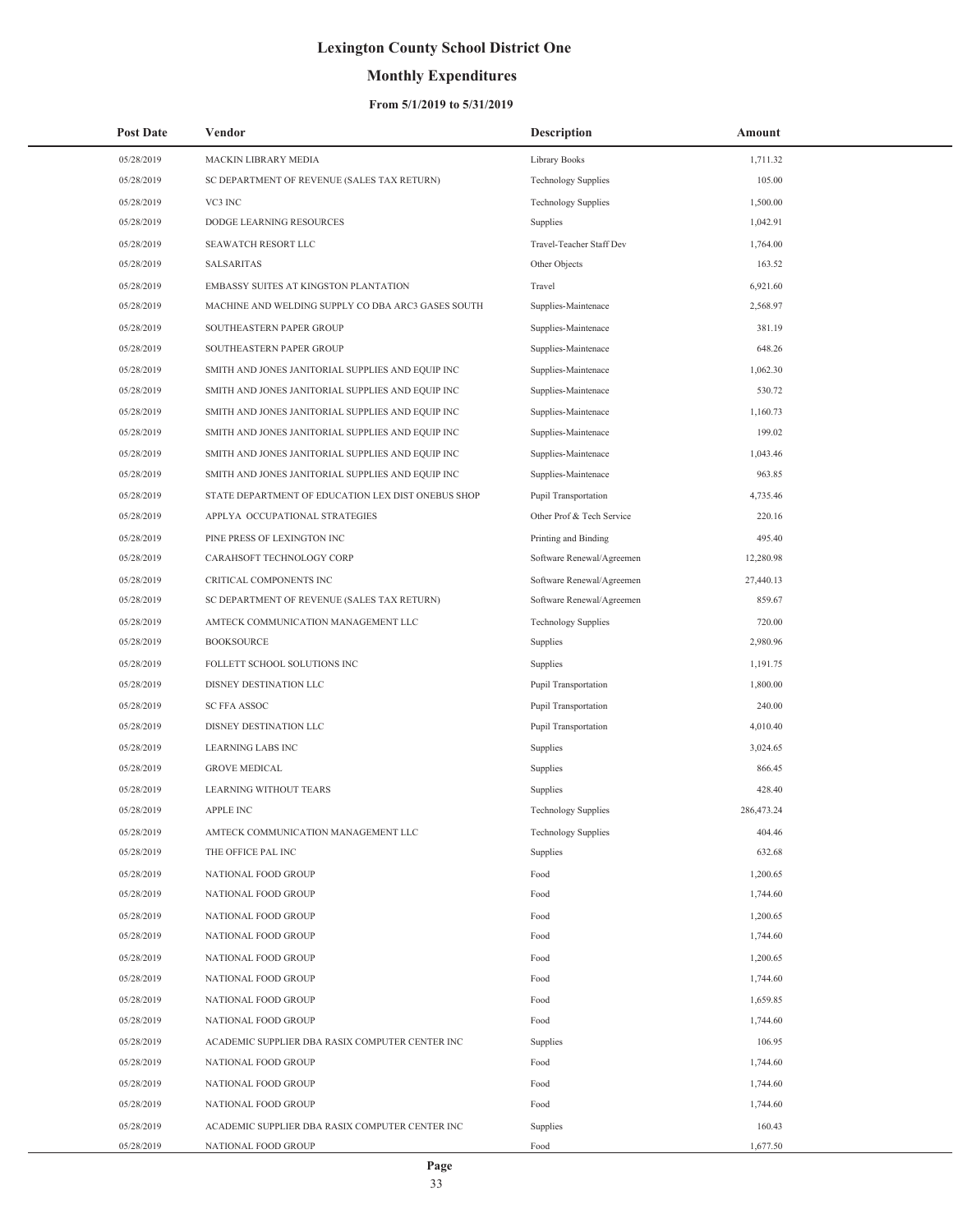## **Monthly Expenditures**

| <b>Post Date</b> | Vendor                                          | <b>Description</b>         | Amount   |
|------------------|-------------------------------------------------|----------------------------|----------|
| 05/28/2019       | NATIONAL FOOD GROUP                             | Food                       | 1,200.65 |
| 05/28/2019       | NATIONAL FOOD GROUP                             | Food                       | 1,744.60 |
| 05/28/2019       | NATIONAL FOOD GROUP                             | Food                       | 1,677.50 |
| 05/28/2019       | NATIONAL FOOD GROUP                             | Food                       | 1,677.50 |
| 05/28/2019       | NATIONAL FOOD GROUP                             | Food                       | 1,744.60 |
| 05/28/2019       | NATIONAL FOOD GROUP                             | Food                       | 1,744.60 |
| 05/28/2019       | NATIONAL FOOD GROUP                             | Food                       | 1,677.50 |
| 05/28/2019       | NATIONAL FOOD GROUP                             | Food                       | 1,744.60 |
| 05/28/2019       | NATIONAL FOOD GROUP                             | Food                       | 1,677.50 |
| 05/28/2019       | ACADEMIC SUPPLIER DBA RASIX COMPUTER CENTER INC | Supplies                   | 106.95   |
| 05/28/2019       | NATIONAL FOOD GROUP                             | Food                       | 1,744.60 |
| 05/28/2019       | NATIONAL FOOD GROUP                             | Food                       | 1,744.60 |
| 05/28/2019       | NATIONAL FOOD GROUP                             | Food                       | 1,744.60 |
| 05/28/2019       | NATIONAL FOOD GROUP                             | Food                       | 1,744.60 |
| 05/28/2019       | ACADEMIC SUPPLIER DBA RASIX COMPUTER CENTER INC | Supplies                   | 106.95   |
| 05/28/2019       | NATIONAL FOOD GROUP                             | Food                       | 1,744.60 |
| 05/28/2019       | NATIONAL FOOD GROUP                             | Food                       | 1,677.50 |
| 05/28/2019       | NATIONAL FOOD GROUP                             | Food                       | 730.95   |
| 05/28/2019       | ACADEMIC SUPPLIER DBA RASIX COMPUTER CENTER INC | Supplies                   | 106.96   |
| 05/28/2019       | NATIONAL FOOD GROUP                             | Food                       | 1,677.50 |
| 05/28/2019       | HP INC                                          | Pupil Activity             | 280.34   |
| 05/28/2019       | PRESENTATION SYSTEMS SOUTH INC                  | Pupil Activity             | 213.95   |
| 05/28/2019       | PINE PRESS OF LEXINGTON INC                     | Pupil Activity             | 175.63   |
| 05/28/2019       | FORMS AND SUPPLY INC (FSI)                      | Pupil Activity             | 104.00   |
| 05/28/2019       | <b>EMPLOYEE</b>                                 | Pupil Activity             | 643.10   |
| 05/29/2019       | <b>BOOKSOURCE</b>                               | Supplies                   | 198.37   |
| 05/29/2019       | FORMS AND SUPPLY INC (FSI)                      | Supplies                   | 384.04   |
| 05/29/2019       | NUIDEA SCHOOL SUPPLY CO                         | Supplies-Immersion         | 345.08   |
| 05/29/2019       | <b>CAMCOR</b>                                   | <b>Technology Supplies</b> | 346.03   |
| 05/29/2019       | <b>WW GRAINGER</b>                              | Supplies                   | 401.25   |
| 05/29/2019       | <b>AVID CENTER</b>                              | Travel                     | 8,739.00 |
| 05/29/2019       | SC DEPARTMENT OF REVENUE (SALES TAX RETURN)     | Travel                     | 321.30   |
| 05/29/2019       | <b>SCHOOL SPECIALTY</b>                         | Supplies                   | 2,499.41 |
| 05/29/2019       | INTEGRITY AUDIO PRODUCTIONS                     | Supplies                   | 1,079.41 |
| 05/29/2019       | <b>APPLE INC</b>                                | <b>Technology Supplies</b> | 591.71   |
| 05/29/2019       | PINE PRESS OF LEXINGTON INC                     | Supplies                   | 243.43   |
| 05/29/2019       | CENTER FOR RESPONSIVE SCHOOLS INC               | Supplies                   | 3,456.00 |
| 05/29/2019       | SC DEPARTMENT OF REVENUE (SALES TAX RETURN)     | Supplies                   | 120.96   |
| 05/29/2019       | SOUTHEASTERN PAPER GROUP                        | Supplies-Maintenace        | 151.85   |
| 05/29/2019       | GILBERTSUMMIT RURAL WATER DISTRICT              | Public Utilities           | 1,876.37 |
| 05/29/2019       | GILBERTSUMMIT RURAL WATER DISTRICT              | Public Utilities           | 822.03   |
| 05/29/2019       | COOK & BOARDMAN LLC                             | Supplies-Maintenace        | 171.20   |
| 05/29/2019       | A Z LAWN MOWER PARTS                            | Supplies-Maintenace        | 579.73   |
| 05/29/2019       | ACE GLASS CO INC                                | Repairs and Maintenance    | 382.31   |
| 05/29/2019       | A Z LAWN MOWER PARTS                            | Supplies-Maintenace        | 131.48   |
| 05/29/2019       | SHERWIN WILLIAMS CO                             | Supplies-Maintenace        | 483.96   |
| 05/29/2019       | ACE GLASS CO INC                                | Repairs and Maintenance    | 125.00   |
| 05/29/2019       | H L SHEALY CO                                   | Supplies-Maintenace        | 171.20   |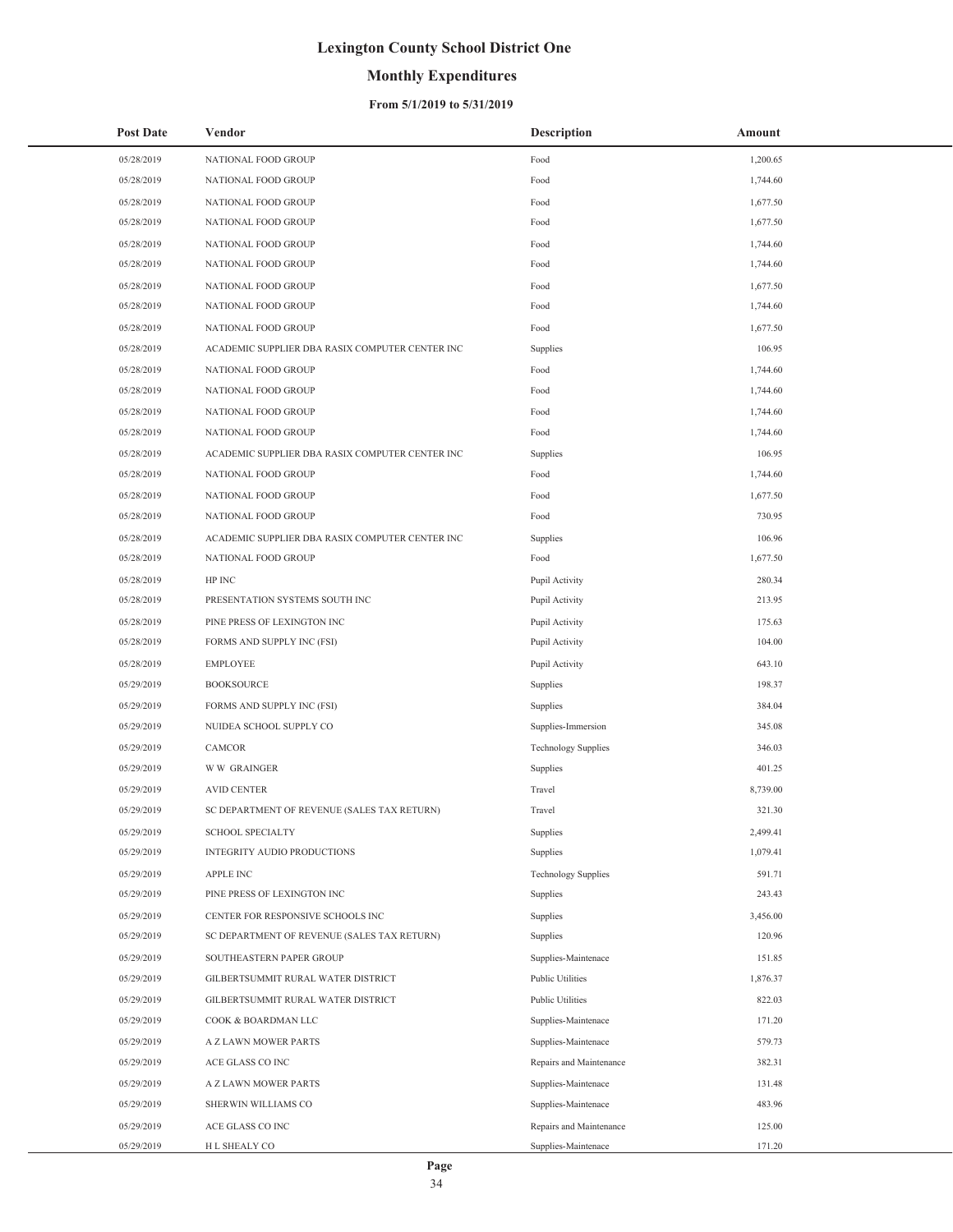## **Monthly Expenditures**

| <b>Post Date</b> | Vendor                                             | <b>Description</b>        | Amount    |
|------------------|----------------------------------------------------|---------------------------|-----------|
| 05/29/2019       | H L SHEALY CO                                      | Supplies-Maintenace       | 205.44    |
| 05/29/2019       | COOK & BOARDMAN LLC                                | Supplies-Maintenace       | 355.78    |
| 05/29/2019       | SMITH AND JONES JANITORIAL SUPPLIES AND EQUIP INC  | Supplies-Maintenace       | 196.88    |
| 05/29/2019       | ASSET TECHNOLOGIES LLC                             | Repairs and Maintenance   | 364.36    |
| 05/29/2019       | H L SHEALY CO                                      | Supplies-Maintenace       | 171.20    |
| 05/29/2019       | SMITH AND JONES JANITORIAL SUPPLIES AND EQUIP INC  | Supplies-Maintenace       | 241.39    |
| 05/29/2019       | A Z LAWN MOWER PARTS                               | Supplies-Maintenace       | 364.14    |
| 05/29/2019       | CITY ELECTRIC SUPPLY CO                            | Supplies-Maintenace       | 641.90    |
| 05/29/2019       | COOK & BOARDMAN LLC                                | Supplies-Maintenace       | 171.20    |
| 05/29/2019       | SMITH AND JONES JANITORIAL SUPPLIES AND EQUIP INC  | Supplies-Maintenace       | 321.86    |
| 05/29/2019       | <b>CARTS PLUS</b>                                  | Supplies-Maintenace       | 928.44    |
| 05/29/2019       | GILBERTSUMMIT RURAL WATER DISTRICT                 | <b>Public Utilities</b>   | 501.14    |
| 05/29/2019       | H L SHEALY CO                                      | Supplies-Maintenace       | 171.20    |
| 05/29/2019       | ACE GLASS CO INC                                   | Repairs and Maintenance   | 242.03    |
| 05/29/2019       | A Z LAWN MOWER PARTS                               | Supplies-Maintenace       | 364.14    |
| 05/29/2019       | H L SHEALY CO                                      | Supplies-Maintenace       | 205.44    |
| 05/29/2019       | NUIDEA SCHOOL SUPPLY CO                            | Supplies                  | 402.32    |
| 05/29/2019       | COOK & BOARDMAN LLC                                | Supplies-Maintenace       | 152.47    |
| 05/29/2019       | NUIDEA SCHOOL SUPPLY CO                            | Supplies-Maintenace       | 715.83    |
| 05/29/2019       | SMITH AND JONES JANITORIAL SUPPLIES AND EQUIP INC  | Supplies-Maintenace       | 166.92    |
| 05/29/2019       | GILBERTSUMMIT RURAL WATER DISTRICT                 | <b>Public Utilities</b>   | 1,272.17  |
| 05/29/2019       | A Z LAWN MOWER PARTS                               | Supplies-Maintenace       | 229.26    |
| 05/29/2019       | H L SHEALY CO                                      | Supplies-Maintenace       | 171.20    |
| 05/29/2019       | COOK & BOARDMAN LLC                                | Supplies-Maintenace       | 513.60    |
| 05/29/2019       | H L SHEALY CO                                      | Supplies-Maintenace       | 171.20    |
| 05/29/2019       | ASSET TECHNOLOGIES LLC                             | Repairs and Maintenance   | 638.97    |
| 05/29/2019       | A Z LAWN MOWER PARTS                               | Supplies-Maintenace       | 229.26    |
| 05/29/2019       | ASSET TECHNOLOGIES LLC                             | Repairs and Maintenance   | 413.84    |
| 05/29/2019       | SMITH AND JONES JANITORIAL SUPPLIES AND EQUIP INC  | Supplies-Maintenace       | 158.36    |
| 05/29/2019       | GILBERTSUMMIT RURAL WATER DISTRICT                 | <b>Public Utilities</b>   | 572.68    |
| 05/29/2019       | CONSOLIDATED ELECTRICAL DISTRIBUTORS INC           | Supplies-Maintenace       | 2,636.48  |
| 05/29/2019       | CONSOLIDATED ELECTRICAL DISTRIBUTORS INC           | Supplies-Maintenace       | 1,275.44  |
| 05/29/2019       | H L SHEALY CO                                      | Supplies-Maintenace       | 171.20    |
| 05/29/2019       | A Z LAWN MOWER PARTS                               | Supplies-Maintenace       | 579.73    |
| 05/29/2019       | FERGUSON ENTERPRISES INC FEI 27                    | Supplies-Maintenace       | 138.29    |
| 05/29/2019       | SOUTHEASTERN PAPER GROUP                           | Supplies-Maintenace       | 151.85    |
| 05/29/2019       | STATE DEPARTMENT OF EDUCATION LEX DIST ONEBUS SHOP | Repairs and Maintenance   | 202.78    |
| 05/29/2019       | ARRINGTON, LAKISHA                                 | Pupil Transportation      | 104.00    |
| 05/29/2019       | LEXINGTON COUNTY SHERIFF'S DEPT                    | Other Prof & Tech Service | 29,166.85 |
| 05/29/2019       | LEXINGTON COUNTY SHERIFF'S DEPT                    | Other Prof & Tech Service | 14,583.43 |
| 05/29/2019       | LEXINGTON COUNTY SHERIFF'S DEPT                    | Other Prof & Tech Service | 4,861.14  |
| 05/29/2019       | LEXINGTON COUNTY SHERIFF'S DEPT                    | Other Prof & Tech Service | 14,583.43 |
| 05/29/2019       | LEXINGTON COUNTY SHERIFF'S DEPT                    | Other Prof & Tech Service | 14,583.43 |
| 05/29/2019       | LEXINGTON COUNTY SHERIFF'S DEPT                    | Other Prof & Tech Service | 13,840.05 |
| 05/29/2019       | LEXINGTON COUNTY SHERIFF'S DEPT                    | Other Prof & Tech Service | 14,583.43 |
| 05/29/2019       | LEXINGTON COUNTY SHERIFF'S DEPT                    | Other Prof & Tech Service | 29,166.83 |
| 05/29/2019       | LEXINGTON COUNTY SHERIFF'S DEPT                    | Other Prof & Tech Service | 13,840.05 |
| 05/29/2019       | LEXINGTON COUNTY SHERIFF'S DEPT                    | Other Prof & Tech Service | 14,583.43 |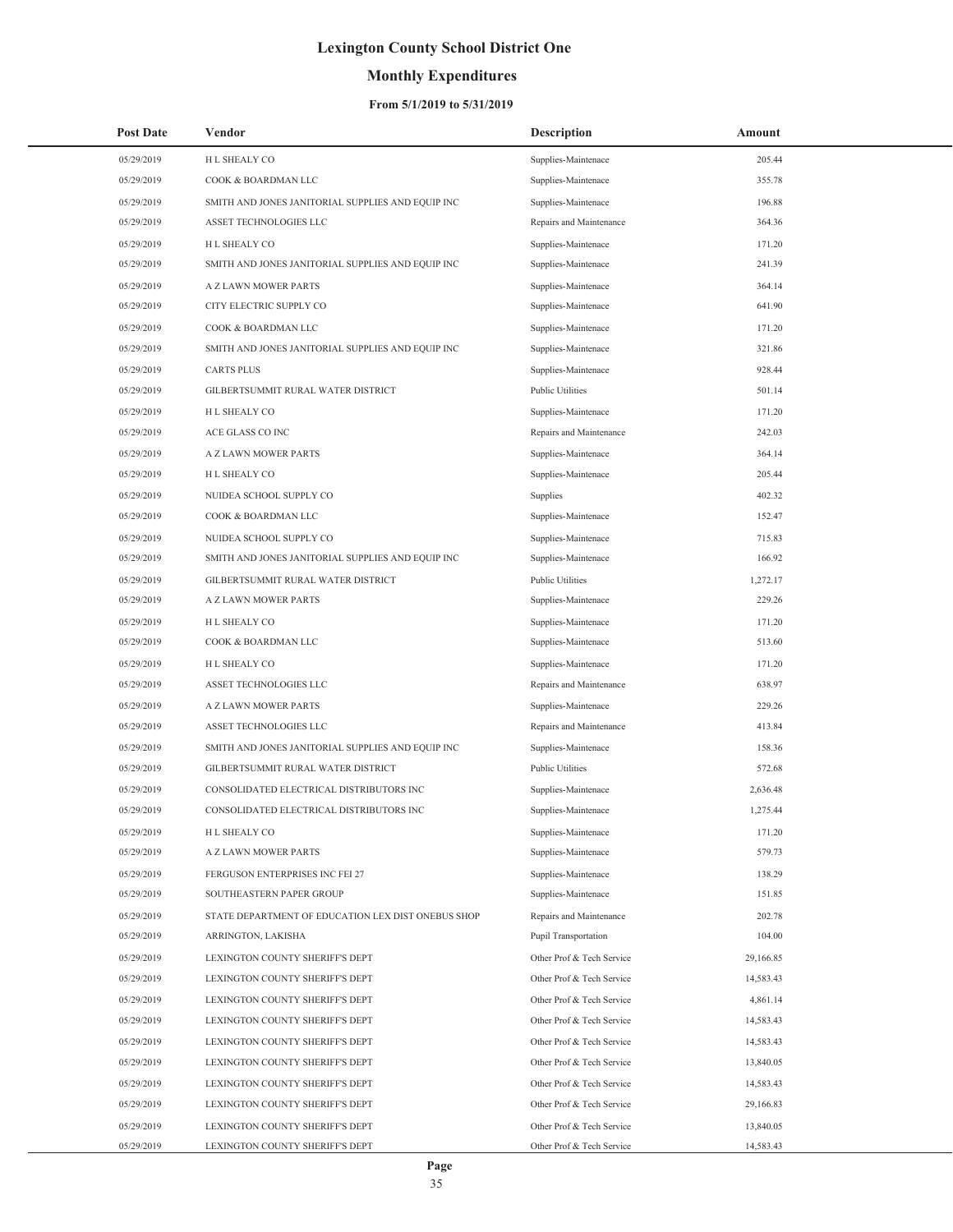## **Monthly Expenditures**

### **From 5/1/2019 to 5/31/2019**

| <b>Post Date</b> | Vendor                                             | <b>Description</b>         | Amount     |
|------------------|----------------------------------------------------|----------------------------|------------|
| 05/29/2019       | LEXINGTON COUNTY SHERIFF'S DEPT                    | Other Prof & Tech Service  | 14,583.43  |
| 05/29/2019       | LEXINGTON COUNTY SHERIFF'S DEPT                    | Other Prof & Tech Service  | 4,861.14   |
| 05/29/2019       | LEXINGTON COUNTY SHERIFF'S DEPT                    | Other Prof & Tech Service  | 4,861.14   |
| 05/29/2019       | LEXINGTON COUNTY SHERIFF'S DEPT                    | Other Prof & Tech Service  | 14,583.43  |
| 05/29/2019       | LEXINGTON COUNTY SHERIFF'S DEPT                    | Other Prof & Tech Service  | 4,861.14   |
| 05/29/2019       | LEXINGTON COUNTY SHERIFF'S DEPT                    | Other Prof & Tech Service  | 14,583.43  |
| 05/29/2019       | LEXINGTON COUNTY SHERIFF'S DEPT                    | Other Prof & Tech Service  | 4,861.14   |
| 05/29/2019       | LEXINGTON COUNTY SHERIFF'S DEPT                    | Other Prof & Tech Service  | 4,861.14   |
| 05/29/2019       | <b>READABLE INK</b>                                | Other Prof & Tech Service  | 2,000.00   |
| 05/29/2019       | SC DEPARTMENT OF ADMINISTRATION                    | Communication              | 305.58     |
| 05/29/2019       | APPLE INC                                          | <b>Technology Supplies</b> | 294.25     |
| 05/29/2019       | DELL COMPUTERS                                     | <b>Technology Supplies</b> | 2,304.79   |
| 05/29/2019       | TROXELL COMMUNICATIONS INC                         | <b>Technology Supplies</b> | 145.52     |
| 05/29/2019       | <b>CAMCOR</b>                                      | <b>Technology Supplies</b> | 2,011.06   |
| 05/29/2019       | CAMCOR                                             | <b>Technology Supplies</b> | 1,640.32   |
| 05/29/2019       | CAMCOR                                             | <b>Technology Supplies</b> | 2,361.50   |
| 05/29/2019       | <b>CAMCOR</b>                                      | <b>Technology Supplies</b> | 1,112.27   |
| 05/29/2019       | CAMCOR                                             | <b>Technology Supplies</b> | 1,056.09   |
| 05/29/2019       | CAMCOR                                             | <b>Technology Supplies</b> | 597.86     |
| 05/29/2019       | CAMCOR                                             | <b>Technology Supplies</b> | 597.86     |
| 05/29/2019       | CAMCOR                                             | <b>Technology Supplies</b> | 810.59     |
| 05/29/2019       | CAMCOR                                             | <b>Technology Supplies</b> | 810.59     |
| 05/29/2019       | CAMCOR                                             | <b>Technology Supplies</b> | 810.59     |
| 05/29/2019       | <b>HEINEMANN</b>                                   | Supplies                   | 2,473.80   |
| 05/29/2019       | <b>HEINEMANN</b>                                   | Supplies                   | 7,052.50   |
| 05/29/2019       | <b>HEINEMANN</b>                                   | Supplies                   | 712.00     |
| 05/29/2019       | LEGO EDUCATION NOTH AMERICA                        | Supplies                   | 4,236.13   |
| 05/29/2019       | PINE PRESS OF LEXINGTON INC                        | Supplies                   | 1,830.46   |
| 05/29/2019       | <b>SOLUTION TREE</b>                               | Supplies                   | 1,385.01   |
| 05/29/2019       | STENHOUSE PUBLISHERS                               | Supplies                   | 438.70     |
| 05/29/2019       | STATE DEPARTMENT OF EDUCATION LEX DIST ONEBUS SHOP | Pupil Transportation       | 1,034.16   |
| 05/29/2019       | AIKIDO ACADEMY OF SELF DEFENSE LLC                 | Other Prof & Tech Service  | 200.00     |
| 05/29/2019       | STATE DEPARTMENT OF EDUCATION LEX DIST ONEBUS SHOP | Pupil Transportation       | 730.36     |
| 05/29/2019       | STATE DEPARTMENT OF EDUCATION LEX DIST ONEBUS SHOP | Pupil Transportation       | 1,050.28   |
| 05/29/2019       | FORMS AND SUPPLY INC (FSI)                         | Supplies                   | 103.23     |
| 05/29/2019       | PIONEER VALLEY BOOKS                               | Supplies                   | 128.00     |
| 05/29/2019       | FORMS AND SUPPLY INC (FSI)                         | Supplies                   | 102.72     |
| 05/29/2019       | SEON SYSTEM SALES INC                              | <b>Technology Supplies</b> | 173,904.96 |
| 05/29/2019       | INTERNETWORK ENGINEERING                           | <b>Technology Supplies</b> | 142,368.05 |
| 05/29/2019       | APPLE INC                                          | <b>Technology Supplies</b> | 110,402.50 |
| 05/29/2019       | <b>WW GRAINGER</b>                                 | Supplies                   | 442.71     |
| 05/29/2019       | <b>WW GRAINGER</b>                                 | Supplies                   | 120.45     |
| 05/29/2019       | <b>WW GRAINGER</b>                                 | Supplies                   | 120.45     |
| 05/29/2019       | <b>WW GRAINGER</b>                                 | Supplies                   | 226.64     |
| 05/29/2019       | <b>WW GRAINGER</b>                                 | Supplies                   | 211.15     |
| 05/29/2019       | <b>WW GRAINGER</b>                                 | Supplies                   | 340.95     |
| 05/29/2019       | <b>WW GRAINGER</b>                                 | Supplies                   | 167.13     |
| 05/29/2019       | <b>WW GRAINGER</b>                                 | Supplies                   | 165.38     |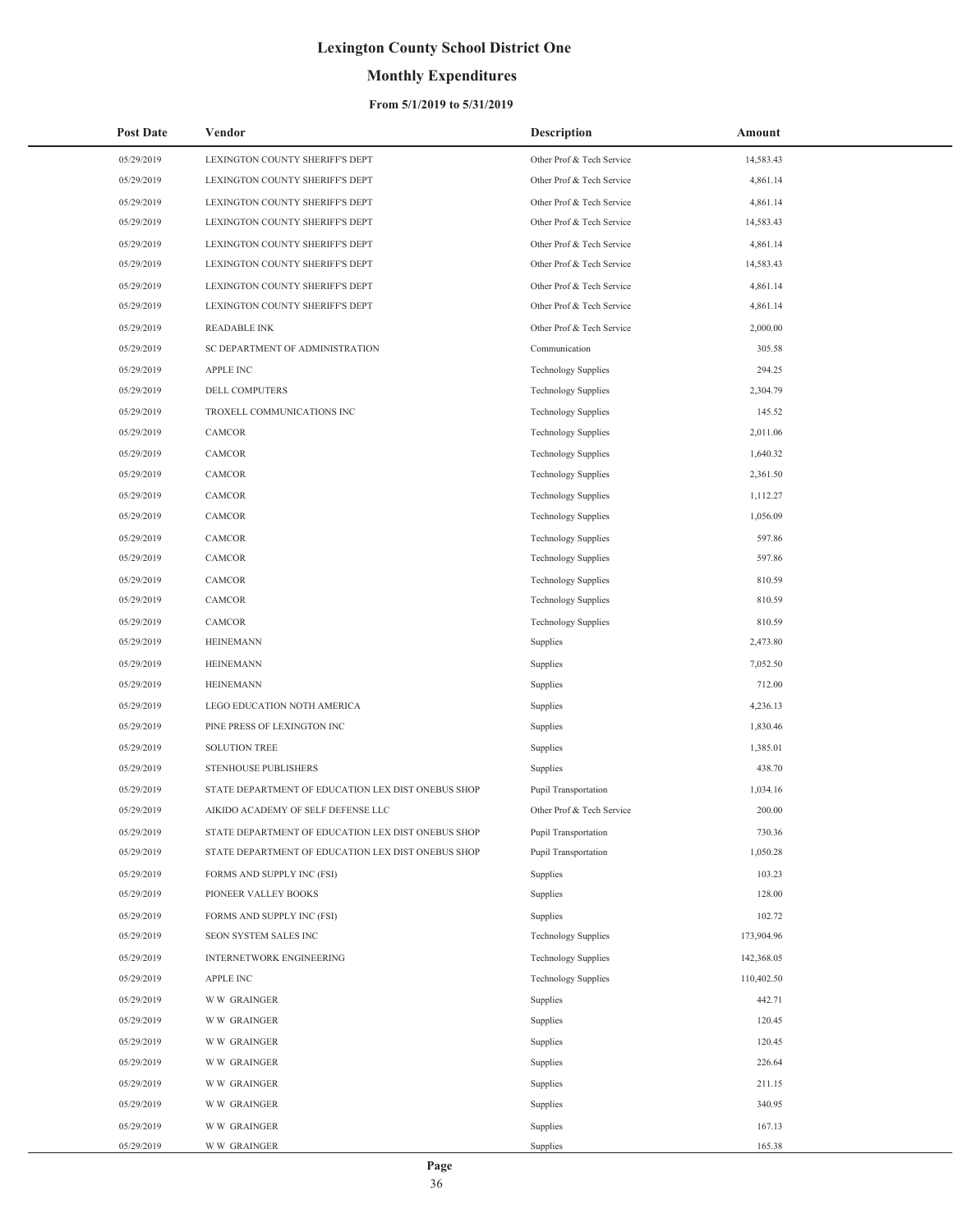## **Monthly Expenditures**

### **From 5/1/2019 to 5/31/2019**

| <b>Post Date</b> | Vendor                                             | <b>Description</b>        | Amount    |
|------------------|----------------------------------------------------|---------------------------|-----------|
| 05/29/2019       | <b>WW GRAINGER</b>                                 | Supplies                  | 143.97    |
| 05/29/2019       | <b>WW GRAINGER</b>                                 | Supplies                  | 349.49    |
| 05/29/2019       | <b>WW GRAINGER</b>                                 | Supplies                  | 213.99    |
| 05/29/2019       | <b>WW GRAINGER</b>                                 | Supplies                  | 167.13    |
| 05/29/2019       | <b>WW GRAINGER</b>                                 | Supplies                  | 120.45    |
| 05/29/2019       | <b>WW GRAINGER</b>                                 | Supplies                  | 120.45    |
| 05/29/2019       | <b>WW GRAINGER</b>                                 | Supplies                  | 110.25    |
| 05/29/2019       | <b>WW GRAINGER</b>                                 | Supplies                  | 229.59    |
| 05/29/2019       | <b>WW GRAINGER</b>                                 | Supplies                  | 229.16    |
| 05/29/2019       | <b>WW GRAINGER</b>                                 | Supplies                  | 120.45    |
| 05/29/2019       | <b>WW GRAINGER</b>                                 | Supplies                  | 120.45    |
| 05/29/2019       | ACADEMIC SUPPLIER DBA RASIX COMPUTER CENTER INC    | Pupil Activity            | 565.98    |
| 05/29/2019       | ACADEMIC SUPPLIER DBA RASIX COMPUTER CENTER INC    | Pupil Activity            | 349.20    |
| 05/29/2019       | PRESENTATION SYSTEMS SOUTH INC                     | Pupil Activity            | 2,455.53  |
| 05/29/2019       | <b>SCHOOL SPECIALTY</b>                            | Pupil Activity            | 105.93    |
| 05/29/2019       | THE TROPHY & AWARDS CENTER                         | Pupil Activity            | 123.59    |
| 05/29/2019       | PINE PRESS OF LEXINGTON INC                        | Pupil Activity            | 168.24    |
| 05/29/2019       | FORMS AND SUPPLY INC (FSI)                         | Pupil Activity            | 253.86    |
| 05/29/2019       | ALAURA SHARP COACHING LLC                          | Pupil Activity            | 700.00    |
| 05/29/2019       | ASHLEY RIDGE HIGH SCHOOL                           | Pupil Activity            | 469.70    |
| 05/29/2019       | <b>BERKELEY HIGH SCHOOL</b>                        | Pupil Activity            | 324.35    |
| 05/29/2019       | SC HIGH SCHOOL LEAGUE                              | Pupil Activity            | 1,814.50  |
| 05/29/2019       | <b>BSN SPORTS</b>                                  | Pupil Activity            | 645.21    |
| 05/29/2019       | CAPE FEAR LACROSSE ASSOCIATION                     | Pupil Activity            | 900.00    |
| 05/29/2019       | ELITE TOURNAMENTS                                  | Pupil Activity            | 3,000.00  |
| 05/29/2019       | LAKE MURRAY DRY GOODS LLC                          | Supplies                  | 350.96    |
| 05/30/2019       | SC DEPARTMENT OF JUVENILE JUSTICE (FISCAL AFFAIRS) | Tuition-LEA               | 116.28    |
| 05/30/2019       | <b>EMPLOYEE</b>                                    | Travel                    | 247.50    |
| 05/30/2019       | <b>EMPLOYEE</b>                                    | Travel                    | 247.50    |
| 05/30/2019       | <b>EMPLOYEE</b>                                    | Travel                    | 112.52    |
| 05/30/2019       | DEERE AND COMPANY                                  | Supplies                  | 9,743.75  |
| 05/30/2019       | <b>WW GRAINGER</b>                                 | Supplies                  | 758.38    |
| 05/30/2019       | SC DEPARTMENT OF JUVENILE JUSTICE (FISCAL AFFAIRS) | Tuition-LEA               | 396.74    |
| 05/30/2019       | LEXINGTON COUNTY SCHOOL DIST 1                     | Pupil Transportation      | 685.72    |
| 05/30/2019       | <b>EMPLOYEE</b>                                    | Travel                    | 222.37    |
| 05/30/2019       | FOLLETT SCHOOL SOLUTIONS INC                       | Library Books             | 1,713.51  |
| 05/30/2019       | FOLLETT SCHOOL SOLUTIONS INC                       | Library Books             | 299.99    |
| 05/30/2019       | CERTIFIED TRANSLATION SERVICES                     | Other Prof & Tech Service | 150.00    |
| 05/30/2019       | JOHNSON CONTROLS FIRE PROTECTION LP                | Repairs and Maintenance   | 267.50    |
| 05/30/2019       | SOUTHEASTERN PAPER GROUP                           | Supplies-Maintenace       | 119.95    |
| 05/30/2019       | PALMETTO PROPANE                                   | Energy                    | 352.81    |
| 05/30/2019       | FOLLETT SCHOOL SOLUTIONS INC                       | Supplies                  | 1,191.75  |
| 05/30/2019       | READING AND WRITING PROJECT NETWORK LLC            | Inst Prog Improvement     | 13,009.77 |
| 05/30/2019       | BISHOP, CATHERINE H                                | Inst Prog Improvement     | 6,747.59  |
| 05/30/2019       | <b>EMPLOYEE</b>                                    | Travel                    | 147.90    |
| 05/30/2019       | <b>GROVE MEDICAL</b>                               | Supplies                  | 432.71    |
| 05/30/2019       | SHAMPY, MADELAINE DAISY                            | Other Prof & Tech Service | 300.00    |
| 05/30/2019       | <b>BOOKSOURCE</b>                                  | Supplies                  | 229.05    |

 $\overline{a}$